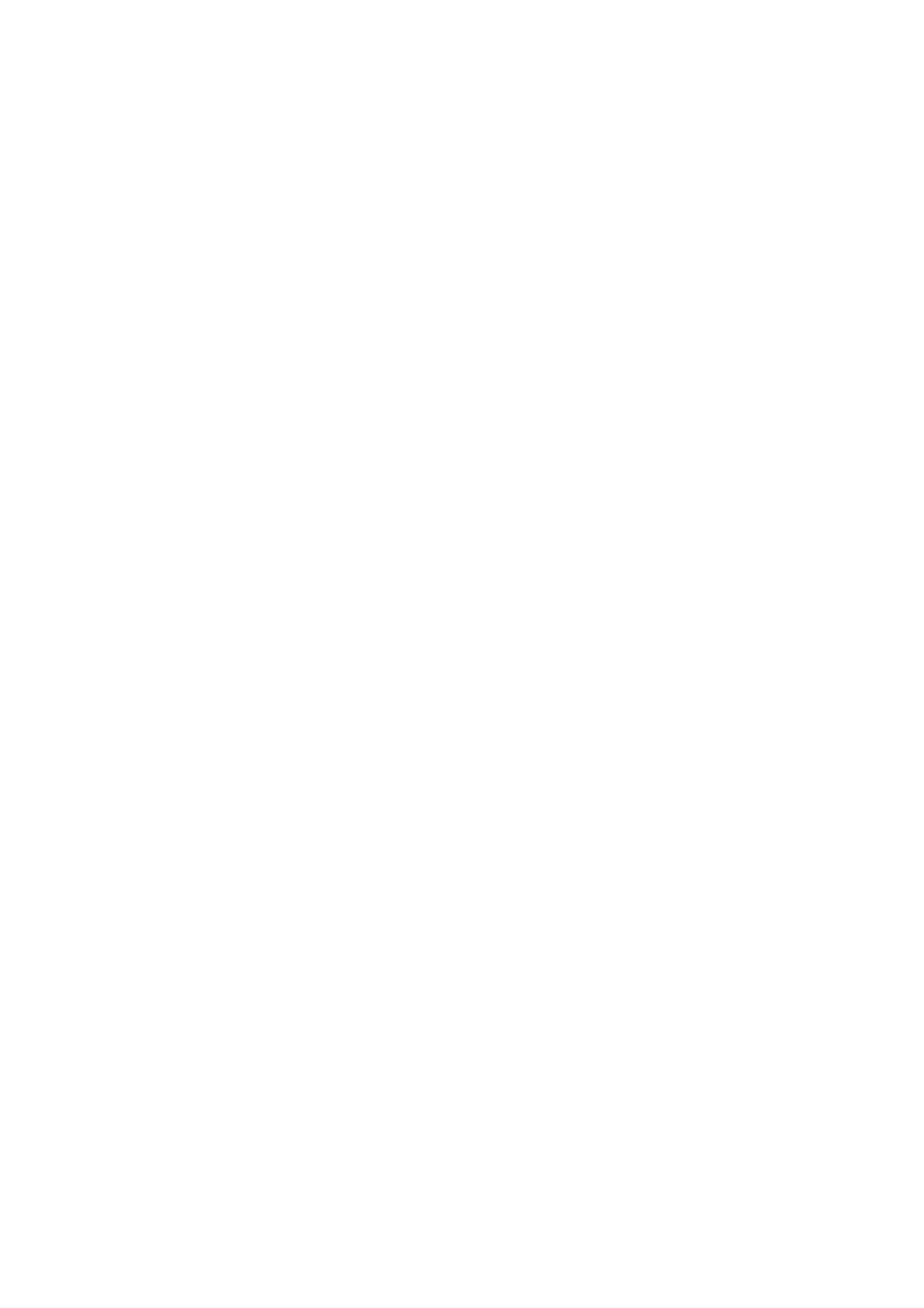## Protecting women against violence

Analytical study of the results of the second round of monitoring the implementation of Recommendation Rec (2002) 5 on the protection of women against violence in Council of Europe member states

prepared by Prof. Dr. Carol Hagemann-White University of Osnabrück, Germany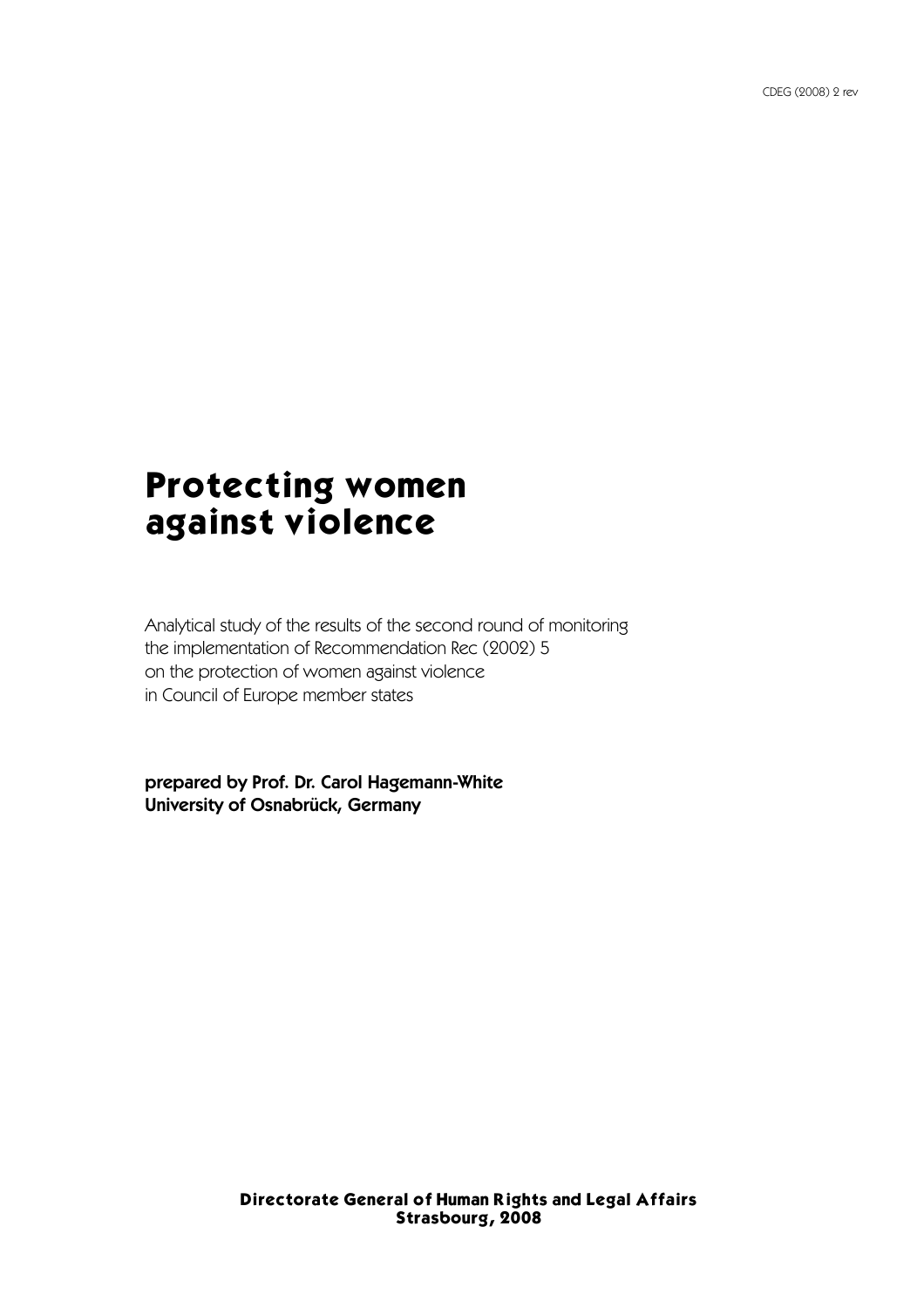Gender Equality and Anti-Trafficking Division Directorate General of Human Rights and Legal Affairs Council of Europe F-67075 Strasbourg Cedex

© Council of Europe, 2008 Printed at the Council of Europe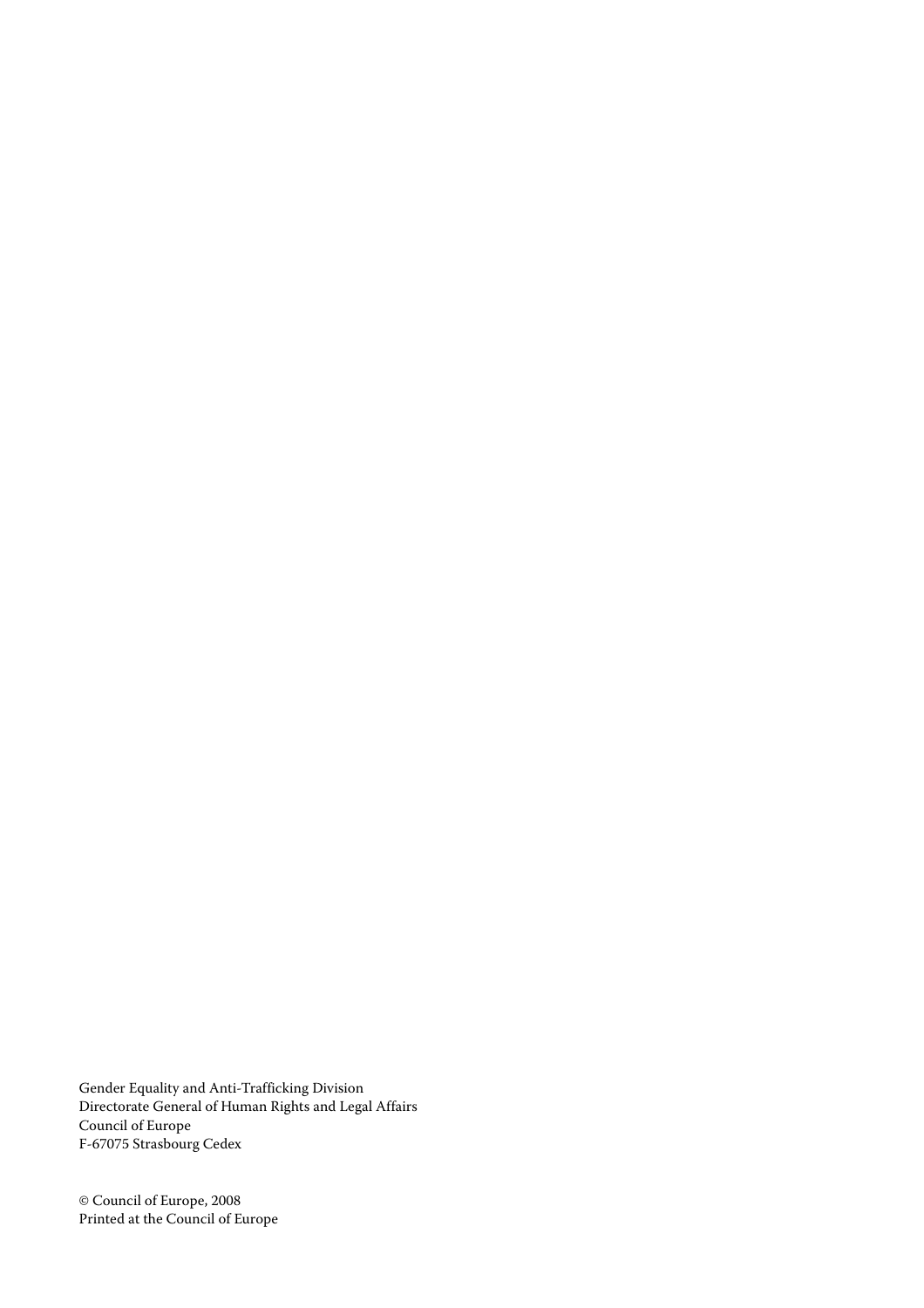### **The Council of Europe**

The Council of Europe is a political organisation which was founded on 5 May 1949 by ten European countries in order to promote greater unity between its members. It now numbers fortyseven European states.<sup>1</sup>

The main aims of the organisation are to promote democracy, human rights and the rule of law, and to develop common responses to political, social, cultural and legal challenges in its member states. Since 1989 it has integrated most of the countries of central and eastern Europe and supported them in their efforts to implement and consolidate their political, legal and administrative reforms.

The Council of Europe has its permanent headquarters in Strasbourg (France). By Statute, it has two constituent organs: the Committee of Ministers, composed of the foreign ministers of the

1. Albania, Andorra, Armenia, Austria, Azerbaijan, Belgium, Bosnia and Herzegovina, Bulgaria, Croatia, Cyprus, Czech Republic, Denmark, Estonia, Finland, France, Germany, Georgia, Greece, Hungary, Iceland, Ireland, Italy, Latvia, Liechtenstein, Lithuania, Luxembourg, Malta, Moldova, Monaco, Montenegro, Netherlands, Norway, Poland, Portugal, Romania, Russian Federation, San Marino, Serbia, Slovakia, Slovenia, Spain, Sweden, Switzerland, "the former Yugoslav Republic of Macedonia", Turkey, Ukraine, United Kingdom.

47 member states, and the Parliamentary Assembly, comprising delegations from the 47 national parliaments. The Congress of Local and Regional Authorities of the Council of Europe represents the entities of local and regional self-government within the member states.

The European Court of Human Rights is the judicial body competent to adjudicate complaints brought against a state by individuals, associations or other contracting states on grounds of violation of the European Convention on Human Rights.

#### **The Council of Europe and equality between women and men**

The consideration of equality between women and men, seen as a fundamental human right, is the responsibility of the Steering Committee for Equality between Women and Men (CDEG). The experts who form the Committee (one from each member state) are entrusted with the task of stimulating action at the national level, as well as within the Council of Europe, to achieve effective equality between women and men. To this end, the CDEG

carries out analyses, studies and evaluations, defines strategies and political measures, and, where necessary, frames the appropriate legal instruments.

For information on the activities of the Council of Europe in the field of equality between women and men please contact:

Gender Equality and Anti-Trafficking Division Directorate General of Human Rights and Legal Affairs Council of Europe F-67075 Strasbourg Cedex

Tel. +33 3 88 41 20 00 E-mail: dg2.equality@coe.int http://www.coe.int/equality/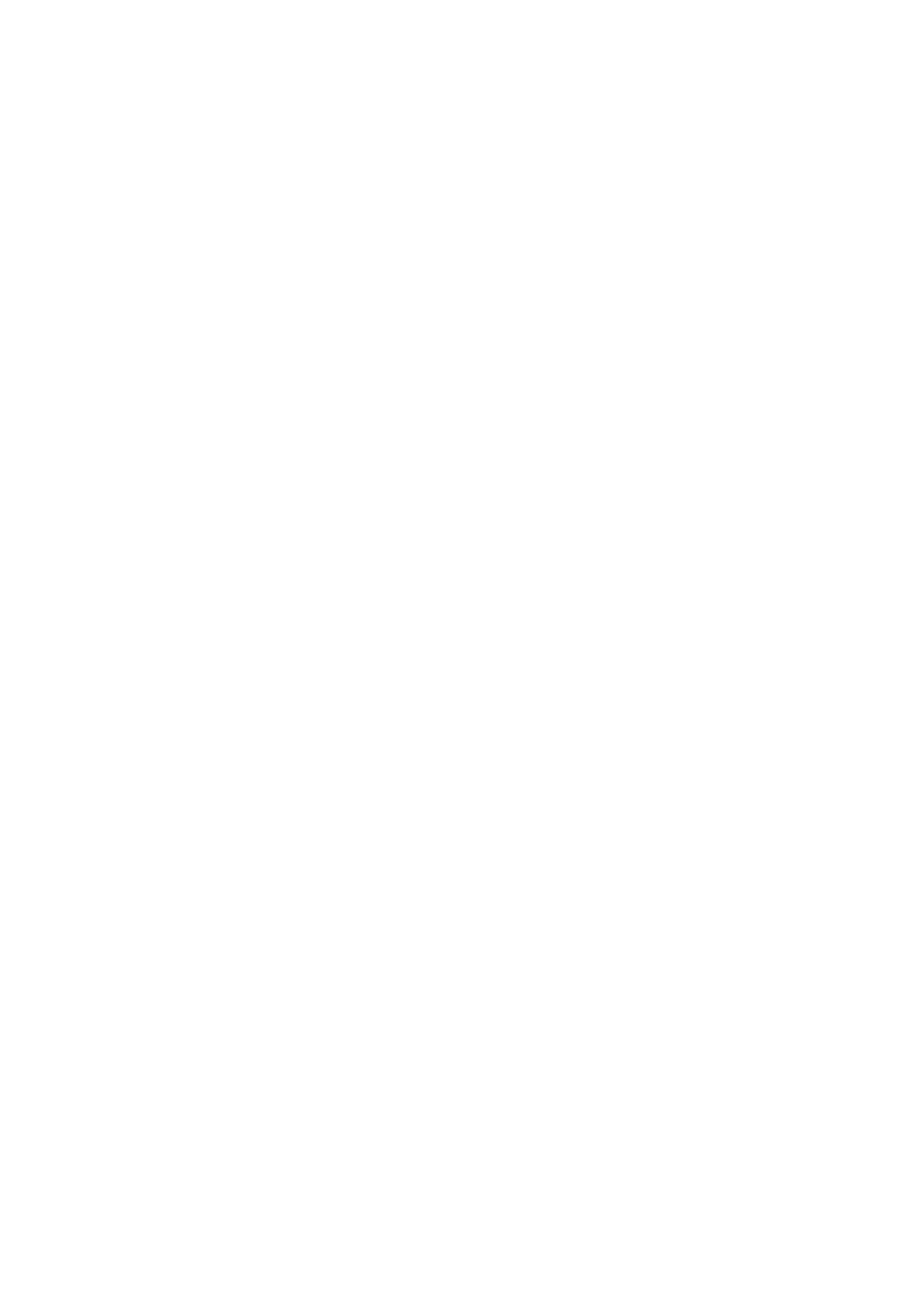## **Contents**

| National Action Plans8                                                                                   |
|----------------------------------------------------------------------------------------------------------|
| Innovations and implementation                                                                           |
|                                                                                                          |
| Legislation and procedures:<br>penalisation and prosecution of all<br>forms of violence against women 11 |
|                                                                                                          |
| Innovations and implementation                                                                           |
|                                                                                                          |

| Protection for women at risk of<br>further violence  14 |
|---------------------------------------------------------|
| Innovations and implementation<br>experience  14        |
|                                                         |
| Innovations and implementation<br>experience  18        |
| Awareness-raising, education and                        |
| Innovations and implementation                          |

| Data collection and research $22$               |
|-------------------------------------------------|
| Innovations and implementation<br>experience 22 |
|                                                 |
| Appendix: Tables of the replies                 |
| to the Monitoring Framework                     |
| on the implementation                           |
| of Recommendation Rec (2002) $525$              |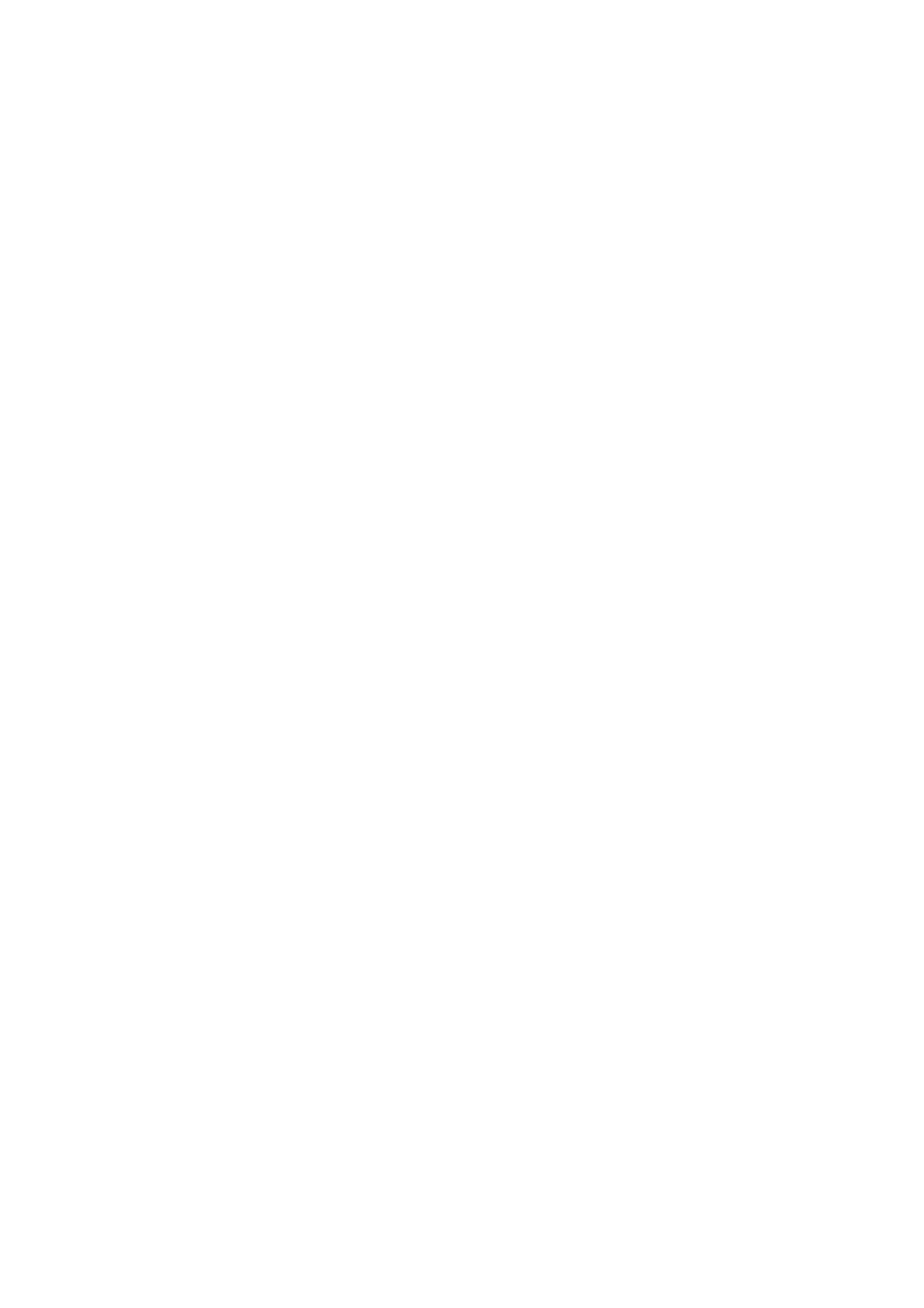## <span id="page-8-0"></span>**Part 1. Introduction**

The present report is based on the replies of 40 member states to the monitoring framework, as well as on the results of the regional seminars in the Council of Europe Campaign to Combat Violence against Women, including Domestic Violence, launched in November 2006. As in the previous reports, documents that have become available on the internet, such as CEDAW reports (with shadow reports of NGOs), National Plans of Action, and information from international NGOs with expertise in the field were also mined for information on new developments in good practice.

When the questions were first circulated in June 2005, the intention was to build a foundation of data against which further developments could be measured. In actuality, it took over a year to establish the monitoring framework as a shared basis for assessing progress. Results from the 31 states that had replied up until March 2006 were analysed in the Stocktaking study on the measures and actions taken in Council of Europe member states (2006); a second analysis with more complete tables was completed after updates or previously missing data had been reported in the course of the year 2006 (see Protecting Women against Violence – Analytical study on the effective implementation of Recommendation (Rec (2002)5) on the protection of women against violence in Council of Europe member States (2007)). With a view to some difficulties that had arisen in reporting, the questionnaire was then refined and made available for online reporting.

As the Steering Committee for Equality between Women and Men (CDEG) has decided to ask for reporting every two years, the monitoring framework was opened at the beginning of October 2007 and data were accepted until mid-February 2008. A total of 40 member states (out of a possible 47) provided data within a four-month period.<sup>1</sup> These results can thus be fairly considered a benchmark for progress towards implementing Recommendation Rec (2002) 5 in Europe.

Ideally, a monitoring framework with regular reporting presents a numerical picture of progress based on crossnationally comparable measures. In the present case, not all of the differences between the first and the second round of data collection reflect genuine changes in the member state concerned, as some of them are due to improved quality of the information and corresponding corrections. There were misunderstandings of some questions in the monitoring framework at the beginning, and there was often no clear vision of regularly published reports assessing progress. In addition, in 2006 a few questions were revised to gain a more precise picture. The first monitoring had something of the quality of a pre-test, and during the present data collection, the responsible officers were encouraged to correct mistakes to create a solid benchmark in 2007, so that the next assessment in 2009 will show progress or stagnation realistically. Thus, if a member state affirmed a certain indicator in 2005, but negates it in 2007, this usually does not mean that some service or action has been closed down, but rather that the target is now more clearly understood, and the challenge is being taken up. The series of regional seminars during the Council of Europe Campaign have certainly helped to clarify understanding of the practical implications of Recommendation Rec (2002) 5 within and between member states.

Practical monitoring required defining indicators that are simply measured. Inevitably, they do not capture the diversity of approaches within Europe. The questionnaire was made available online, and asked for brief data that could be centrally available. Due to long-standing traditions or current circumstances, concerning either the structure of legal systems or the organisation of services, implementation in the spirit of the Recommendation may take forms that do not fit the indicators and explanations. A number of informants thus added comments to their data, making it clear that missing answers do not always mean that the state has not taken action. Along with the monitoring data, some examples of good practice are cited in the following report, showing that there is much more to the protection of women against violence than can be represented by standardised indicators. The figures and tables are not intended to depict the state of affairs in each member state, but to offer an overall picture of the progress being made in Europe as a whole.

<sup>1.</sup> Member states not reporting were, as in 2006, Albania, Moldova, Poland, Russia and the Ukraine, as well as the Czech Republic and Greece; in some cases, infrastructure overload delayed or prevented reporting.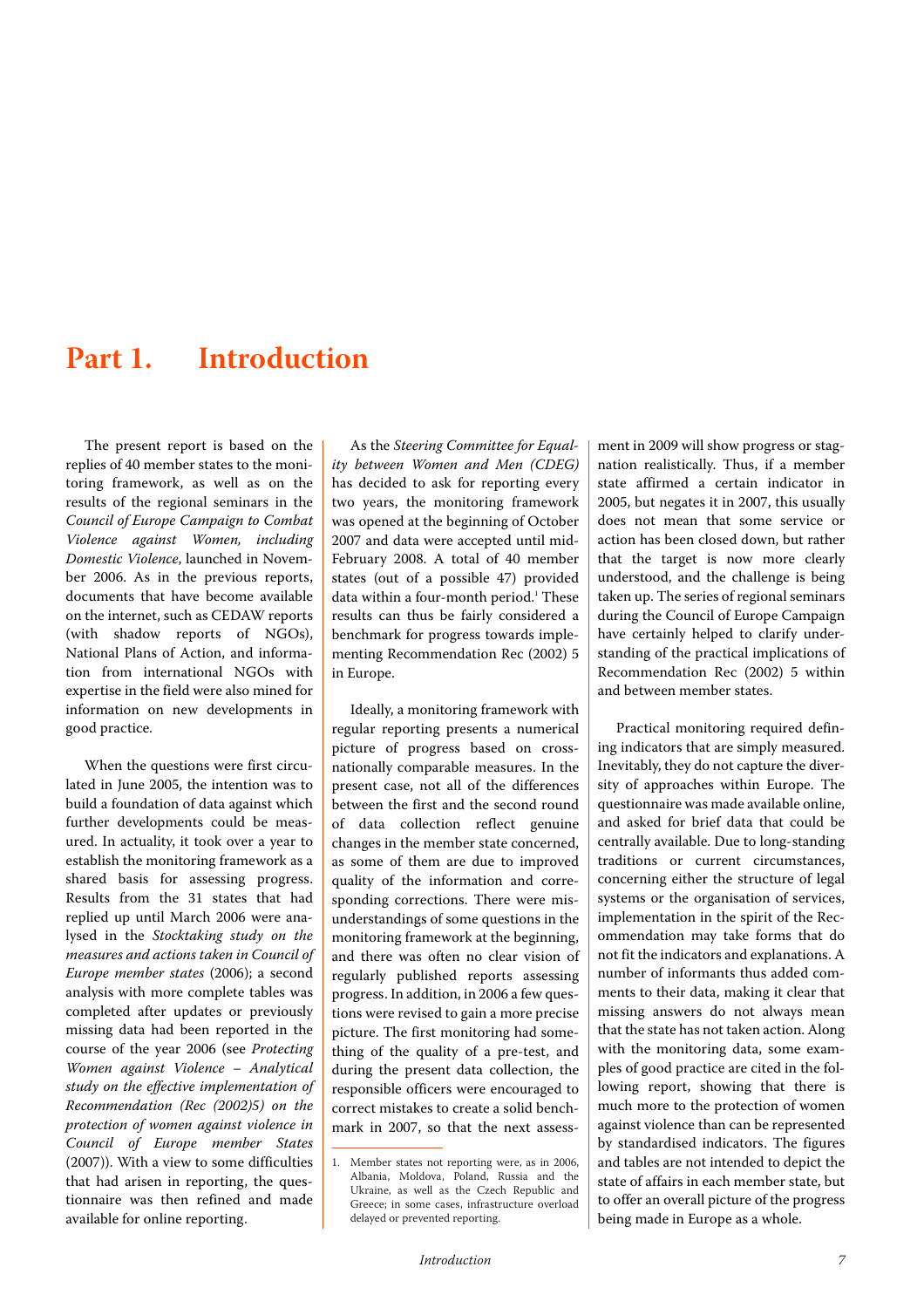## <span id="page-9-0"></span>**Part 2. National Action Plans**

The most striking change over the previous report is the increase in number and scope of National Action Plans, most of which have been published, $^1$  and many of which have a clearly defined time frame or period within which the actions are to be completed. 22 member states fulfil the conditions of publication and a time frame, as opposed to 15 at last reporting, a total of 32 now report that a National Action Plan has been established, and several more comment that it is has been or is being drafted. Only Austria, Latvia, San Marino and Slovenia appear not to contemplate using this instrument.

Especially in the central and eastern European states, Plans of Action are often chapters in an overall Plan for Gender equality or for improving the status of women (for example, Armenia, Azerbaijan, Bulgaria, Montenegro). While confirming an understanding of violence as related to broader issues of gender, the placement of the Plan in such a large frame may not address issues of violence as specifically or extensively as a specific action plan. The available action plans of this type vary considerably in the extent to which they specify concrete actions and responsible agencies.

A few member states (Netherlands, Norway and the United Kingdom) have several separate action plans for different parts of the problem, but reports indicate that these are structurally and conceptually interrelated, for example by making use of interministerial working groups. Some (Cyprus, Germany, Ireland, Malta) specify only when they will begin the activities, but have not set a goal for the completion. Italy, Serbia and "the Former Yugoslav Republic of Macedonia" expected to approve their National Action Plan early in 2008, and have in consequence already answered the questions on what the action plan covers.

The scope of the National Action plans has also increased. Information was received from 34 states. The overall number of types of violence included has risen to an average of 4.3 (up from 3.9). Although it is still the case that only Germany and the Netherlands address all forms of violence against women referred to in the Recommendation, there is a total of 12 states that have included 6 or more forms of violence in their national strategy. In this group, as overall, "failure to respect freedom of choice with regard to reproduction" is most likely to be missing from the National Action Plan, followed by genital mutilation, killings in the name of honour and forced marriage. It is possible that these issues are seen as marginal and attributed to other cultures; whether this reflects the full reality of the country could depend on the migration patterns of recent years. The same four issues, plus violence in conflict and post-conflict situations, appear in just a little over one-third of the National Action Plans overall. It is not plausible that two thirds of Europe has remained untouched by these problems. In particular, NGO reports underline that crimes in the name of honour are widespread in some of the countries that do not yet address them in their legal frameworks or action plans.

Four member states – Andorra, Croatia, France and Spain – have Plans of Action solely with respect to violence within the family;<sup>2</sup> Malta and Spain explicitly limit their monitoring information to intimate partner violence. This could point to a concentrated effort, given that the Spanish Organic Law on Integrated Protection Measures against Gender Violence of 2004 placed the state under wide-reaching obligations to create specialised courts, special prosecutors, perpetrator programmes and expanded services for victims. In other cases, there may be a priority concern for the family as such. For good practice in implementing Recommendation Rec (2002) 5, arrangements should be made to track progress regarding all areas of violence against women.

There has been a significant increase in the number of member states whose National Action Plan addresses rape and sexual violence (27 as against 16 in the previous report). There has also been an increase of activity in all areas: For example, the number of action plans addressing killings in the name of honour has more than doubled (from 5 to 11). (See [Table 1, page 9](#page-10-1).)

These data indicate significant progress in developing broad and multiagency policy frameworks. Notably, 32 member states have a governmental coordinating body for implementation and evaluation,<sup>3</sup> even some that do not (yet) have a NAP; and a few – notably Sweden

<sup>1.</sup> Those not published are mostly in the approval process.

<sup>2.</sup> Croatia also addresses rape and sexual violence in its National Policy for the Promotion of Gender Equality; the indicator was defined as meaning an integrated overall plan on violence against women.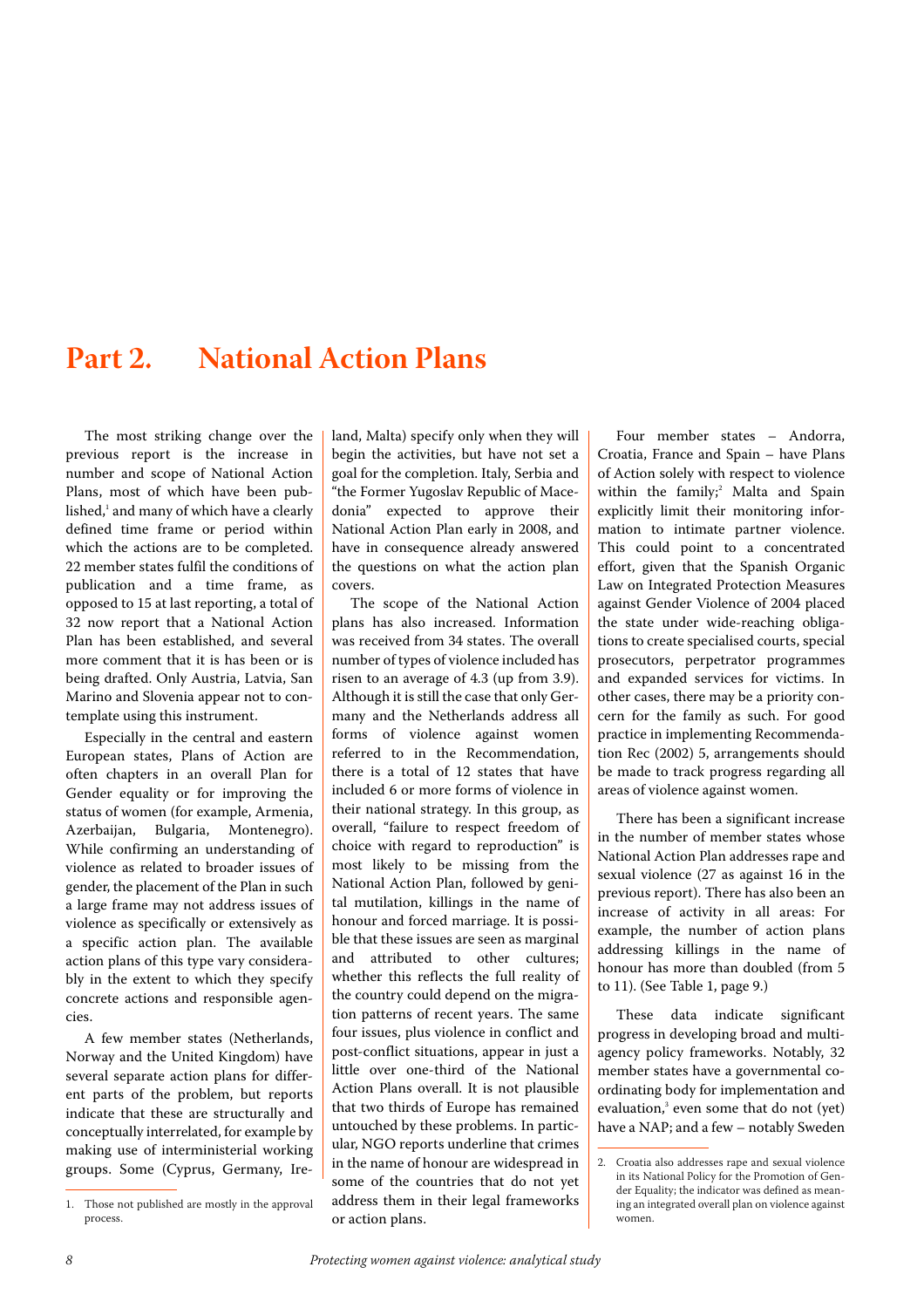<span id="page-10-1"></span>**Figure 1: Forms of violence addressed in action plans**



and the United Kingdom – only answer in the negative because they have more than one co-ordinating body to cover a wide field of policy issues.

Information on budget lines for the activities continues to be spotty. Although 31 member states confirm that there is funding on the national level, only 13 are able to cite a figure for this, and 23 say that data are not available due to decentralised funding structures. When decentralised funding is not subject to any kind of overall inspection or reporting, the risk is very high that interventions or services can be missing regionally without this coming to government attention, and in consequence the state fails to exercise due diligence in protecting all citizens from human rights violations, regardless of where they happen to live.

Andorra and Denmark report a substantial increase in national funding for activities: Andorra's budget line tripled and Denmark has almost doubled its budget allotment compared to the amounts for 2006. The figures for Finland and Lithuania differ by a factor of ten from the previous report (representing an increase for Lithuania and a

decrease for Finland).<sup>4</sup> Romania has increased its budget line by 15%.

A very promising sign is the fact that the Open Society Institute monitoring network on violence against women has taken Recommendation Rec (2002) 5 as its point of reference and uses the monitoring framework as the structure for extensive reports on all of the countries of central and eastern Europe and the former Soviet Union. A comprehensive survey aimed to collect concise and comparable information from those working in the field, as a contribution to the Council of Europe Campaign. Fact sheets and country monitoring reports were published in 2007, based on data gathered up to 1 December 2006.

The combination of an energetic and high-profile Council of Europe Campaign to end violence against women with a systematic process of monitoring of implementation (including publication) have together created a climate in which member states take responsibility for developing a coherent and sustained policy, rather than – as was typical of most countries in the past – being satisfied with a series of single measures for specific problem areas. If this momentum can be maintained, it should support the process of identifying and test-

4. It seems possible that these figures represent a decimal point error in one of the reports.

ing models of good practice and their possible adaptation or transfer. This would contribute to developing standards and ensuring a more consistent quality of life across Europe.

There is, however, still room for improvement, and some reservations need to be registered. All Plans of Action address violence within the family, and in many, although not all cases, also rape and sexual violence. No other form of violence against women is addressed in as much as half of the 40 member states reporting! This is in part due to the status of some of these Action Plans as a subsection of a broader Gender Equality Action Plan. Although on the face of it, linking strategies to combat violence against women with strategies for gender equality makes a good deal of sense, the actual impact of "embedding" the issue of violence in general equality concerns may favour a restricted view of the problem. It certainly seems advisable to have a specific body with a focus on the many and interwoven aspects of violence against women to co-ordinate activities in this area. For example, if no effective strategy challenges forced marriage, the women affected will not have access to protection from domestic abuse. The most recent Action Plans recognise and address these interactions.

#### <span id="page-10-0"></span>**Innovations and implementation experience**

• Member states increasingly publish their National Action Plans in English on the Internet for wider access, thus offering opportunity for comparison of good practice across Europe. The National Action Plans of Belgium,

<sup>3.</sup> Some of these are evidently co-ordinating bodies for all gender issues, whose capacity to address issues of violence against women must necessarily be limited given the broad range of issues for which they are responsible.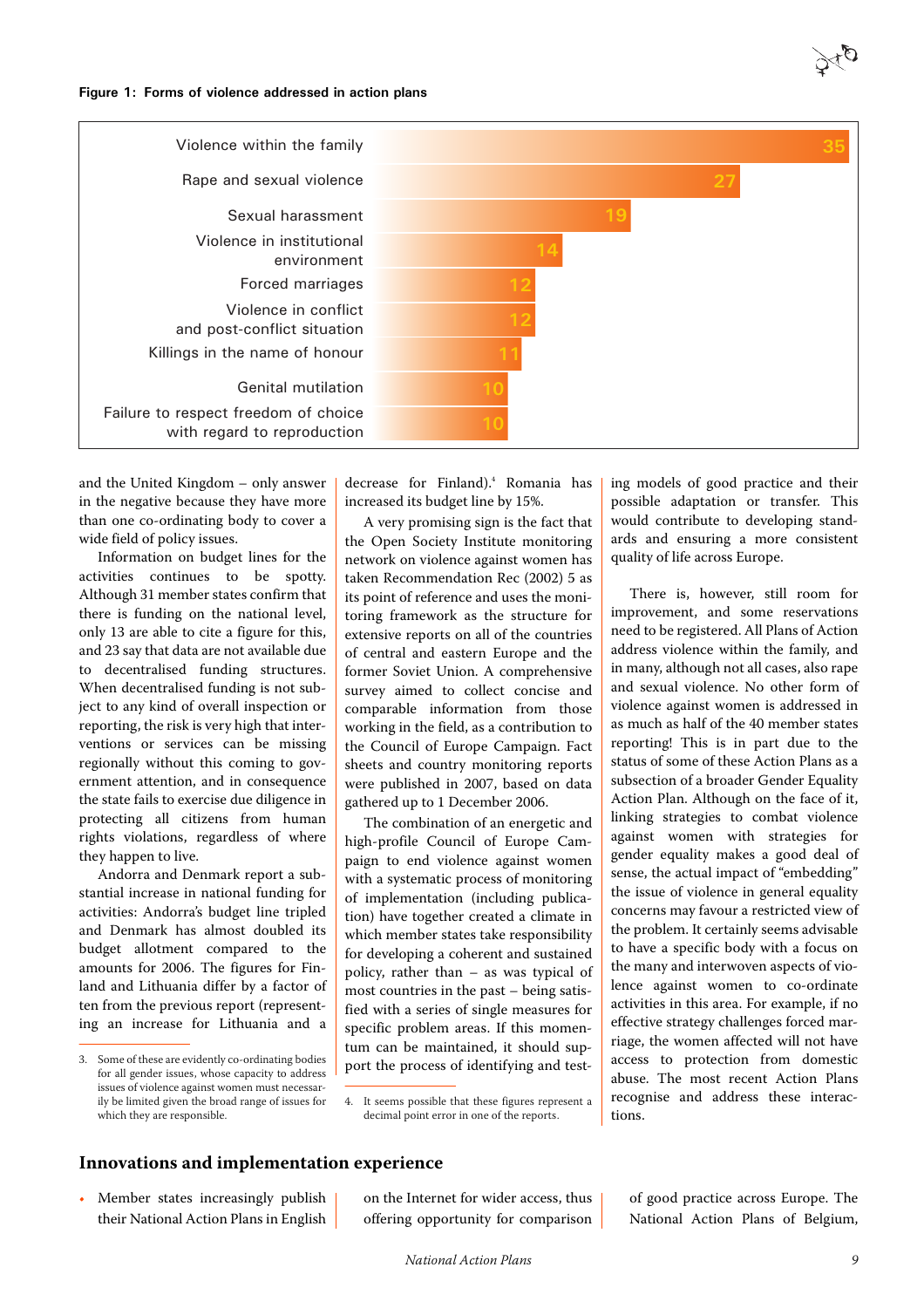Denmark, Germany, Norway, Slovakia, Sweden and the United Kingdom can thus be accessed, although some of these documents are not easy to find. It could be useful to establish a site from which links to the Plans of Action or other major documents in the member states could be easily located.

Sweden has published an integrated Action Plan for violence against women, oppression in the name of honour and violence in same-sex relationships. In linking these three areas, it centres its efforts in a human rights perspective, seeing gender relations as they intersect with diversity of cultural traditions and sexual orientations. The framing of the action plan makes it clear that "violence and oppression against women cannot be justified by invoking custom, tradition or religious considerations", and aims to "focus attention on the needs of those at risk and not on their sexual orientation or their choice of partner". Furthermore, the Action Plan calls on the Convention on the Rights of the Child to underline that children who "only" witness violence against adults close to them are also entitled to protection.

• For countries where economic transition has been difficult, developing strategies on violence against women can be slow. International donors have been playing a key role in stimulating progress. In Albania, which has not yet been in a position to report progress to the monitoring framework at all, significant steps forward are now to be expected. Based on the UN Millennium Development Goals, the UNDP launched a model project in Albania, "Violence Against Women – No Longer a Family Issue" (October 2006-September 2008), cofunded by the Japan Women-in-Development Fund. A main objective is to formulate a National Action Plan on Domestic Violence, and as a foundation, the national statistics office was supported in preparing a population-based survey for a database on domestic violence against women. Thus, while the CEDAW- and NGOreporting until the end of 2006 showed clear deficits in legal frameworks, policy and services both regarding domestic abuse and regarding sexual assault, a policy priority for violence against women now seems possible.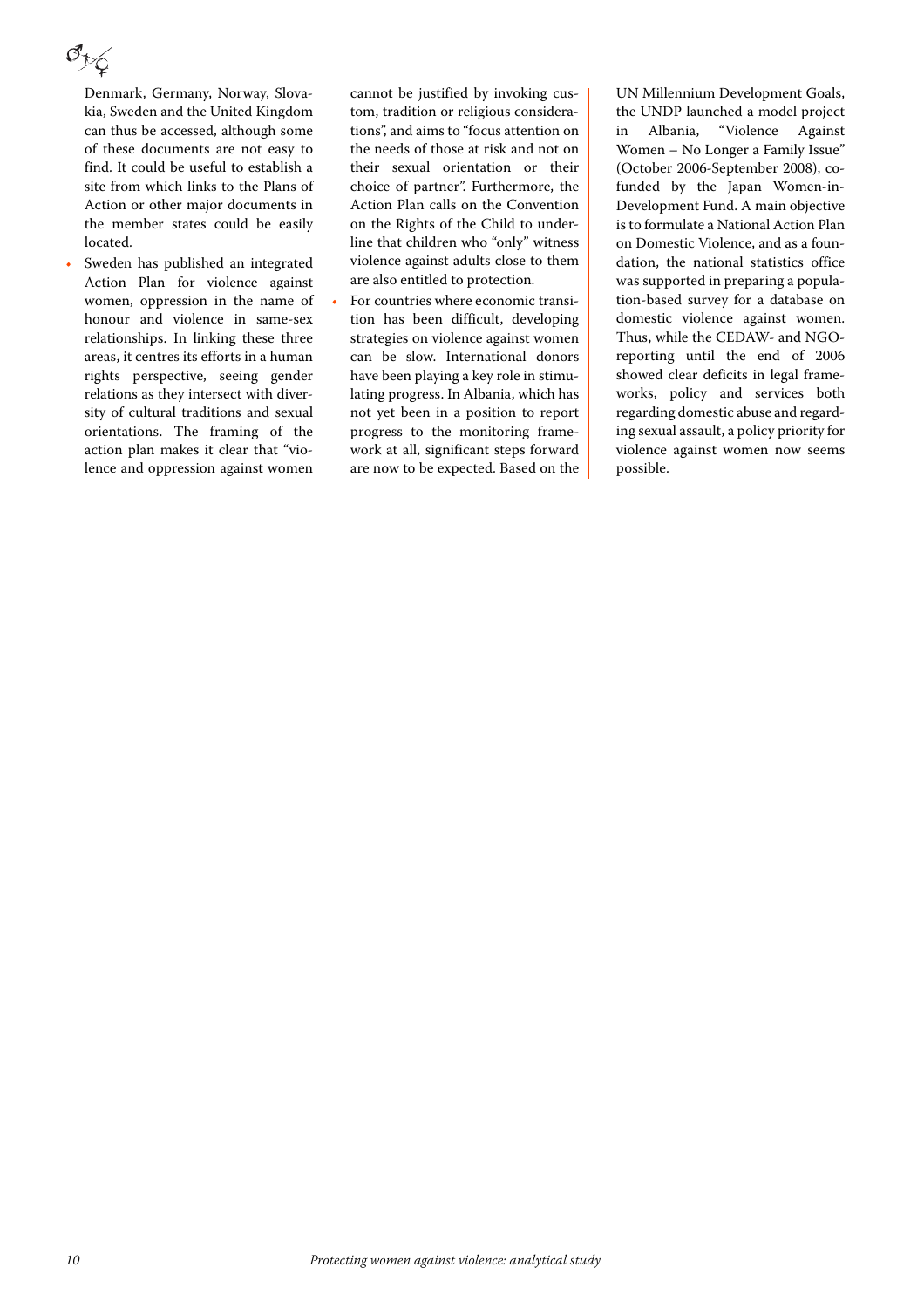## <span id="page-12-0"></span>**Part 3. Legislation and procedures: penalisation and prosecution of all forms of violence against women**

The monitoring framework now asks about the legal status of eight forms of violence, specifying separately physical, psychological and sexual violence to spouses, partners and cohabitants, as well as asking whether all sexual acts against non-consenting persons (thus including assaults not meeting the definition of rape) are penalised, and whether rape within marriage is penalised equally with rape outside marriage. In addition, penalisation of sexual harassment at work, genital mutilation and forced marriages are named.

23 out of 40 member states responding declare each and every form of violence cited in the questionnaire to be a criminal offence. Exceptions are found in Azerbaijan, Finland, Georgia, Hungary, Iceland, Ireland, Latvia, Monaco, Montenegro, the Netherlands, Romania, Slovakia, Slovenia, Switzerland, "the former Yugoslav Republic of Macedonia" and Turkey.<sup>1</sup> Although the number was higher in previous reporting, this is directly a result of including, in the revised questionnaire, the less common forms of violence, as Figure 2 below illustrates.

1. Austria notes that psychological violence to spouses and sexual harassment at work are not specific offences, but legal frameworks to punish the more serious forms exist.



The most frequent "missing cases" are genital mutilation, psychological violence against partners and forced marriage, arguably difficult to address by specific criminal laws. The results are nonetheless surprising, because mutilation as such is a crime in almost any modern state; forced marriage could be considered to include slavery and rape, and a number of countries confirmed that these acts are penalised even when they have no specific laws. In many countries general criminal law provisions are applied for intimate partner violence, and a killing in the name of honour is prosecuted as nothing less than murder.

There are considerations that can speak against criminalisation. The United Kingdom carried out a broad consultation on how best to prevent forced marriage; many experts and concerned NGOs thought that defining it as

#### **Figure 2: Forms of violence penalised**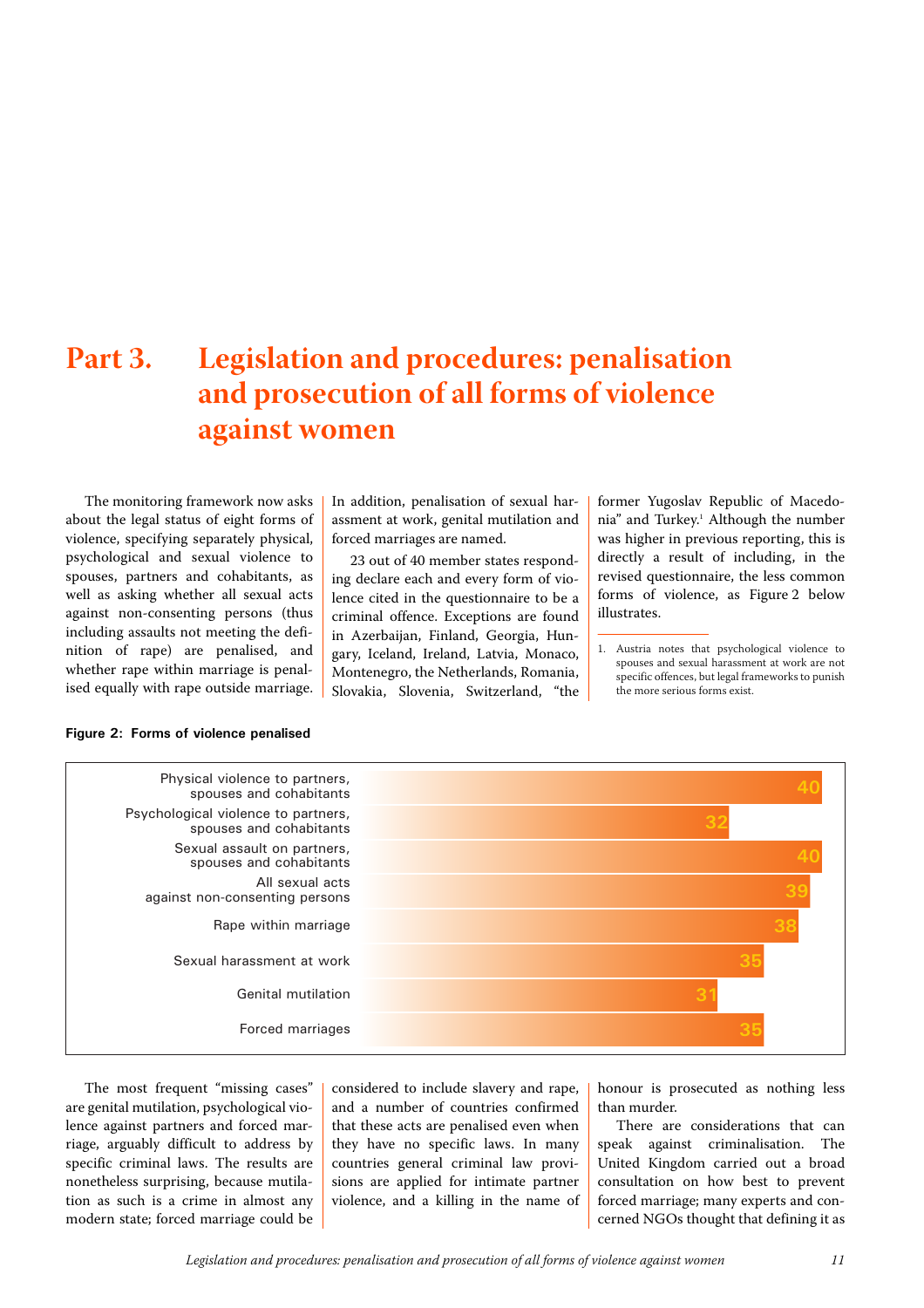a specific criminal offence would not be effective and might rather drive the practice underground. Instead, a Forced Marriage Unit has been established that can both develop policy and give advice to people at risk, and legislation is being developed to make forced marriage a civil offence.

Azerbaijan and Monaco remain two of the last countries in the Council of Europe that do not penalise rape within marriage. However, the definition of rape is very narrow in many member states, requiring proof of the use of (physical) force. Five member states (Austria, Georgia, Ireland, Montenegro and the Netherlands) do not address sexual harassment at work in their penal

#### <span id="page-13-0"></span>**Prosecution and sanctions**

Although the overall picture suggests that across Europe, all forms of violence against women are now generally considered a criminal offence, this does not necessarily mean that such acts will be prosecuted or punished. In 32 out of 40 countries the public prosecutor can initiate criminal proceedings in all cases of violence in the family. However, several states also confirm that violence in the family can be prosecuted only in more severe cases (13 in all, of which 6 answered yes to both questions). Similarly, 32 states report that ex officio prosecution is possible for all cases of sexual violence, but 5 of these also say that this is only possible in more severe cases, while a further 5 countries restrict the prosecution generally. It seems that an affirmative general reply may only mean that the prosecutor can prosecute if the sexual assault is deemed a public interest crime, which may be restricted to rape in a narrow definition, and there seems to be quite a wide range of sexual offences that are not prosecuted ex officio in some countries.

There are still a number of states (for example, Bulgaria) that do not prosecute domestic violence unless the victim requests it. The Czech Republic, for example, has prosecution upon private motion, preferred for family cases, in which a court hearing is held where victim and accused confront each other; Lithuania has similar provisions. The public prosecutor will become active only in more severe cases. Estonia, by contrast, reformed its code of criminal procedure in 2004 to abolish private

law. Austria can respond within the Equal Treatment Law; Ireland offers protection from harassment with its Employment Equality Act. While redress may thus be available to victims, the act itself is not penalised, unless another criminal offence such as assault or rape is involved.

Eight member states do not penalise psychological violence to spouses, partners and cohabitants. The choice of a yes or no reply may be a matter of interpretation, since a number of other countries also do not have a specific offence for this, but consider it penalised by general prohibitions applying to insults, maltreatment, defamation, threats, extortion or related offences.<sup>2</sup> In general,

prevalence research has also found it difficult to define psychological violence in the same clear terms that are in use for physical abuse, since there is a considerable variation in what causes fear, distress and emotional suffering. However, research can pinpoint a number of typical forms of emotional abuse, frightening threats, deprival of basic freedoms and intimidation; the key point would be whether existing laws can be applied. Perhaps a checklist should be developed to set more concrete standards for implementation.

charges in its entirety. Other countries "filter out" cases from prosecution in other ways. Liechtenstein invites both parties separately to counselling, to which less than half of those invited actually appear; this could have an effect on prosecution. In actuality, the public prosecutor in most, if not all, countries has discretionary power to pursue or drop a case. This may explain the dual answers: While the prosecutor may be able to initiate proceedings in all cases, there may be additional rules (such as the victim's co-operation or consent) that in fact limit prosecution to the more severe cases.

Thus, it must be said that the validity of this indicator is doubtful: It may not measure what it is intended to. Exchange of information and practical experience shared at the regional seminars of the Council of Europe Campaign on violence against women including domestic violence, illuminated the high relevance of different legal systems, procedural traditions and institutional cultures in framing effective legal redress for victims, deterrence and punishment for perpetrators. Arrest without a court warrant and fast-track prosecution may work well in some countries, but be inacceptable in others. Judges or prosecutors may be directly involved in police work, or may see cases only on paper after police have completed their investigation. Criminal law, civil law and police law can be used differently to arrive at similar goals. Thus, while certain fundamental principles can be applied crossnationally – in particular, the law should

never make exceptions permitting "private" abuse, nor should the burden of prosecuting human rights violations ever be placed on the victim – the present instrument for monitoring implementation has limits. In the future, agreements are needed on collecting data in the policing and judicial systems that would allow monitoring **outcomes**: What proportion of violations that come to the attention of the police are prosecuted, and what is the conviction rate? This could be accompanied by publishing transparent criteria for the decision not to prosecute. Scotland, for example, after reviewing the unsatisfactory level of prosecution of sexual offences, is now expecting prosecutors to document an objective test of "no reasonable prospect of a conviction" before deciding not to go forward. Such agreements might open the door to new and more informative indicators of progress.

With respect to ex officio prosecution, Recommendation Rec (2002) 5 itself wavers, and this may reflect different traditions in the use of criminal law among the member states. Rec (2002)5 includes no clear statement that violence against women (by United Nations standards a human rights violation in and of itself) should be prosecuted ex officio, but only, that this should be possible (i.e. offences within the family should not be excluded from such prosecution by definition). Based on legislative information last updated in 2006, $^3$  in many, if not most states the prosecutor decides whether to take action not only depending on the available evidence, but

<sup>2.</sup> In Austria, psychological violence can also be grounds for an injunction to ban the perpetrator from the home.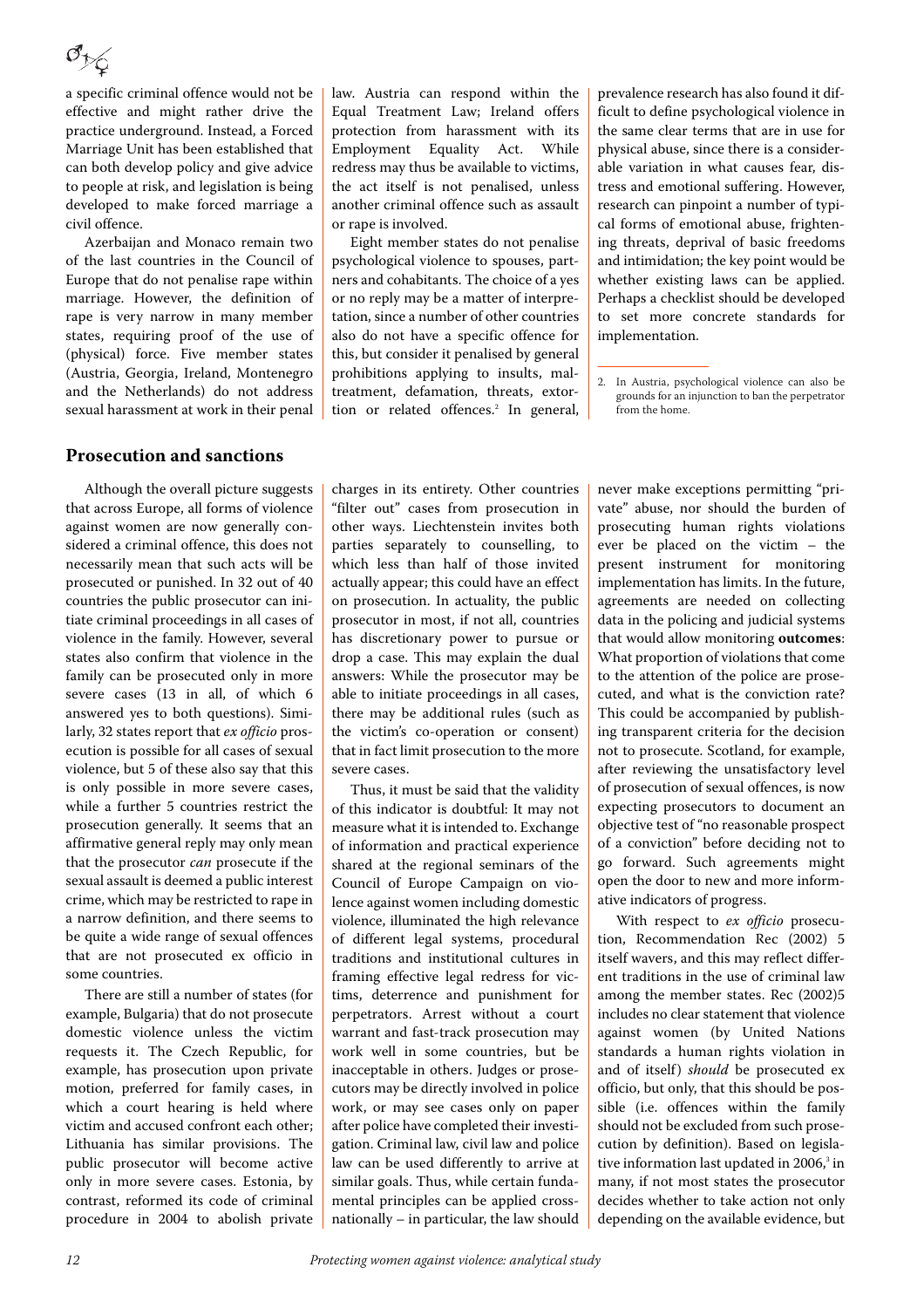also on an assessment of the harm done, and frequently also based on whether the victim demands that the perpetrator

#### <span id="page-14-0"></span>**Innovations and implementation experience**

#### **Penalisation**

Some of the less common forms of violence against women are often assumed to be "covered" by more general criminal categories. Genital mutilation may be thought to constitute a crime already because of the injury inflicted. While 9 member states say that it is not specifically criminalised, others consider it penalised by existing categories of crime. In 2001, Austria took a closer look and identified a "loophole", since

#### **Prosecution**

Where data are available, low rates of prosecution and of conviction have been found for both domestic violence and rape in all member states. Spain and the United Kingdom have introduced specialised courts for gender (or domestic) violence. Both systems seem to succeed in bringing a significantly higher proportion of perpetrators to justice more rapidly than was possible in the past. However, the models differ, both with respect to the institutional setting and to the primary focus.

In the United Kingdom, the specialised courts are held by lay magistrates (or Justices of the Peace) who hear and dispose of summary offences, and pass the case on to higher courts when the offence calls for a higher penalty. The main objective of the new specialised system is to ensure that domestic violence is punished without delay; the police have been empowered to arrest for simple assault, and a poster campaign has spread the message to men that acts of violence in the home will be punished regardless of the wishes of the victim. The breach of a non-molestation order has also been made a criminal offence punishable by up to 5 injured party. Although such a reservation may be appropriate to deal with tattooing or piercing or cosmetic surgery, with the practice of genital mutilation the girl's parent or guardian could legally give consent as with other operations. With a criminal law amendment, Austria ensured that consent cannot be given to a "mutilation or wounding of the genitals that

causing bodily harm was not punishable if done with the consent of the

be punished. The threshold for serious harm is sometimes rather high; in France, and in most of the former socialist countries, ability to work is the critical measure, an injury being serious if it causes more than seven days inability to work. Since prevalence surveys reveal that the majority of women do not seek

filter much domestic violence out of the justice system from the outset. On the whole, implementation would benefit from clearer recommendations concerning prosecution and sanctions.

medical care after an incident of domestic violence, this standard is likely to

is intended to bring about a permanent impairment of sexual sensation". Such clarification could be a model of good practice.

• Several member states (such as Germany, the United Kingdom) now also penalise transnational crime, when the citizen or resident of the member state aids, abets, counsels or procures this practice abroad; there are similar policies regarding forced marriage.

years' imprisonment. At the same time, the "Specialist Domestic Violence Court" is more than a court practice, it aims at a co-ordinated community response, and appropriate co-operating services are a prerequisite for accreditation of the court. Each court has an appointed Independent Domestic Violence Advisor whose goal is the safety of the victim; and the model includes a "multi-agency risk assessment conference (MARAC)". These and further flanking measures are aimed at ensuring that sanctions for perpetrators do not override the needs of victims or of the children who have witnessed the violence.

In Spain, the main objective of the specialised court system is to bring all legal matters, both criminal and civil, connected to domestic violence into the integrated jurisdiction of a professional judge. Unlike the United Kingdom magistrates courts, the Spanish courts investigate and sanction all levels and types of gender violence – including all crimes in the Criminal Code relative to murder, injury, injury to the foetus, crimes against a person's freedom, against a person's moral integrity, against a person's sexual freedom and inviolability, and any other crime involving violence or intimidation, when committed against a partner or against their children. At the same time, they also have sole jurisdiction over all issues of family law, such as separation, divorce, use of the home, custody or visiting rights, and such civil cases must be transferred to the specialist court as soon as evidence of gender violence emerges. These courts issue protection orders, including both criminal measures such as restraining orders or communication bans, and civil measures such as use of the shared residence. While the Organic Law on Integrated Protection Measures against Gender Violence also codifies victims' rights, including the right to services and support, there is no direct institutional link between services and court proceedings.

Although in both countries there are regional gaps and difficulties in implementation, each specialised court model includes provisions that could be of interest in improving the legal frameworks and their application in other countries.

<sup>3.</sup> See the Council of Europe compendium published January 2007 and the Open Society Institute VAW Monitoring Program reports<br>published October 2007 at http:// published October 2007 at http:// www.stopvaw.org/.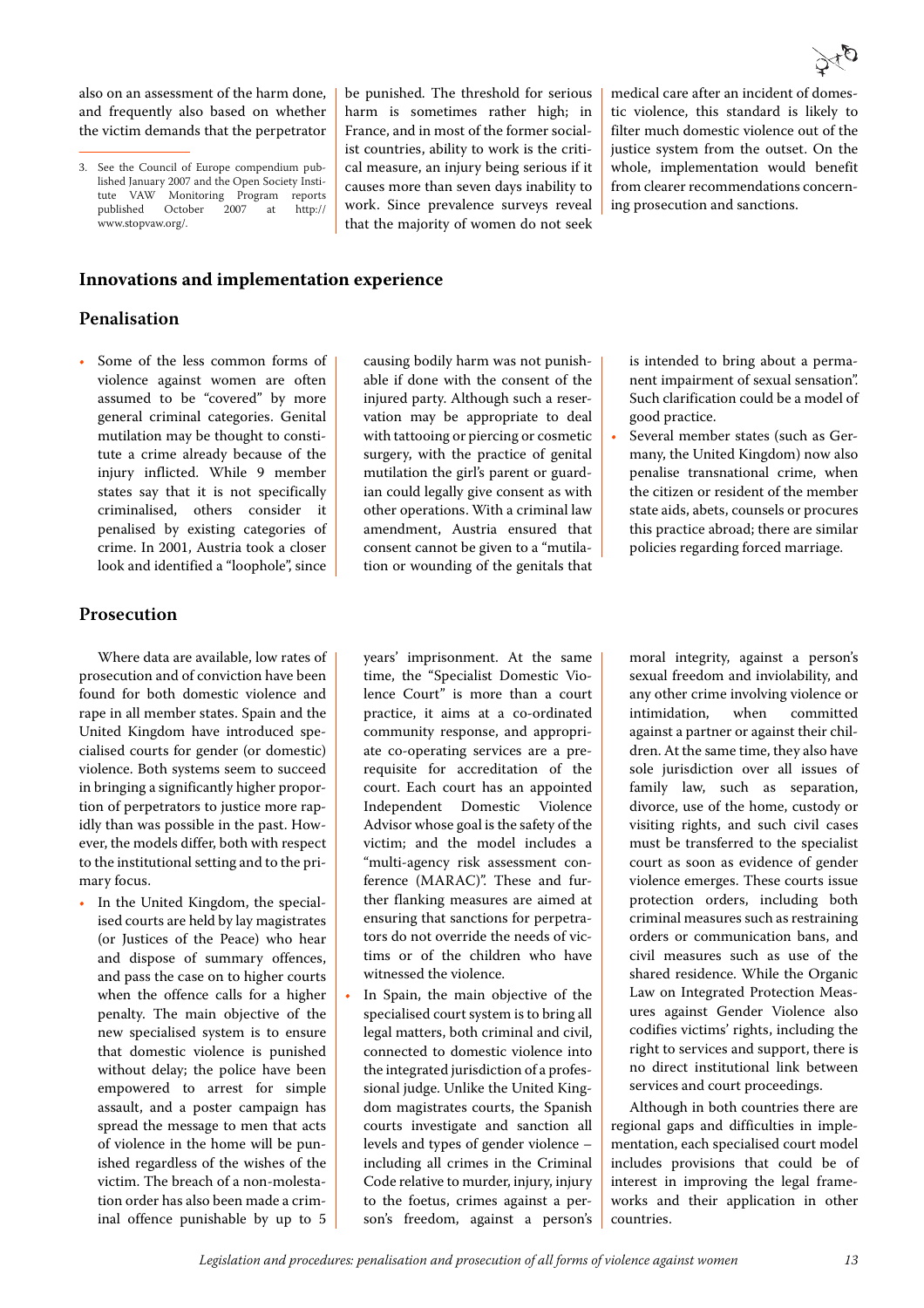## <span id="page-15-0"></span>**Part 4. Protection for women at risk of further violence**

Information on judicial protection orders was requested in more detail than in 2005 so as to arrive at a clearer picture of the situation. The present data indicate that almost every member state is able to remove an endangered child from the home, but protection orders for women are less well entrenched. Most frequently, a woman can have access to a restraining order telling the man not to use violence against her (36 out of 40 member states have such a provision), but orders to enforce physical distance between the perpetrator and the victim are less frequent, although clearly on the increase.<sup>1</sup> Information available from NGO reporting also indicates that in some states, the "restraining order" is only available after criminal proceedings have begun and on order of the court; it

may even be a police warning with no consequences if the perpetrator ignores it.

At the time of reporting, 31 out of 40 countries offer either an eviction order or a non-molestation order (usually both) to ensure that a woman who has been abused can be left in peace; in addition, the Netherlands has adopted an eviction order that will be implemented in 2008, and in Slovenia the "Family Violence Protection Act" introducing a range of court measures to protect victims came into force in February 2008 (police banning for immediate safety has been in effect since 2004). In some states, these measures depend on criminal proceedings being instituted, which narrows their application for protective purposes, for which probable cause may be sufficient even when there is not solid evidence of a crime.

As with penalisation and prosecution, the availability of protection orders cannot be assessed on a simple "yes/no" basis. When judicial orders are granted on request of the woman at risk, crucial factors are ease of access (including rapid decision) and enforcement. Alongside the civil orders on request, under some circumstances a protection order should be issued by statutory agencies (police or courts) regardless of the victim's wishes, if only to protect her from pressure to withdraw her complaint or from reprisals by the perpetrator. This may also be necessary to protect children who are at risk of being returned to joint residence with a violent man. This range of possibilities cannot be depicted by an indicator that only measures whether the orders are possible; but when protection orders do not exist, this is certainly a signal calling for further development of the law.

#### <span id="page-15-1"></span>**Innovations and implementation experience**

The Netherlands explicitly intends the new measure being introduced to ban a perpetrator from the family home for ten days as early interven-

tion, as a tool for the police when there is a threat of violence but no proof and the woman does not want to file a complaint. The power to arrest has also been expanded. In Rotterdam, the suspect arrested for domestic violence is visited by a counsellor at the police station.

<sup>1.</sup> Comparison with the data from 2005/2006 is not possible because the questions in the first cycle of reporting were not sufficiently precise.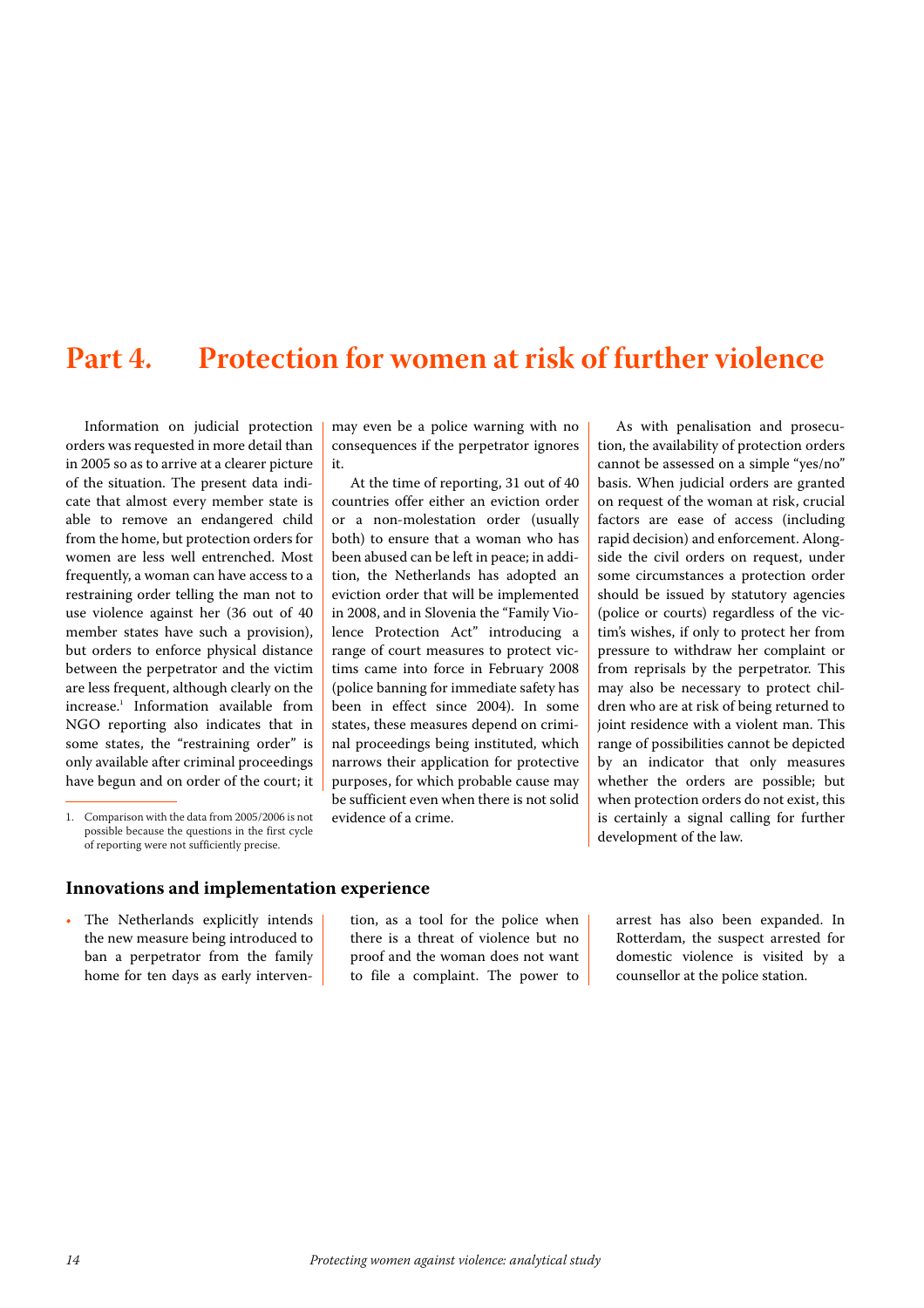## <span id="page-16-0"></span>**Part 5. Services**

The monitoring framework asks about services for women endangered by domestic violence, for women who have suffered rape or sexual assault, for children who witness violence against their mothers, and for perpetrators with the aim of changing their behaviour. Specialised services were chosen as indicators for the readiness and ability of member states to protect women from violence. Although other services may be appropriate and effective in many cases – for example, when a woman successfully applies to have the man obliged to leave the home, she may need counselling and legal advice rather than emergency accommodations – places of safety and emergency support are a keystone within an overall system of services.

It is striking to see how many states are unable to give information on the number of shelters, or the number of

**Figure 3: Shelters and their accessibility**

places within shelters, or both. Belgium, Italy, the Netherlands, Turkey and the United Kingdom either offer no numbers at all (Belgium, Netherlands), give a vague estimate (Italy) or consider either the number of shelters (United Kingdom) or the number of places (Turkey) to be unknown. Sweden estimates the number of places in shelters ranging between 600 and 1000; one would not think that beds and rooms could be so variable. This is all the more surprising, as most of these countries have a relatively high level of service provision in which they take some pride, as can be seen in the National Action Plans and their policy statements. Most of them have national networks of service providers, who usually keep statistics and may publish them on their internet sites. In fact, Germany and Norway both only delivered their numbers after consultation with the national shelter networks.

In many countries, the regional and local authorities tend to be responsible for setting up and maintaining social services such as shelters. In consequence, statistics are not generated automatically on a national level. However, the same is true of child care facilities and, for the most part, schools; yet countries do publish statistics on the percentage of children with access to pre-school education, and there is a consensus on the need for educational statistics. It is difficult to understand why even relatively prosperous countries with highly developed bureaucracies should be unable to give even the simplest statistics on the availability of services necessary to securing elementary human rights. From a European perspective, the lack of information from the most experienced member states slows down the process of setting common minimum standards.



The number of shelters and places given in the monitoring framework are a challenge to interpret, since the numbers in documents and those in the online questionnaire sometimes vary, and even quite official sources may report figures at variance with the ones given here.<sup>1</sup> Asking for "number of

places", although it is the only way to find at least a minimal measure of provision, always poses the problem of whether the number of families (mothers with their children) or the number of persons are being counted. Generally, it is probably better to base the monitoring on number of beds suitable for adult use, since num-

bers of children vary. At present, there is no agreed standard for this.

Denmark and Ireland both report significantly more shelter spaces than in 2006. In Denmark is this linked to a growth in number of shelters; in Ireland, the capacity of some shelters has been expanded as has a non-governmental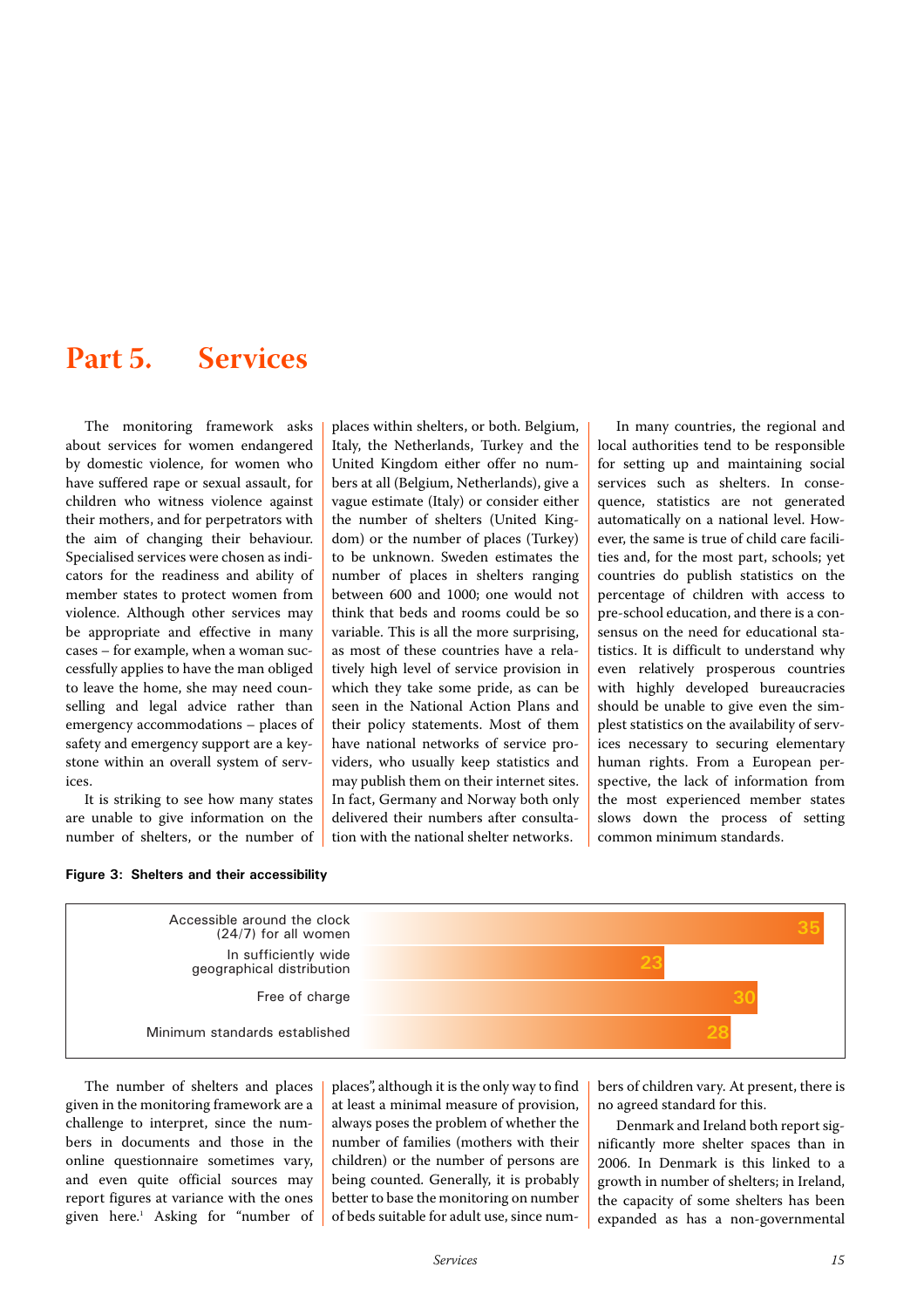housing programme. There also seems to have been some increase in the number of shelters and places in Bulgaria, Georgia, Turkey and Hungary, while most states with a longer history of such services report little or no change. Both "the former Yugoslav Republic of Macedonia" and Norway seem at first glance to report dramatic increases, but in fact, this represents a data correction: In 2005, both states repeated the number of shelters in the column for number of places, whether by misunderstanding or because the government agencies did not have detailed data.

Finally, a number of states arrange accommodations in housing that is not specifically reserved for women seeking safety from family violence. When resources are scarce or coverage difficult, as in thinly populated areas, this can be necessary and helpful. The monitoring framework, seeking indicators (and not full detailed reporting) asked about safe temporary accommodation, with access on short notice day and night, for women with their children where they receive counselling and support by specifically trained staff. Latvia, for example, explained their number refers to 70 centres that provide assistance to persons and families in crisis; of these, more than 10 centres provide specific assistance to victims of domestic violence; their figure for number of places reflects an estimate. Some member states would probably cite lower figures if they applied these criteria strictly. Understandably, they prefer not to leave the impression that no help is available, and several explain in their comments that the places to which they refer are not strictly shelters. Since the causes for inconsistent reporting persist, it might be advisable to add additional categories, both for shelters and for rape crisis centres, to allow member states to report the type of services being offered more clearly.

The comments to the questionnaire indicate that several of the countries in economic transition are in the process of gathering central information to assess the provision level, and seeking ways to improve coverage. On the other hand,

the responsibility of states for due diligence in providing protection of women from violence is not understood everywhere in Europe. In 2007, a high-level government official at an international NGO conference declared that the government of that country will not fund personnel costs for shelters, but expects NGOs to acquire such funding from the EU. The overall picture is thus very mixed in the more Eastern and Southern European member states. Some are making a great effort to provide shelters, hotlines and rape crisis centres, often drawing on the willingness of international donors to help with the funding, while others seem to consider this a low priority. However, provision relative to population has increased in all countries at the lower end of the following table, and significantly in "the former Yugoslav Republic of Macedonia".

For the following table, figures of member states for the number of shelter spaces were simplified (e.g. a middle value was taken when a range was reported), and some missing numbers were drawn from NGO reports in order to have a fuller picture. Three countries that reported in the first cycle did not give numbers this time; here, the figure from 2005/2006 is inserted in italics.

| Table 1: | Number of shelter places relative to population |
|----------|-------------------------------------------------|
|----------|-------------------------------------------------|

| <b>Country</b>        | <b>Number of places</b> | <b>Population 2007 (Eurostat)</b> | Proportional places per 10 000 pop-<br>ulation |  |
|-----------------------|-------------------------|-----------------------------------|------------------------------------------------|--|
| Luxembourg            | 165                     | 482186                            | 3.42                                           |  |
| <b>Norway</b>         | 772                     | 4733544                           | 1.63                                           |  |
| <b>Netherlands</b>    | ?                       | 1640247                           | $1.50$ [i]                                     |  |
| <b>Andorra</b>        | 12                      | 81222                             | 1.48                                           |  |
| Ireland               | 568                     | 4414797                           | 1.29                                           |  |
| Liechtenstein         | $\overline{4}$          | 35 5 24                           | 1.13                                           |  |
| Slovakia              | 517                     | 5398759                           | 0.95                                           |  |
| <b>Austria</b>        | 772                     | 8327230                           | 0.93                                           |  |
| Germany               | 7342                    | 82 200 162                        | 0.89                                           |  |
| <b>Slovenia</b>       | 180                     | 2022636                           | 0.89                                           |  |
| <b>France</b>         | 5541                    | 63779059                          | 0.87                                           |  |
| Sweden                | 800 [ii]                | 9181706                           | 0.87                                           |  |
| Malta                 | 34                      | 410494                            | 0.83                                           |  |
| <b>Croatia</b>        | 316                     | 4435383                           | 0.71                                           |  |
| <b>Denmark</b>        | 355                     | 5479712                           | 0.65                                           |  |
| <b>Iceland</b>        | 20                      | 314321                            | 0.64                                           |  |
| Spain                 | 2896                    | 45 257 696                        | 0.64                                           |  |
| <b>United Kingdom</b> | 3765                    | 61 270 283                        | 0.61                                           |  |
| Lithuania             | ?                       | 3 3 6 5 4 4 2                     | 0.56                                           |  |
| <b>Belgium</b>        |                         | 10660770                          | 0.48i                                          |  |
| Portugal              | 500                     | 10633006                          | 0.47                                           |  |

**The Eurostat population figures for 1 January 2007 were used when a figure for 1 January 2008 was not available.**

<sup>1.</sup> For example, the CDEG member from Portugal sent an e-mail early in 2007 stating that the number of shelter places was 562, but the questionnaire response later is "approximately 500". In some cases, the numbers seemed low, suggesting that the informant for the questionnaire may not have known of all existing shelters; in others, the numbers seemed high, apparently including places which could take in women victims of violence, but also served other groups.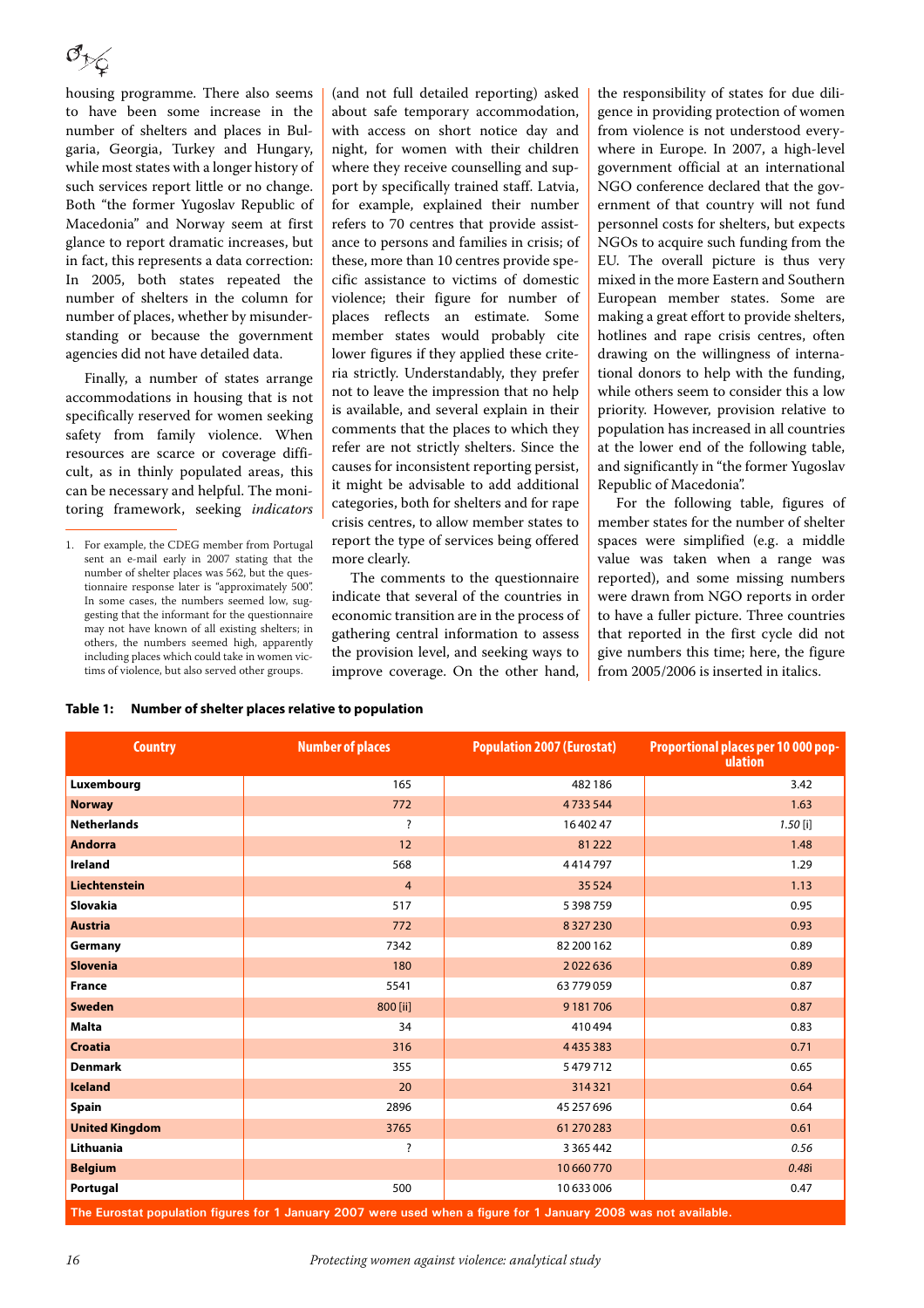

#### **Table 1: Number of shelter places relative to population**

| <b>Country</b>                                 | <b>Number of places</b>                                                                                           | <b>Population 2007 (Eurostat)</b> | <b>Proportional places per 10 000 pop-</b><br>ulation |  |  |  |  |  |  |  |
|------------------------------------------------|-------------------------------------------------------------------------------------------------------------------|-----------------------------------|-------------------------------------------------------|--|--|--|--|--|--|--|
| <b>Bosnia and Herzegovina</b>                  | 126                                                                                                               | 3844017                           | 0.33                                                  |  |  |  |  |  |  |  |
| "The former Yugoslav Republic<br>of Macedonia" | 60                                                                                                                | 2039081                           | 0.29                                                  |  |  |  |  |  |  |  |
| <b>Switzerland</b>                             | 200                                                                                                               | 7562095                           | 0.26                                                  |  |  |  |  |  |  |  |
| <b>Estonia</b>                                 | 34                                                                                                                | 1338617                           | 0.25                                                  |  |  |  |  |  |  |  |
| <b>Finland</b>                                 | 125                                                                                                               | 5 296 826                         | 0.24                                                  |  |  |  |  |  |  |  |
| Italy                                          | 700i                                                                                                              | 59 578 359                        | 0.18                                                  |  |  |  |  |  |  |  |
| <b>Cyprus</b>                                  | 12                                                                                                                | 796350                            | 0.15                                                  |  |  |  |  |  |  |  |
| <b>Hungary</b>                                 | 110                                                                                                               | 10 046 273                        | 0.11                                                  |  |  |  |  |  |  |  |
| <b>Romania</b>                                 | 210                                                                                                               | 21 423 366                        | 0.10                                                  |  |  |  |  |  |  |  |
| Georgia                                        | 31                                                                                                                | 4394702                           | 0.07                                                  |  |  |  |  |  |  |  |
| <b>Turkey</b>                                  | 350                                                                                                               | 73 422 974                        | 0.05                                                  |  |  |  |  |  |  |  |
| <b>Bulgaria</b>                                | 30                                                                                                                | 7605064                           | 0.04                                                  |  |  |  |  |  |  |  |
|                                                | The Europtat nopulation figures for 1, January 2007 were used when a figure for 1, January 2009 was not sysilable |                                   |                                                       |  |  |  |  |  |  |  |

**The Eurostat population figures for 1 January 2007 were used when a figure for 1 January 2008 was not available.**

<span id="page-18-0"></span>i Figure from 2005/6 report.

Estimate based on middle value.

Services for victims of sexual assault and rape have increased slightly, and now exist in just over half of the member states. Most of the states that were members of the Council of Europe before 1989 (with the exceptions of Austria and Finland) have these services; 23 out of 40

states confirm at least three of the five aspects of immediate support, and these include Azerbaijan, Georgia, Hungary, Latvia, Monaco, Serbia and Slovenia as well as older member states. Austria and Liechtenstein note that services do exist but are not specialised as defined in the

questionnaire. Only 13 states report that all of the requirements emerging from the Recommendation are met; only 16 consider that these services are available in sufficiently wide geographical distribution.

#### **Figure 4: Existence of services for victims of sexual assault**



#### **Children**

As noted in the previous report, there is still a very low level of awareness of what is needed to protect children in situations of domestic violence from harm. To the question "Are children who witness violence against their mothers given protection and assistance to meet their needs?" 37 member states replied "yes", and the majority (26) also said that the staff are trained specifically on violence against women and its impact on children. Yet a thorough search of national reporting (e.g. CEDAW), international NGO reports, material at the regional seminars of the Council of Europe Campaign or information available through the Internet was unable to discover more than a very few services. Some states that do not provide specific assistance nonetheless confirm that services for children are free of charge; this presumably refers to children's services in general.

Most states seem to assume that educating or raising awareness in their statutory and voluntary child protection services will meet this need. This is a serious misconception. When the child itself is not being recognizably abused, or not identified as showing symptoms of possible abuse, child protection services will usually have no occasion to act, that is, they will never see the child in the first place. To uncover the cases of children suffering from a situation of violence against women, multi-agency cooperation is needed, and to reach out to such children, fresh approaches are called for. The data from the online questionnaire are not promising, since they suggest that existing services for children at risk carry the burden of this problem.

In countries that have instituted police eviction orders, it is now usual to report to the child protection agencies if there were children present. This brings these children into the orbit of possible services for their needs, and there has been some work towards offering them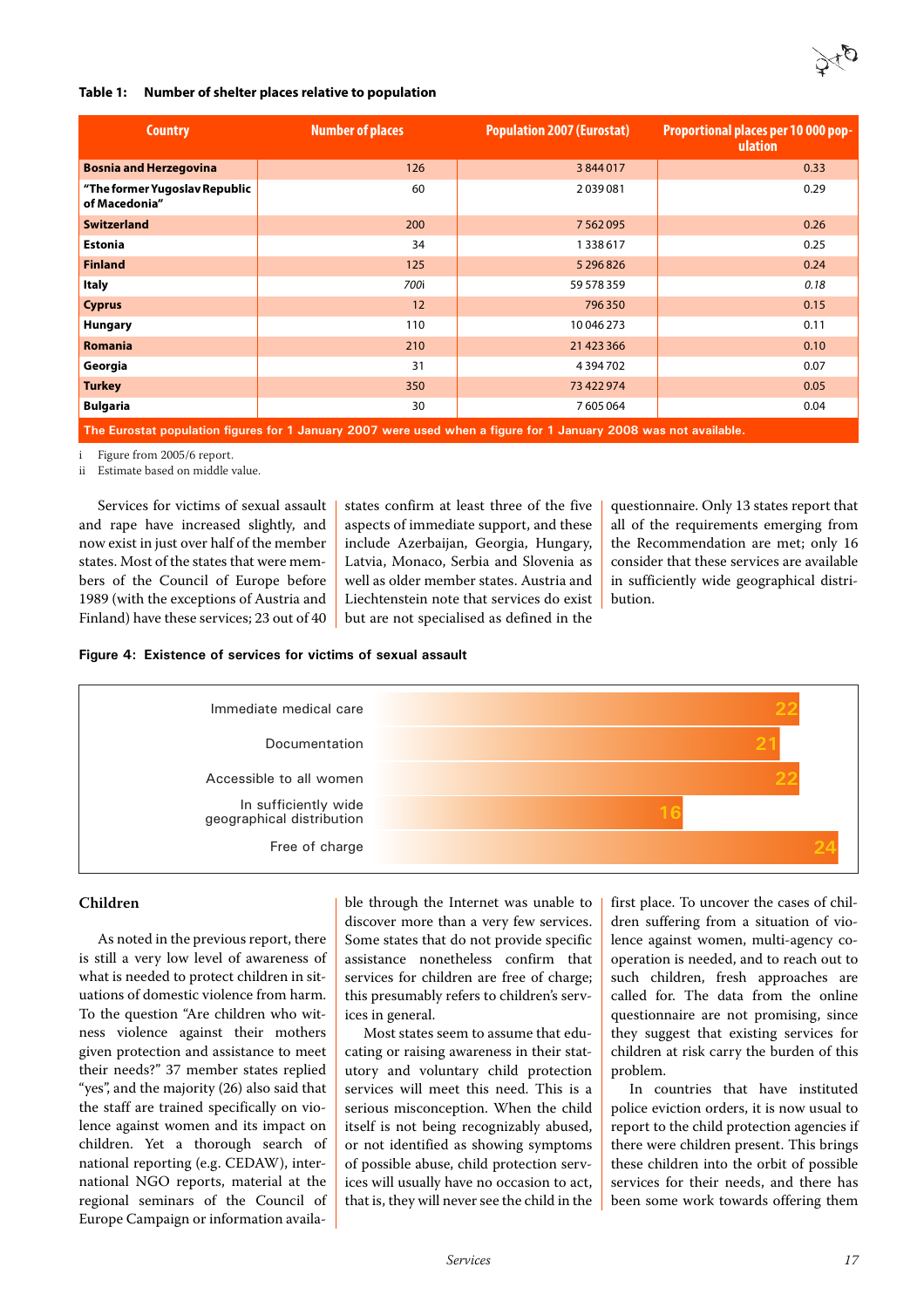specific support. However, only a minority of abused women actually call on the police. Furthermore, when children are identified as being at risk due to abuse of the mother, complex approaches are required. Clearly, such children would benefit immediately from action to end the violence against the mother, but this is not always possible, and the children's own needs may not be the same as those of the mother. This is an area in which multi-agency work including the health system as well as women's advocacy services, police, schools, social work will have to be developed.

#### **Perpetrators**

Only half of the member states report that programmes or measures for perpetrators exist at all, and the number of such

#### <span id="page-19-0"></span>**Innovations and implementation experience**

#### **Domestic violence**

• Sweden has decided to allocate funding to municipalities in order to develop shelters. At the same time, several measures are planned to increase the knowledge-based support of the social services and to intensify supervision of their work with victimised women and their children. These measures have a focus on ensuring the safety of women (including an obligation to employ risk assessment in connection with custody and child contact arrangements), as well as concern for the vulnerability of women with additional problems or diverse back-

### **Sexual violence**

• While in Hungary the Parliamentary Resolution on establishing a national strategy (2003) to combat domestic violence has not led to the suggested legal measures, and the state's CEDAW report from 2006 assesses the frequency of crime within the family as "insignificant" (the data refer only to cases that go to court), there is an interesting new development with regard to sexual violence. In May 2007 Amnesty International released an extensive critical report on the treatment of women who experienced rape or sexual assault, and within six months, the government announced that it was meeting programmes tend to be very low, with only Ireland, Norway, Spain, Sweden and Switzerland reporting more than a hundred places. There has been a significant expansion of this work in Norway, Spain and Switzerland. Among the smaller countries, Luxembourg, Cyprus and Malta report upwards of 14 places.

In most states that have well-established perpetrator courses, they cooperate with services for women, and access is both on a voluntary basis and by referral from the justice system. Exceptions are the Netherlands (no referrals from the courts<sup>2</sup>) and Norway and Spain (no regular co-operation with

services for women). In all other states giving information, the numbers are very small, and can only refer to individual counselling. Although research provides information on quite a number of such measures existing in Germany, the Netherlands and the United Kingdom, and in fact programmes in these three countries have been evaluated and the results published, all three countries apparently do not maintain statistics at the level of the central government. Overall, the low numbers and the lack of information by member states even where substantial work is being done show that this indicator registers an area seriously in need of more attention.

grounds. Funding for evaluation both of social services and of women's shelters is being made available.

The "Map of Gaps" study of the United Kingdom<sup>3</sup> found that in Scotland, where there has been a national budget line to secure services, refuges and domestic violence projects exist fairly evenly and with good coverage over most of the country, whereas in England, where local governments have been responsible, coverage is

with NGOs to develop a protocol for rape victims. The urgency of this action can be seen in conjunction with the legal framework, in which rape, although a felony, is prosecuted by private motion of the victim except in aggravated cases. Thus rape may be the "crystallisation point" for changing awareness, policies, and practices.

#### **Children**

• Norway legally obliges NGO crisis centres to inform the child welfare service in situations where there may be a risk of the child moving back to a violent father. Importantly, this is linked with a policy of empowerment for women: The Crisis Center Secretariat has premuch more uneven. Scotland was also found to have the highest level of provision of sexual assault services relative to the population. In 2006 Scotland is currently funding a £10 million Refuge Development Programme to improve and increase the refuge places available to women and their children fleeing domestic abuse.

• Both Sweden and Germany emphasise in their new National Action Plans the need to offer appropriate responses to women with disabilities; Germany is funding a national victimisation study on violence against women with disabilities.

pared a guide to increase the expertise of helpers so that they can assess risks and support women to be active agents in their own lives. This suggests a policy of dual advocacy, supporting both the women and their children.

#### **Perpetrators**

• In Germany, the state has supported a national co-ordination network of the numerous (often small and locally based) projects offering programmes for domestic violence perpetrators, resulting in agreement on quality standards. The further plans are to develop curricula for this work. A European database of projects working with perpetrators has been built.

<sup>2.</sup> The new Act on Restraining Orders in the Netherlands is expected to enter into force during 2008 and to provide a basis for court referrals.

<sup>3.</sup> See Maddy Coy, Liz Kelly and Jo Foord: Map of Gaps: The postcode lottery of violence against women support services. London: End Violence Against Women 2007.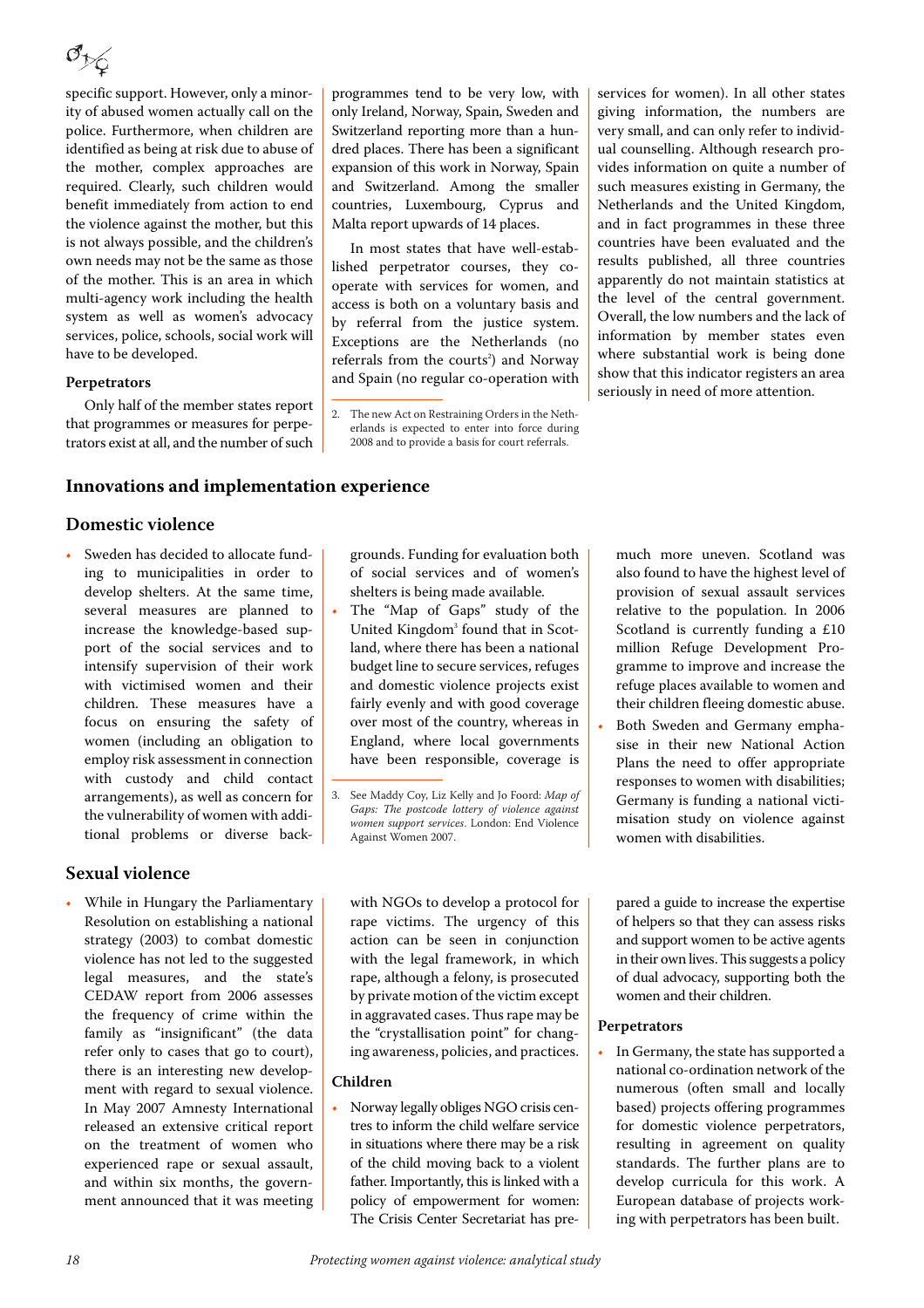### <span id="page-20-0"></span>**Part 6. Awareness-raising, education and training**

Both the questionnaire responses and the published reports from the member states suggest that **awareness-raising** and educational activities have been a focus of activity, doubtless spurred on by the Council of Europe Campaign. Specific campaigns were launched in a number of countries, for example in Croatia. The proportion of member states that actively disseminate information on women's rights and protection against violence has risen to 38, and 29 states do this on a regular basis. Portugal includes in its Plan of Action a bundle of 25 measures intended to raise awareness in the general population and in schools. During seminars in the Council of Europe Campaign, speakers from several member states reported using the Campaign to launch awareness-raising activities.

Progress in building **media** awareness is slow. A code of conduct for media professionals is still a rarity, and the number has been corrected downwards since the last reporting, due, it seems, to closer attention to the criteria. However, there are more states in which a body serving as a media watch deals with issues concerning violence against women and how it is portrayed. Croatia has established a committee for monitoring the implementation of gender equality policy (which includes the area of sexual violence) in the media.

The picture for **training** in the relevant professions has changed somewhat by comparison with the previous report. In all categories except for nurses and

midwives, there is a slight *decrease* in the number of member states reporting that specific training on violence against women is included in initial vocational training. At the same time, for almost all professions there is more specific training within further education. The increase is greatest for school teachers and pre-school teachers, but it is present in all professions except social work, where the frequency of further training was already fairly high. Perhaps we are seeing a shift of emphasis towards inservice training with the aim of ensuring that new protocols, procedures and practices are actually implemented. While teaching basic knowledge in initial training is needed for sustained change in professional responses, the most urgent need when introducing legal and practical changes is to reach the practitioners in the field. A shift towards more emphasis on further training is thus probably a positive sign.

Figure 5 below gives the impression that for the legal professions, teachers and the media, less than half of the countries reporting offer training on violence against women, prevention or intervention. In fact, however, this seems to work as a choice, some introducing the future professionals to the issue during their education, and others using in-service models. Seen under the aspect "one or both", we find 25 states that try to equip schoolteachers to respond to the problem. Taken together, 26 states educate their lawyers in this area, either during initial training, or later, but only six states do both; the figures are the same for judges (but not in the same countries in all cases). Bosnia, Croatia, Latvia and Spain are alone in educating both legal professions at both levels. With social workers, the number of countries with two levels of training is higher: 15 countries do both initial and further training; for the police, over half the member states (24) have established this thorough approach. At the other end of the scale, for media professionals there is no overlap at all: they either receive some education during their initial training, or in practice, but never both, meaning that a total of 18 states have some kind of media education.

Reporting in this area may vary somewhat depending on how the question is interpreted. Recommendation Rec (2002) 5 and the explanatory notes to the questionnaire strongly suggest that basic training for the professions in question should include information on violence against women on a compulsory basis, while further training ought to be available and be encouraged, implying that it may be on a voluntary basis or depend on actual job requirements. Member states may have chosen either the option "yes" or "no answer" when further training exists but is not required. It is difficult to define a standard for requiring further training; the best measure of a satisfactory situation might be that it is available and accessible to all professionals.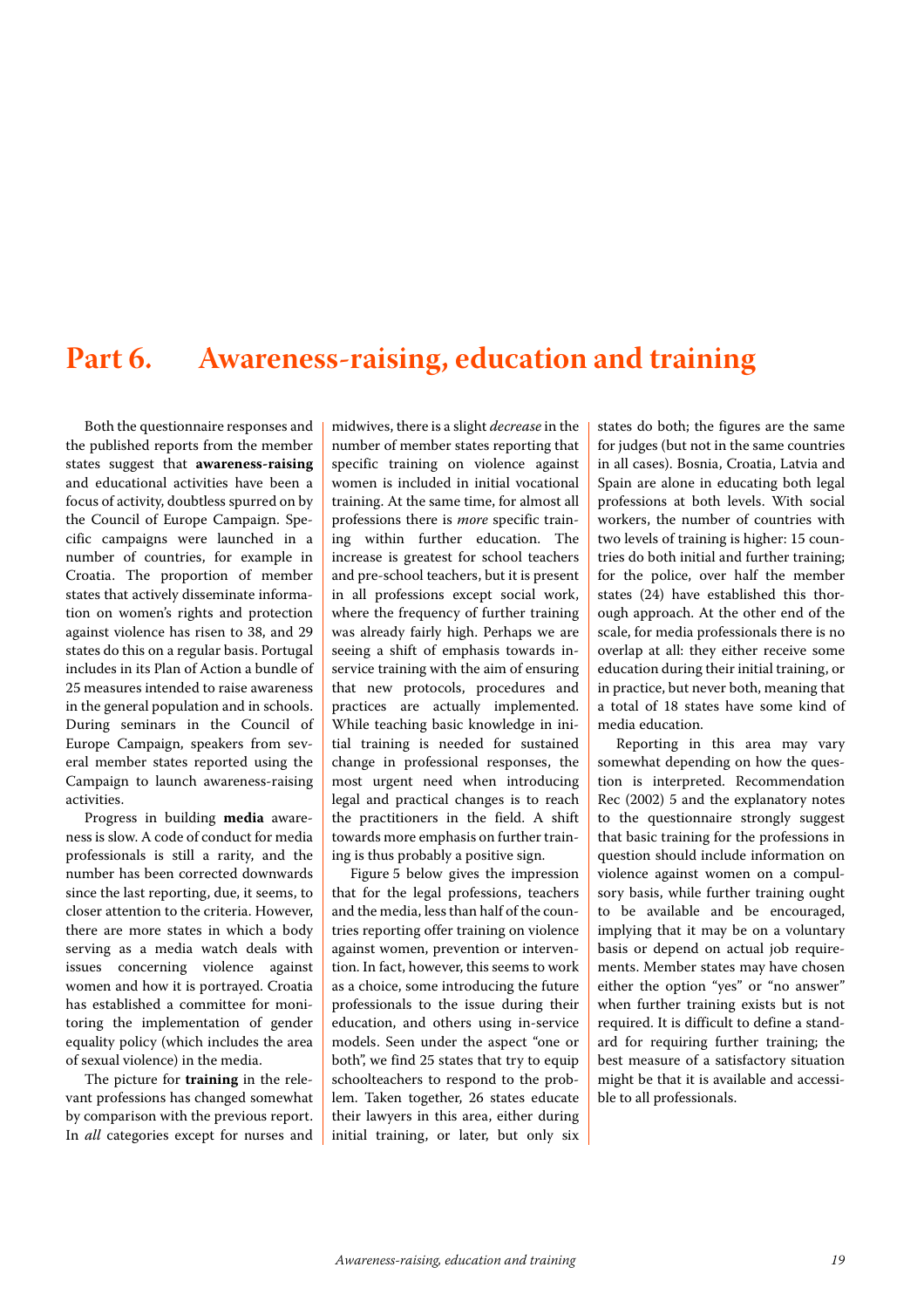



### <span id="page-21-0"></span>**Innovations and implementation experience**

#### **Awareness-raising**

- Methods of awareness-raising have become more diverse and imaginative. In Turkey, the foremost textile firms agreed to stitch a label "stop violence against women" inside the jackets they produce.
- In Germany, a bakery chain agreed to have the paper bags for breakfast rolls printed with another version of the same slogan.

### **Media**

- The government of Cyprus has prepared and published a manual with guidelines for media reporting on the issue of family violence, which contains a definition and presentation of the legal regulations (which concern, for example, privacy) as well as guidelines for media reporting, and also includes examples of good and bad practice.
- Croatia has also produced a Handbook with guidelines for the media
- The White Ribbon Campaign in England recruited four prominent football teams to hand out white ribbons and print a half-page announcement in their match-day programmes.
- Turkey has also developed training materials fur use with recruits during obligatory military service, reaching all young men.
- In a number of countries, the media have been employed to raise awareness, including TV spots, radio discussions, posters and leaflets, and the
- "Zero Tolerance" idea pioneered in Edinburgh in 1992 has been taken up, for example for the name of a foundation as well as a high-profile conference in Valencia, Spain.

informing about family violence, presented at workshops for journalists, and the Ombudsperson for Gender Equality also functions as a media watch in this area.

• Belgium has established a press award to the media that has taken the most initiatives with regard to violence within the family, and specifically partner abuse, and which avoided a stereotyped portrayal of women and men. A code of conduct is also being drafted.

In Ireland, the Office of the press ombudsman and the Press Council forbid the publication of "material intended or likely to cause grave offence … on the basis of … gender", which might be used to address inappropriate depictions of violence against women.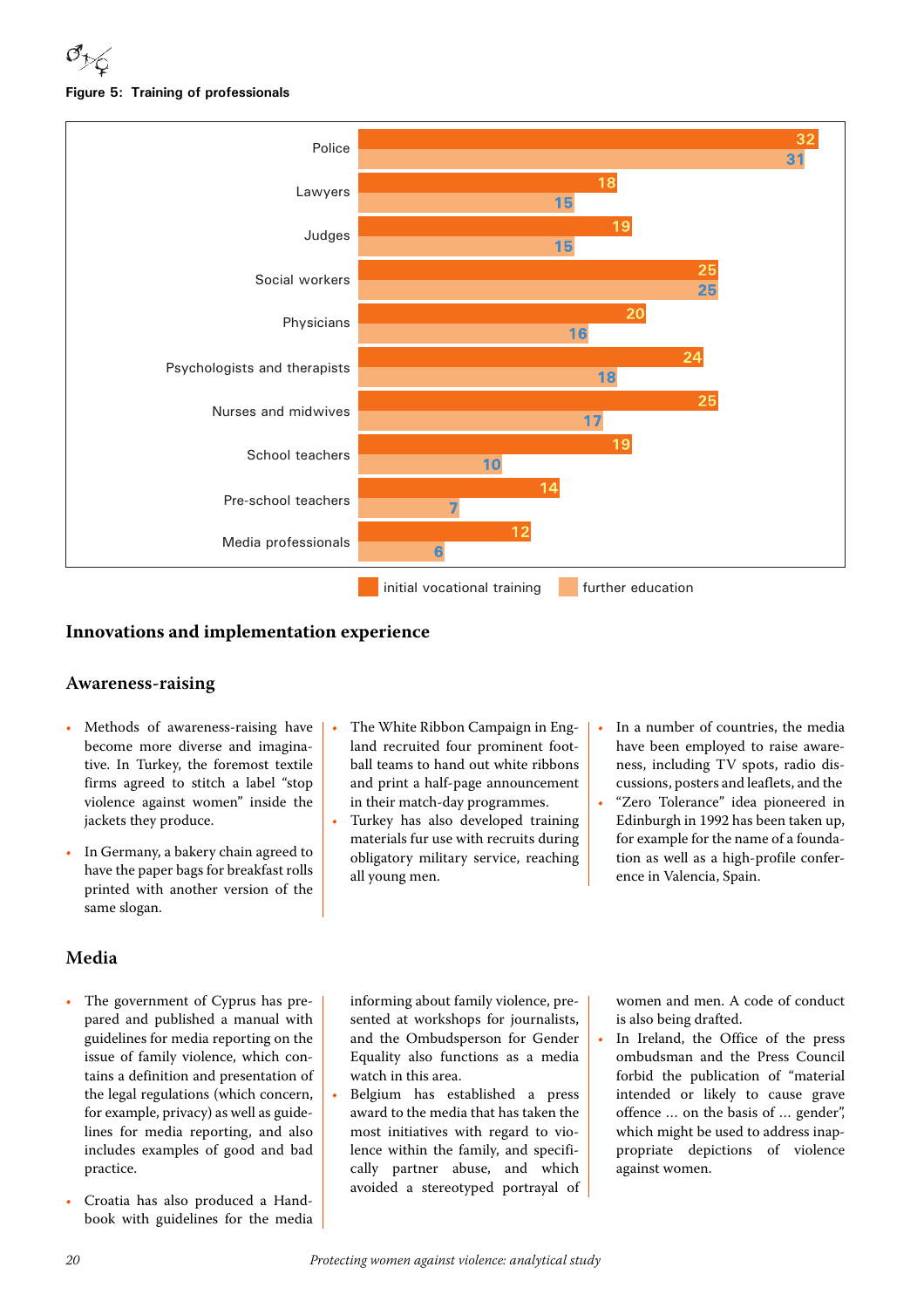### **Education**

• In its new Family Violence Prevention Act, Slovenia has legislated that practitioners responsible for performance of functions in this area "must, in the framework of lifelong education, improvement and training regularly educate themselves in the field of violence to the extent as defined by competent ministers". The reference is to the ministries responsible for police, health, social security, education, work and family. The Act also codifies the obligation to provide such training, and includes non-governmental

organisations among those included in provision of training. Creating a legal obligation to train and be trained takes such training away from the implication that someone's competence might be doubted: Like First Aid, it can be seen as just something everyone should learn – and as a field in which one's knowledge may be out of date and need refreshing.

In most countries, it is difficult to persuade judges to accept special training from outside their profession. The United Kingdom has found a way to address the need for training at least in the magistrate courts, by inviting the magistrates to apply for the status of a specialist domestic violence court, conditional on their volunteering to go through a training course. In Spain as well, with a different legal system, establishing specialised courts has also provided a "window of opportunity" for giving judges and prosecutors training on gender violence and the implications of the new law.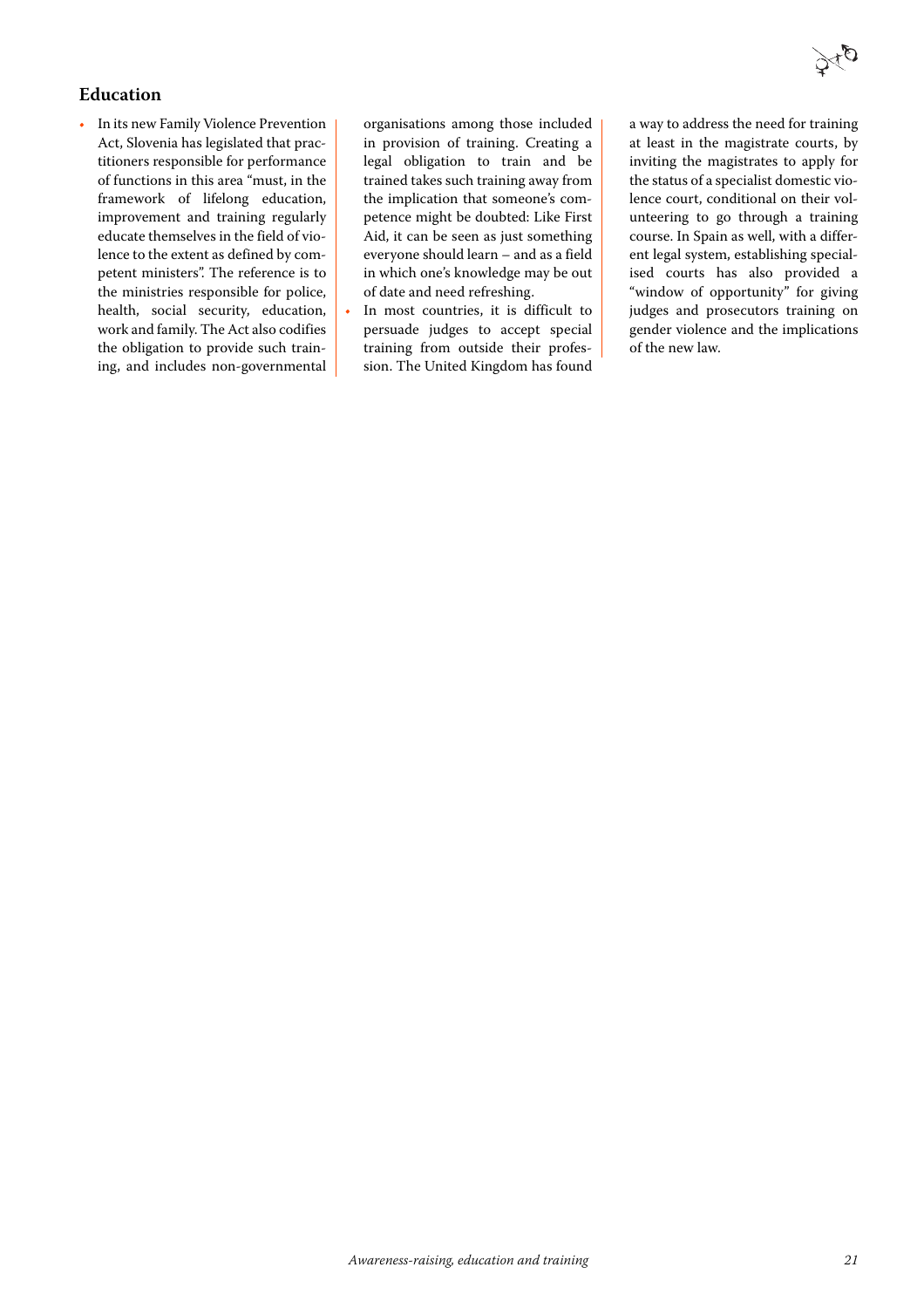### <span id="page-23-0"></span>**Part 7. Data collection and research**

Quite surprisingly, 21 out of 40 member states report that police statistics combine sex of perpetrator, sex of victim and their relationship in reporting on the most common criminal offences within the family. At the Council of Europe Seminar on Data collection as a prerequisite for effective policies to combat violence against women, including domestic violence in Lisbon in July 2007, only Cyprus presented a systematic data collection of police data, but these are not published on a routine basis, but required a research analysis on the pool of case files. Those states that, like Cyprus since 1994, have passed a separate law defining domestic violence as a specific offence, and those that have instituted specialised courts have the potential for reporting such offences if they are handled under these laws or court jurisdictions. However, even in Spain and the United Kingdom, not all domestic offences remain in the special courts, the more severe cases being passed on to higher courts, and the special court system in Britain does not yet cover even half of the territory of the state.<sup>1</sup>

21 member states say that the police report specifically on domestic violence. These are not all the same states as above: only 15 states both combine their data on sex and relationship, and report specifically on domestic violence.<sup>2</sup> Such reports could not be located in the most likely internet sources (Home Office, Bundeskriminalamt) for the United Kingdom or Germany, for example. From CEDAW reports and national policy documents it appears, however, that a number of states require each police district to prepare a regular (internal) report on domestic violence cases. This may be a separate document, not integrated into the police statistical sys-

2. Police reports on domestic violence may not specify whether the perpetrator or the victim was a man or a woman, adult or child.

tem. In some member states, the police deliver statistics on domestic violence upon request, but not as a routine procedure.

Only 7 member states collect information on violence against women through the health care services. This is most easily accomplished in the Nordic system with personal identity numbers, and is accordingly established practice in Denmark and Sweden. On the whole, however, it does not seem to be a practicable solution for most of Europe.

Of the 27 member states (increased from 24 in the previous report) that have carried out surveys (or survey modules) to assess the prevalence of violence against women, 15 are planning to repeat the survey, and thus to monitor the development over time. In 18 countries a special module was included in another national survey, in 21 countries there was a dedicated prevalence survey, and in 13 countries both have been done.

#### <span id="page-23-1"></span>**Innovations and implementation experience**

- In Cyprus, the police files on more than 4 000 domestic violence incidents over six years were analysed, and a further in-depth study is underway that aims to capture all incidents reported to the police during one year, to study the process and outcomes.
- In a United Nations context, efforts are under way to design and implement measures of violence against women that can produce comparable data cross-nationally. The International Violence Against Women Survey (IVAWS) has been implemented in several European coun-

tries, including the Czech Republic, Denmark, Greece, Italy, Poland and Switzerland. The Conference of European Statisticians (UNECE) has established a Task Force working on defining indicators and a standardised module.

<sup>1.</sup> See Maddy Coy, Liz Kelly and Jo Foord: Map of Gaps: The postcode lottery of violence against women support services. London: End Violence Against Women 2007.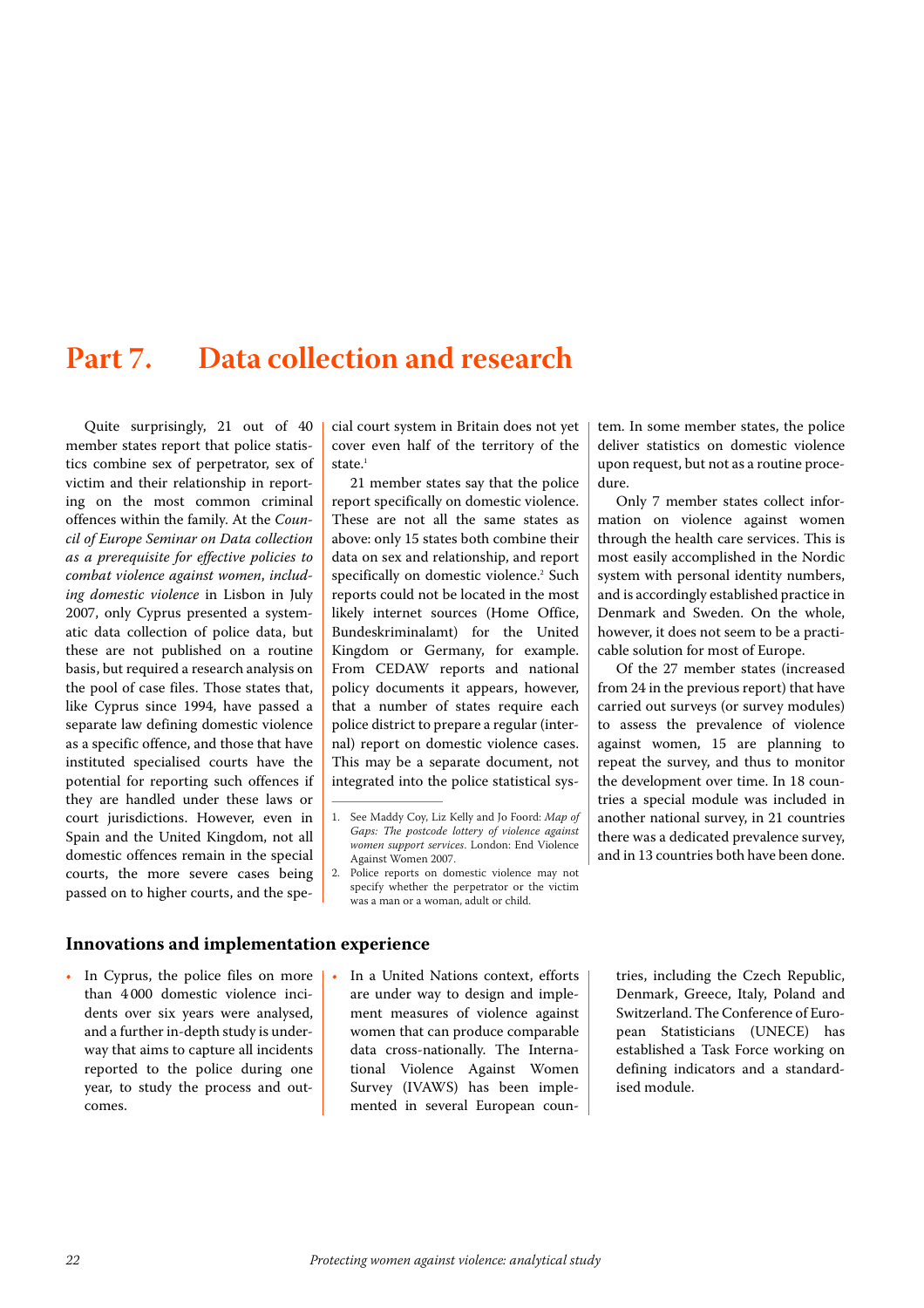## <span id="page-24-0"></span>**Part 8. Conclusions**

Violence against women is a deeplyrooted and many-facetted problem. Numerous local factors play a part in shaping strategies. For example, in countries in economic transition, the presence of international donors or of organisations offering know-how may push activity forward in the field of domestic violence, even in a context where recent violent conflict might have suggested a priority for addressing sexual violence. On the other hand, where such external actors are not accepted by all stakeholders, or where they withdraw their support after EU accession, these efforts may be blocked, and work in a different area may seem more promising. Thus, it is to be expected that steps forward will differ according to circumstances as well as depending on the perceived urgency of specific areas of practice.

Over the past two years there has been clear progress towards developing coherent and **comprehensive strategies** to address violence against women in its multiple aspects; not only has the number of Plans of Action and their scope increased, but there are also more concrete steps defined in their elaboration. However, budget lines are often entirely missing. Progress is also visible in criminal sanctions, policing and prosecution, although these changes are not large, as far as monitoring can measure them. Protection orders are more finely counted in the present monitoring, but there seems to be a development towards using this tool adapted to the context of legal systems.

**Services** seem to be stagnating in many countries, although there are significant gaps in provision almost everywhere<sup>1</sup> that would call for an increase.

Still, in the countries with lowest provision levels there has been an increase, and today 35 (rather than 29) member states offer such aid around the clock. The increase in services for victims of sexual assault and rape is small, but they seem to be more accessible and more often free of charge. Only a few member states have strategies for outreach and support for children independent of their mothers' decisions to stay or leave. There has been no spread of services addressing perpetrators into further countries, and many projects are small and isolated. While in a few countries, there has been substantial expansion of this kind of service, in others the government lacks information even when a variety of projects exist. All in all, there is reason for concern: Services were the starting point and catalyst of awareness and action to address violence against women, and they do not seem to be profiting from the concerted European efforts towards combating violence to the degree that should be expected, if at all. Perhaps the hesitancy of governments to attach a budget line to their Plans of Action is significant here: Violence against women cannot be confronted and eliminated without devoting substantial resources to the work.

The Council of Europe Campaign has doubtless pushed **awareness-raising** forward across Europe, and this is feeding into **training** of professionals to respond to the problem. In-service training, in particular, is increasing both in the number of member states and the range of professionals included. The most effective strategy is to combine solid basic knowledge during initial training with in service modules that teach how to handle specific situations later; this is most frequently being done with the police and with social work. Consistent strategies of training for other professionals are less frequent and will need attention in the future. The knowledge base exists, as well as a considerable store of knowledge-based training materials. Directing more resources to services could benefit training as a side effect, since adequately resourced services provide the personnel for high-quality training close to practitioners' needs.

Overall, the monitoring data suggest that the Recommendation Rec (2002) 5 is functioning as a **common framework** for the great majority of its member states, because it articulates guiding principles and formulates practical challenges, without defining obligations and procedures narrowly. The numerous activities that emerge during reporting, presented in the Campaign, or published in the internet and in the press, also work to mobilise a political will to eliminate violence against women, and the data on indicators suggest that a process of converging visions and policies across the European landscape is underway. The fact that 40 member states voluntarily reply to a standardised questionnaire on their implementation of key elements of the Recommendation suggests that both the Council of Europe framing of the issue as a one of human rights and democracy, and the idea of seeking to develop common standards of good practice, are widely accepted.

<sup>1.</sup> With the possible exceptions of Luxembourg and Norway, who have both the highest proportion of places in shelters and relatively high numbers of places in perpetrator programmes.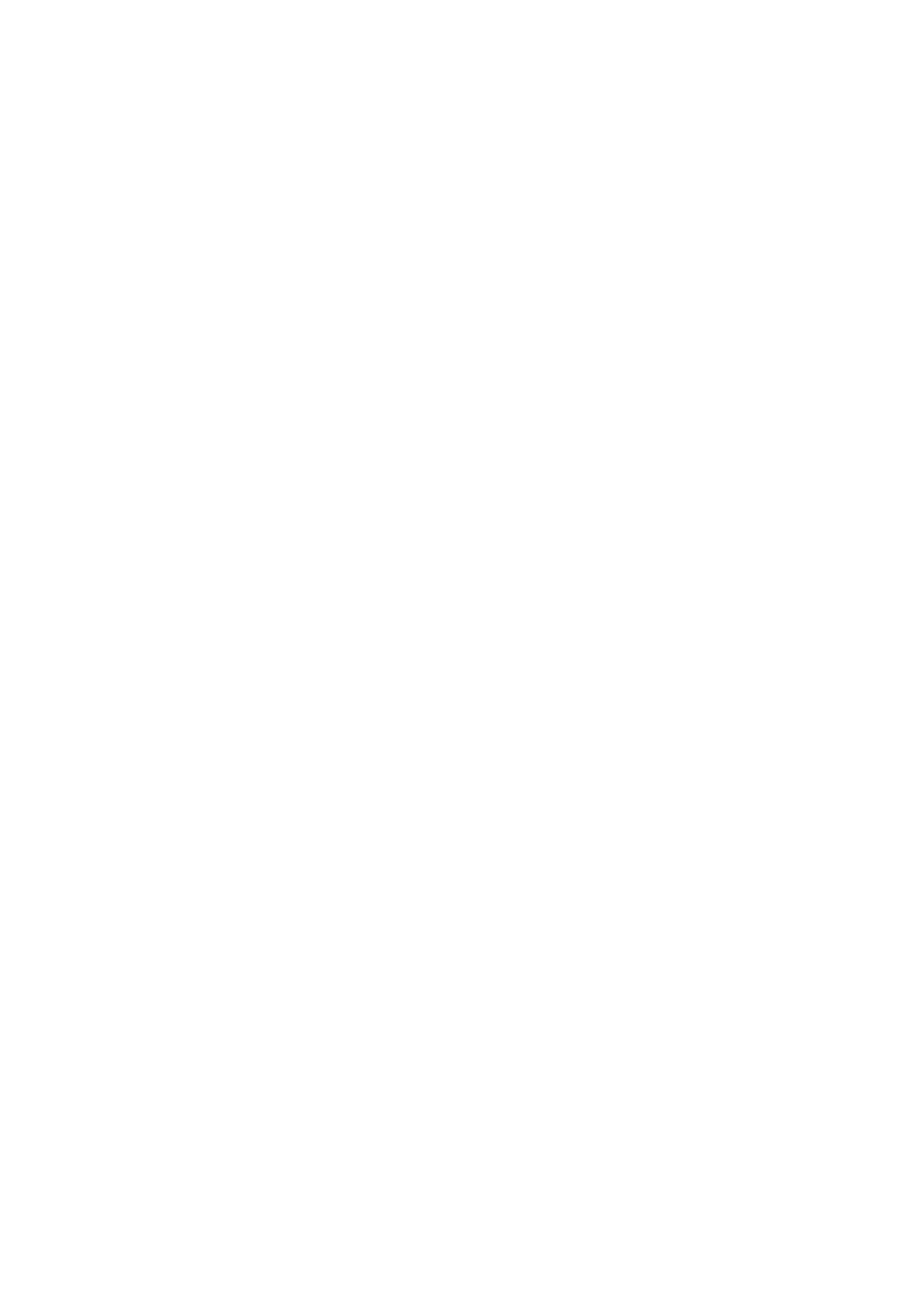<span id="page-26-0"></span>**Part 9. Appendix: Tables of the replies to the Monitoring Framework on the implementation of Recommendation Rec (2002) 5**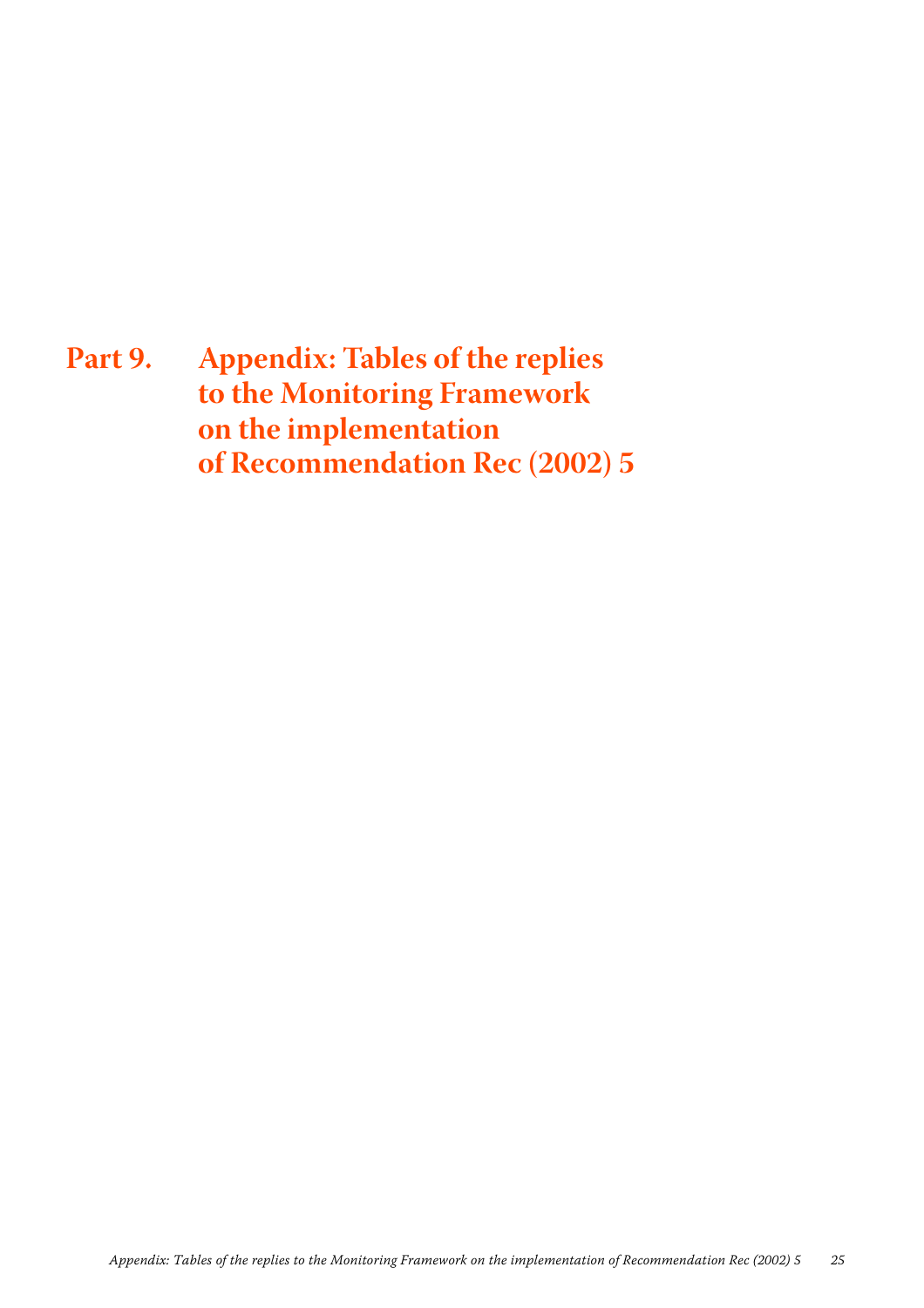*1.* Have you established a national action plan for combating violence against women? If so, has it been publicised? What is the time frame? Does your action plan address all areas of violence against women as defined in Recommendation Rec (2002) 5?

### Table 1a. Existence of national action plan, publication and time frame

| <b>Country</b>                                 | Has a national action plan If so, has it been publi-<br>been established? | cised?         | <b>What is the time frame?</b>           |
|------------------------------------------------|---------------------------------------------------------------------------|----------------|------------------------------------------|
| Andorra                                        | yes                                                                       | no             | no answer                                |
| Armenia                                        | yes                                                                       | yes            | 2004-2010                                |
| Austria                                        | no                                                                        | $\prime$       |                                          |
| Azerbaijan                                     | yes                                                                       | yes            | 2007-2011                                |
| Belgium                                        | yes                                                                       | yes            | 2004-2007 Federal, 2009 French community |
| <b>Bosnia and Herzegovina</b>                  | yes                                                                       | yes            | 2006-2011                                |
| Bulgaria                                       | yes                                                                       | yes            | 2007-2008                                |
| <b>Croatia</b>                                 | yes                                                                       | yes            | 2005-2007                                |
| <b>Cyprus</b>                                  | yes                                                                       | no             | End of 2007/Beginning of 2008            |
| <b>Denmark</b>                                 | yes                                                                       | yes            | 2005-2008                                |
| Estonia                                        | yes                                                                       | no             | 2008-2011                                |
| Finland                                        | yes                                                                       | yes            | 2004-2007                                |
| France                                         | yes                                                                       | yes            | 2005-2007 and 2008-2010                  |
| Georgia                                        | yes                                                                       | yes            | 2007-2008                                |
| Germany                                        | yes                                                                       | yes            | Action Plan II begins Sept. 2007         |
| <b>Hungary</b>                                 | no                                                                        | $\prime$       | $\prime$                                 |
| Iceland                                        | yes                                                                       | yes            | 2006-2011                                |
| <b>Ireland</b>                                 | yes                                                                       | yes            | None yet                                 |
| <b>Italy</b>                                   | no                                                                        | $\sqrt{2}$     | Planned 2008                             |
| Latvia                                         | no                                                                        | $\overline{I}$ | $\overline{I}$                           |
| Liechtenstein                                  | yes                                                                       | no             | none yet                                 |
| Lithuania                                      | yes                                                                       | yes            | long term - 2015, short term: 2007-2009  |
| Luxembourg                                     | yes                                                                       | yes            | 2006-2008                                |
| Malta                                          | yes                                                                       | partly         | on-going                                 |
| Monaco                                         | yes                                                                       | no             | no answer                                |
| <b>Montenegro</b>                              | yes                                                                       | yes            | 2003-2006                                |
| Netherlands                                    | yes                                                                       | yes            | 2007-2011                                |
| <b>Norway</b>                                  | yes                                                                       | yes            | 2008-2011                                |
| Portugal                                       | yes                                                                       | yes            | 2007/2010                                |
| Romania                                        | yes                                                                       | yes            | 2005-2007                                |
| <b>San Marino</b>                              | no                                                                        | $\prime$       |                                          |
| Serbia                                         | no                                                                        | $\prime$       | $\prime$                                 |
| Slovakia                                       | yes                                                                       | yes            | 2005-2008                                |
| Slovenia                                       | no                                                                        | $\overline{I}$ | $\overline{I}$                           |
| Spain                                          | yes                                                                       | yes            | 2007-2008                                |
| <b>Sweden</b>                                  | yes                                                                       | yes            | 2007-2010                                |
| Switzerland                                    | yes                                                                       | yes            | no answer                                |
| "the former Yugoslav<br>Republic of Macedonia" | no                                                                        | $\prime$       | $\prime$                                 |
| Turkey                                         | yes                                                                       | yes            | 2007-2010                                |
| <b>United Kingdom</b>                          | yes                                                                       | yes            | no answer                                |
| <b>Frequency of yes answers</b>                | 32                                                                        | 26             |                                          |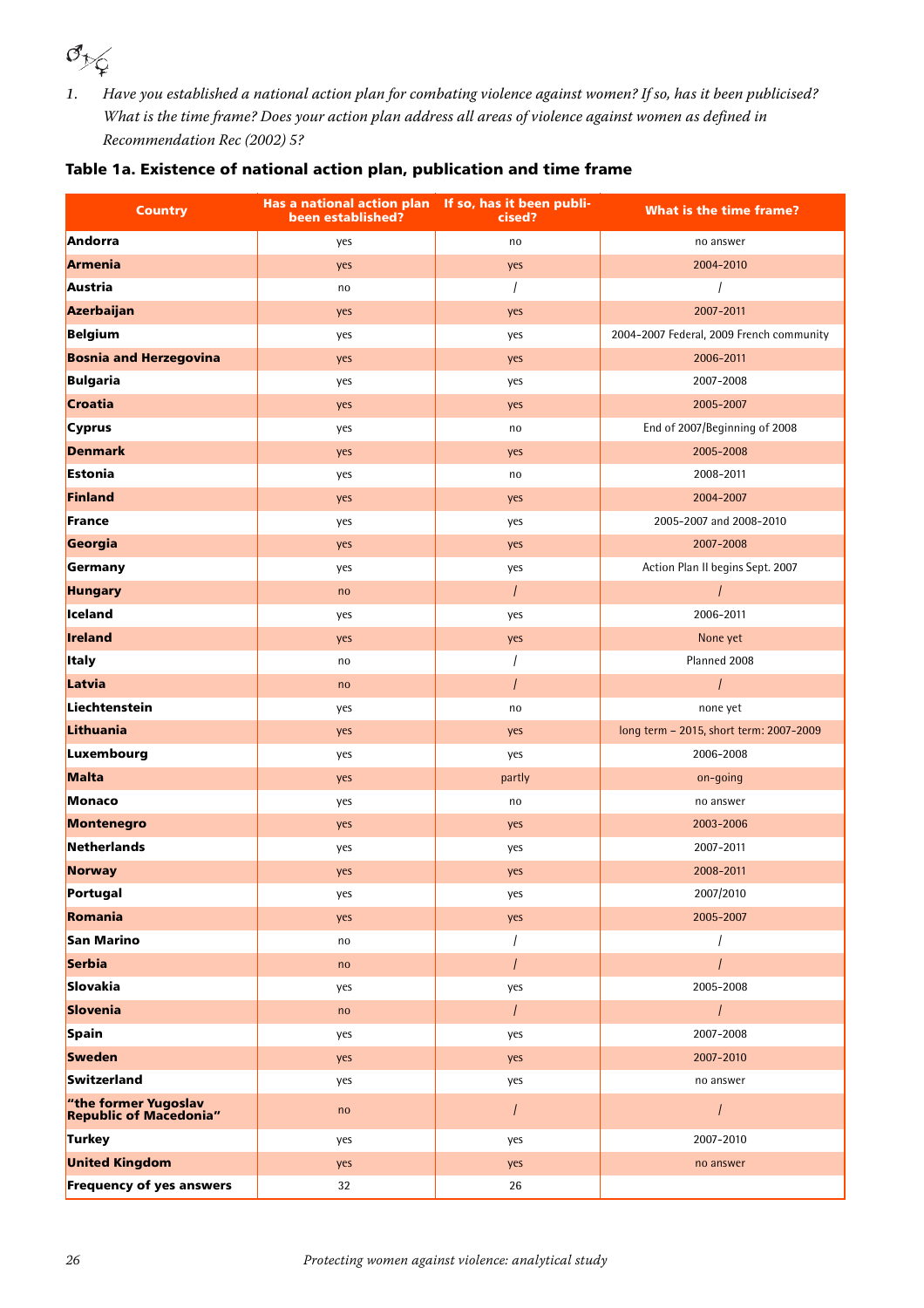### Table 1b. Forms of violence against women addressed in action plans

| Country                                                  | Rape and sexual<br>violence | <b>Violence within</b><br>the family | Sexual harass-<br>ment | <b>Genital mutila-</b><br>tion | Violence in con-<br>flict and post-<br>conflict situa-<br>tion | Violence in insti<br>tutional envi-<br>ronment | respect freedom<br>regard to repro-<br>of choice with<br><b>Failure to</b> | name of honour<br>Killings in the | Forced mar-<br>riages | <b>Total</b>     |
|----------------------------------------------------------|-----------------------------|--------------------------------------|------------------------|--------------------------------|----------------------------------------------------------------|------------------------------------------------|----------------------------------------------------------------------------|-----------------------------------|-----------------------|------------------|
| Andorra                                                  | no                          | yes                                  | no                     | no                             | no                                                             | no                                             | no                                                                         | no                                | no                    | $\mathbf{1}$     |
| Armenia                                                  | no                          | yes                                  | no answer              | no answer                      | no answer                                                      | yes                                            | no answer                                                                  | no answer                         | no answer             | $\overline{2}$   |
| Austria                                                  | $\prime$                    |                                      |                        |                                |                                                                | $\prime$                                       |                                                                            | $\prime$                          |                       | 0                |
| Azerbaijan                                               | yes                         | yes                                  | yes                    | yes                            | yes                                                            | yes                                            | yes                                                                        | no                                | yes                   | $\bf 8$          |
| Belgium                                                  | no answer                   | yes                                  | no                     | yes                            | no                                                             | no                                             | no                                                                         | no                                | no                    | $\overline{2}$   |
| <b>Bosnia and</b><br>Herzegovina                         | yes                         | yes                                  | yes                    | no                             | yes                                                            | yes                                            | yes                                                                        | no                                | no                    | $\boldsymbol{6}$ |
| Bulgaria                                                 | yes                         | yes                                  | yes                    | yes                            | yes                                                            | no                                             | no                                                                         | yes                               | yes                   | $\overline{7}$   |
| Croatia                                                  | no                          | yes                                  | no                     | no                             | no                                                             | no                                             | no                                                                         | no                                | no                    | $\mathbf{1}$     |
| <b>Cyprus</b>                                            | yes                         | yes                                  | no                     | no                             | no                                                             | no                                             | no                                                                         | no                                | no                    | $\overline{2}$   |
| Denmark                                                  | no                          | yes                                  | no                     | no                             | no                                                             | no                                             | no                                                                         | yes                               | yes                   | 3                |
| Estonia                                                  | yes                         | yes                                  | no                     | no                             | no                                                             | no                                             | no                                                                         | no                                | no                    | $\overline{2}$   |
| Finland                                                  | yes                         | yes                                  | yes                    | yes                            | no                                                             | yes                                            | yes                                                                        | yes                               | yes                   | $\bf 8$          |
| France                                                   | no                          | yes                                  | no                     | no                             | no                                                             | no                                             | no                                                                         | no                                | no                    | $\mathbf{1}$     |
| Georgia                                                  | yes                         | yes                                  | yes                    | no                             | no                                                             | no                                             | no                                                                         | no                                | no                    | 3                |
| Germany                                                  | yes                         | yes                                  | yes                    | yes                            | yes                                                            | yes                                            | yes                                                                        | yes                               | yes                   | 9                |
| Hungary                                                  | $\prime$                    | $\overline{1}$                       | $\prime$               | $\sqrt{ }$                     | $\prime$                                                       | $\prime$                                       | $\prime$                                                                   | $\prime$                          | $\prime$              | $\pmb{0}$        |
| Iceland                                                  | yes                         | yes                                  | no                     | no                             | no                                                             | no                                             | no                                                                         | no                                | no                    | $\overline{2}$   |
| Ireland                                                  | yes                         | yes                                  | no                     | no                             | no                                                             | yes                                            | no                                                                         | no                                | no                    | $\mathbf{3}$     |
| <b>Italy</b>                                             | yes                         | yes                                  | yes                    | no                             | yes                                                            | yes                                            | no                                                                         | yes                               | yes                   | $\overline{7}$   |
| Latvia                                                   | $\prime$                    | $\prime$                             | $\prime$               | $\prime$                       | $\prime$                                                       | $\prime$                                       | $\prime$                                                                   | $\prime$                          | $\prime$              | $\pmb{0}$        |
| Liechtenstein                                            | yes                         | yes                                  | no                     | no                             | no                                                             | no                                             | no                                                                         | no                                | no                    | $\overline{2}$   |
| Lithuania                                                | yes                         | yes                                  | no                     | no                             | no                                                             | no                                             | no                                                                         | no                                | no                    | $\overline{2}$   |
| Luxembourg                                               | yes                         | yes                                  | no                     | no                             | yes                                                            | yes                                            | no                                                                         | no                                | no                    | 4                |
| Malta                                                    | yes                         | yes                                  | yes                    | no                             | no                                                             | no                                             | yes                                                                        | no                                | yes                   | 5                |
| Monaco                                                   | yes                         | yes                                  | yes                    | no                             | no                                                             | yes                                            | yes                                                                        | no                                | no answer             | 5                |
| <b>Montenegro</b>                                        | yes                         | yes                                  | yes                    | no                             | no                                                             | no                                             | yes                                                                        | no                                | no                    | $\overline{4}$   |
| Netherlands                                              | yes                         | yes                                  | yes                    | yes                            | yes                                                            | yes                                            | yes                                                                        | yes                               | yes                   | 9                |
| Norway                                                   | yes                         | yes                                  | no                     | yes                            | yes                                                            | no                                             | no                                                                         | yes                               | yes                   | $6\phantom{1}6$  |
| Portugal                                                 | yes                         | yes                                  | yes                    | yes                            | yes                                                            | yes                                            | yes                                                                        | no                                | no                    | $\overline{7}$   |
| Romania                                                  | no                          | yes                                  | yes                    | no                             | no                                                             | yes                                            | no                                                                         | no                                | no                    | 3                |
| San Marino                                               | $\overline{1}$              | $\prime$                             | $\overline{1}$         | $\overline{1}$                 | $\overline{1}$                                                 | $\overline{I}$                                 | $\prime$                                                                   | $\overline{1}$                    | $\prime$              | 0                |
| Serbia                                                   | yes                         | yes                                  | yes                    | no                             | yes                                                            | yes                                            | yes                                                                        | yes                               | no answer             | $\overline{7}$   |
| Slovakia                                                 | yes                         | yes                                  | yes                    | no                             | no                                                             | no                                             | no                                                                         | no                                | no                    | 3                |
| Slovenia                                                 | $\overline{I}$              | $\overline{1}$                       | $\prime$               | $\prime$                       | $\prime$                                                       | $\prime$                                       | $\prime$                                                                   | $\overline{1}$                    | $\prime$              | $\mathbf{0}$     |
| Spain                                                    | no                          | yes                                  | no                     | no                             | no                                                             | no                                             | no                                                                         | no                                | no                    | $\mathbf{1}$     |
| <b>Sweden</b>                                            | yes                         | yes                                  | no                     | yes                            | yes                                                            | yes                                            | no                                                                         | yes                               | yes                   | $7\overline{ }$  |
| Switzerland                                              | yes                         | yes                                  | yes                    | no                             | yes                                                            | no                                             | no                                                                         | no                                | no                    | 4                |
| "the former Yugoslav<br><b>Republic of</b><br>Macedonia" | yes                         | yes                                  | yes                    | no                             | no answer                                                      | no                                             | no answer                                                                  | no                                | no                    | 3                |
| Turkey                                                   | yes                         | yes                                  | yes                    | no answer                      | no                                                             | no                                             | no                                                                         | yes                               | yes                   | 5                |
| <b>United Kingdom</b>                                    | yes                         | yes                                  | yes                    | yes                            | no                                                             | no                                             | no                                                                         | yes                               | yes                   | 6                |
| <b>Frequency of yes</b><br>answers                       | 27                          | 35                                   | 19                     | 10                             | 12                                                             | 14                                             | 10                                                                         | 11                                | 12                    | 150              |

oto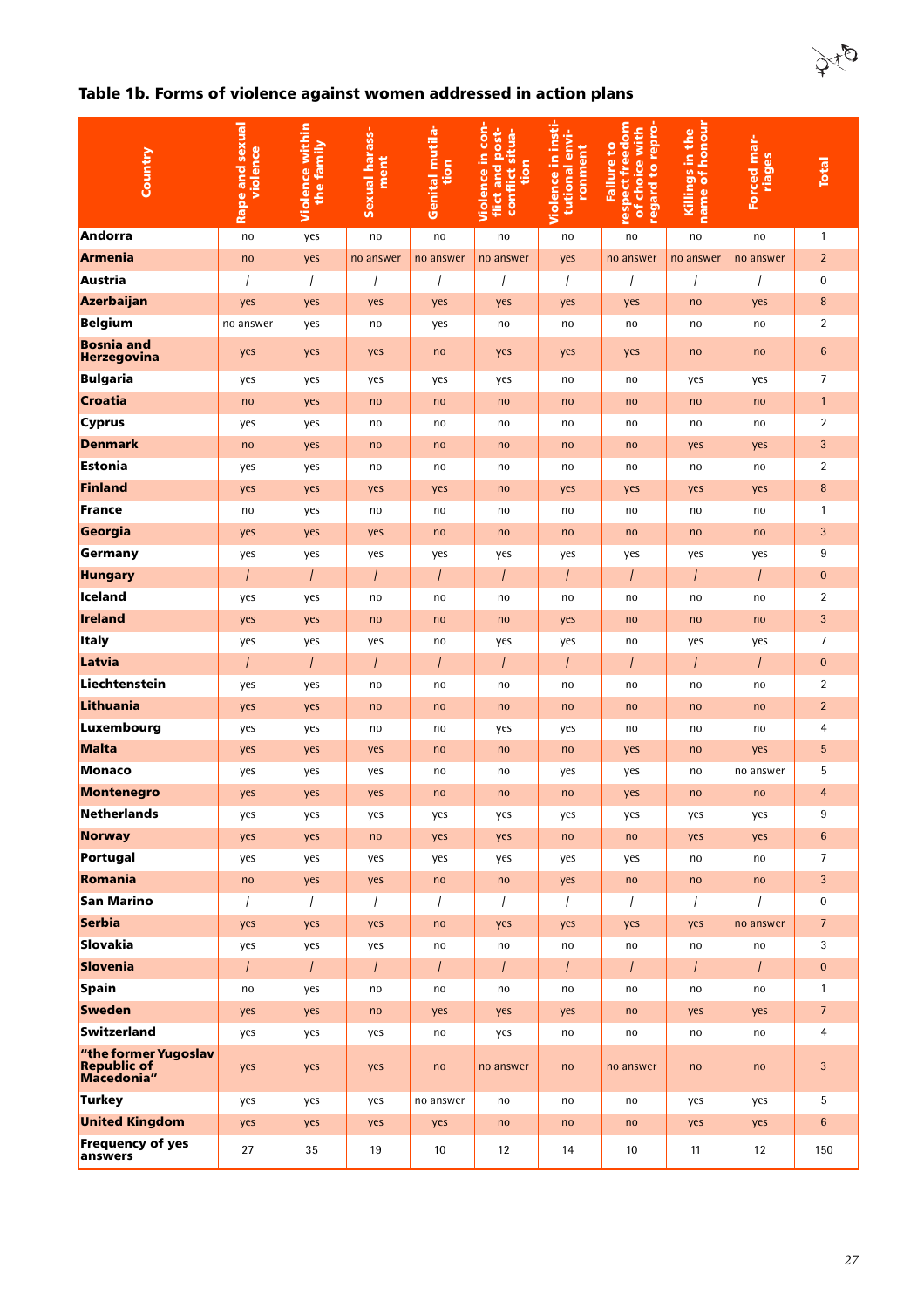

*2.* Do you have a governmental co-ordinating body for implementation and evaluation, as specified in paragraph I (3) of Recommendation Rec (2002) 5 and paragraph 4 of its appendix?

#### Table 2. Existence of governmental co-ordinating body for implementation and evaluation (continued)

| Andorra                       | Germany            | Portugal                         |
|-------------------------------|--------------------|----------------------------------|
| Armenia                       | <b>Hungary</b>     | Romania                          |
| Austria                       | <b>Iceland</b>     | <b>San Marino</b>                |
| Azerbaijan                    | <b>Ireland</b>     | Serbia                           |
| <b>Belgium</b>                | Italy              | Slovakia                         |
| <b>Bosnia and Herzegovina</b> | Latvia             | Slovenia                         |
| <b>Bulgaria</b>               | Liechtenstein      | Spain                            |
| Croatia                       | Lithuania          | Sweden                           |
| <b>Cyprus</b>                 | Luxembourg         | <b>Switzerland</b>               |
| <b>Denmark</b>                | Malta              | "the former Yugoslav Republic of |
| <b>Estonia</b>                | Monaco             | Macedonia"                       |
| <b>Finland</b>                | <b>Montenegro</b>  | Turkey                           |
| <b>France</b>                 | <b>Netherlands</b> | <b>United Kingdom</b>            |
| Georgia                       | Norway             | <b>Frequency of yes answers</b>  |

### *3.* Are specific funds allocated at national, regional and/or local level of government for activities against violence against women?

#### Table 3. Funds at governmental levels and financial support for NGOs\*

|                                  |                         |                             |                          | <b>Funds for governmental activities</b> |                                                                | <b>Funds for NGO activities</b>  |                             |                          |                                               |                                                                                    |
|----------------------------------|-------------------------|-----------------------------|--------------------------|------------------------------------------|----------------------------------------------------------------|----------------------------------|-----------------------------|--------------------------|-----------------------------------------------|------------------------------------------------------------------------------------|
| <b>Country</b>                   | at<br>national<br>level | and/or<br>regional<br>level | and/or<br>local<br>level | If so,<br>how<br>much per<br>year? [t]   | Data not<br>available<br>because<br>tralised<br>budget-<br>ing | at<br>of decen-national<br>level | and/or<br>regional<br>level | and/or<br>local<br>level | If so,<br>how<br>much per<br><b>year?</b> [†] | Data not<br><b>available</b><br>because<br>of decen-<br>tralised<br>budget-<br>ing |
| Andorra                          |                         |                             |                          | (2007)                                   | $\overline{I}$                                                 | yes                              | $\prime$                    | no answer                | 35 216<br>(2007)                              | $\overline{I}$                                                                     |
| Armenia                          | no                      | no                          | no                       | $\prime$                                 | $\prime$                                                       | no                               | no                          | no                       | $\prime$                                      | $\overline{I}$                                                                     |
| Austria                          | yes                     | yes                         | yes                      | no answer                                | yes                                                            | yes                              | yes                         | yes                      | no answer                                     | yes                                                                                |
| Azerbaijan                       | yes                     | no                          | no                       | no answer                                | yes                                                            | yes                              | yes                         | no                       | no answer                                     | yes                                                                                |
| <b>Belgium</b>                   | yes                     | yes                         | yes                      | no answer                                | yes                                                            | yes                              | yes                         | yes                      | no answer                                     | yes                                                                                |
| <b>Bosnia and</b><br>Herzegovina | no                      | yes                         | yes                      | no answer                                | yes                                                            | no                               | yes                         | yes                      | 51 282                                        | yes                                                                                |
| <b>Bulgaria</b>                  | no answer               | no answer                   | no answer                | no answer                                | no answer                                                      | no answer                        | no answer                   | no answer                | no answer                                     | no answer                                                                          |
| Croatia                          | yes                     | yes                         | yes                      | no answer                                | yes                                                            | yes                              | yes                         | yes                      | no answer                                     | yes                                                                                |
| <b>Cyprus</b>                    | yes                     | no                          | no                       | 50000                                    | $\prime$                                                       | no answer                        | no                          | no                       | 100 000                                       | no answer                                                                          |
| <b>Denmark</b>                   | yes                     | yes                         | yes                      | 15 million                               | no answer                                                      | yes                              | yes                         | yes                      | no answer                                     | yes                                                                                |
| Estonia                          | yes                     | $\prime$                    | no                       | 6110<br>(2007)                           |                                                                | yes                              | no                          | yes                      | no answer                                     | yes                                                                                |
| Finland                          | yes                     | no                          | no                       | 30000                                    | $\prime$                                                       | no                               | yes                         | yes                      | variable                                      | no answer                                                                          |
| France                           | yes                     | yes                         | yes                      | no answer                                | yes                                                            | yes                              | yes                         | yes                      | no answer                                     | yes                                                                                |
| Georgia                          | no                      | no                          | no                       | $\prime$                                 | yes                                                            | no                               | no                          | no                       | $\prime$                                      | yes                                                                                |
| Germany                          | yes                     | yes                         | yes                      | no answer                                | yes                                                            | yes                              | yes                         | yes                      | no answer                                     | yes                                                                                |
| <b>Hungary</b>                   | yes                     | no                          | no                       | 519705                                   | no answer                                                      | yes                              | no                          | no                       | 132 million<br><b>HUF</b>                     | yes                                                                                |
| Iceland                          | yes                     | $\prime$                    | yes                      | no answer                                | yes                                                            | yes                              | no answer                   | yes                      | no answer                                     | yes                                                                                |
| <b>Ireland</b>                   | yes                     | yes                         | yes                      | no answer                                | yes                                                            | yes                              | yes                         | yes                      | no answer                                     | yes                                                                                |
| <b>Italy</b>                     | no                      | no                          | no                       |                                          | no answer                                                      | no                               | no                          | no                       |                                               | no answer                                                                          |
| Latvia                           | yes                     | no                          | yes                      | 385000                                   | yes                                                            | yes                              | no                          | yes                      | no answer                                     | yes                                                                                |
| Liechtenstein                    | yes                     | $\overline{1}$              | $\prime$                 | no answer                                | yes                                                            | yes                              | no                          | no                       | no answer                                     | yes                                                                                |
| Lithuania                        | yes                     | no                          | no                       | 371 500                                  |                                                                | yes                              | no                          | yes                      | 400 000<br><b>LTL</b>                         | no answer                                                                          |

28 Protecting women against violence: analytical study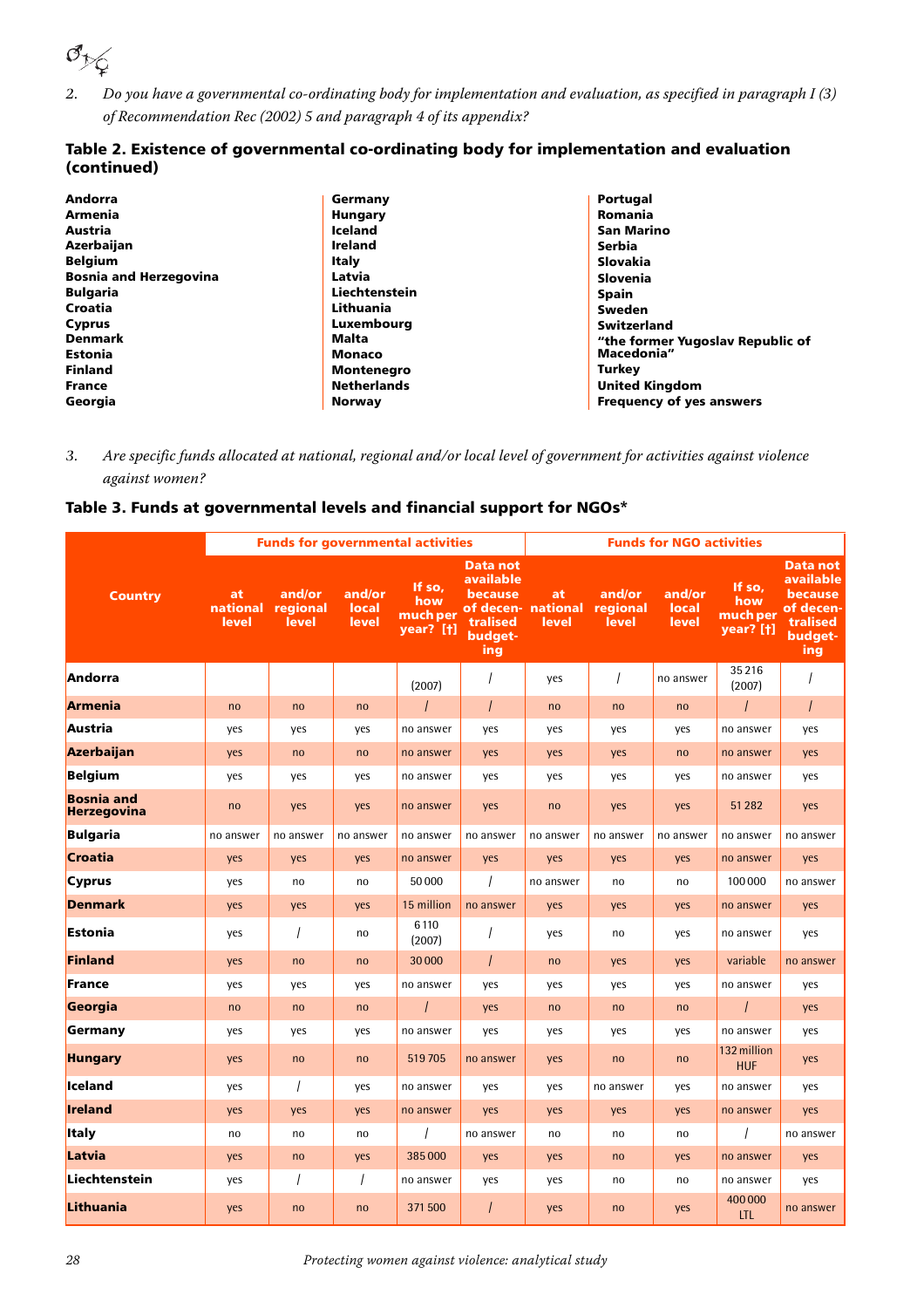

|                                                          |                         |                             |                          | <b>Funds for governmental activities</b> |                                                                       | <b>Funds for NGO activities</b>   |                             |                          |                                               |                                                                                           |
|----------------------------------------------------------|-------------------------|-----------------------------|--------------------------|------------------------------------------|-----------------------------------------------------------------------|-----------------------------------|-----------------------------|--------------------------|-----------------------------------------------|-------------------------------------------------------------------------------------------|
| <b>Country</b>                                           | at<br>national<br>level | and/or<br>regional<br>level | and/or<br>local<br>level | If so,<br>how<br>much per<br>year? [t]   | <b>Data not</b><br>available<br>because<br>tralised<br>budget-<br>ing | at<br>of decen- national<br>level | and/or<br>regional<br>level | and/or<br>local<br>level | If so,<br>how<br>much per<br><b>year?</b> [†] | <b>Data not</b><br><b>available</b><br>because<br>of decen-<br>tralised<br>budget-<br>ing |
| Luxembourg                                               | yes                     | no                          | no                       | 90000                                    |                                                                       | yes                               | no                          | yes                      | 4512242                                       | no answer                                                                                 |
| Malta                                                    | yes                     | no                          | no                       | no answer                                |                                                                       | yes                               | no answer                   | no answer                | no answer                                     | no answer                                                                                 |
| Monaco                                                   | no                      | $\prime$                    | $\prime$                 | $\prime$                                 |                                                                       | no answer                         |                             | $\prime$                 | no answer                                     | no answer                                                                                 |
| <b>Montenegro</b>                                        | no                      | no                          | no                       | $\prime$                                 | yes                                                                   | yes                               | no                          | no                       | no answer                                     | yes                                                                                       |
| Netherlands                                              | yes                     | yes                         | yes                      | no answer                                | yes                                                                   | yes                               | yes                         | yes                      | no answer                                     | yes                                                                                       |
| <b>Norway</b>                                            | yes                     | yes                         | yes                      | no answer                                | yes                                                                   | yes                               | yes                         | yes                      | no answer                                     | yes                                                                                       |
| Portugal                                                 | yes                     | yes                         | yes                      | no answer                                | no answer                                                             | yes                               | yes                         | yes                      | no answer                                     | no answer                                                                                 |
| Romania                                                  | yes                     | no                          | yes                      | 852857                                   | no answer                                                             | yes                               | no                          | yes                      | 304 226                                       | no answer                                                                                 |
| San Marino                                               | yes                     | $\overline{1}$              | $\overline{I}$           | no answer                                | yes                                                                   | no                                | no                          | no                       |                                               | no answer                                                                                 |
| Serbia                                                   | yes                     | yes                         | yes                      | no answer                                | yes                                                                   | yes                               | yes                         | yes                      | no answer                                     | yes                                                                                       |
| Slovakia                                                 | no                      | no                          | no                       |                                          | yes                                                                   | yes                               | yes                         | yes                      | no answer                                     | yes                                                                                       |
| Slovenia                                                 | yes                     | no answer                   | no                       | no answer                                | no answer                                                             | yes                               | no answer                   | yes                      | no answer                                     | no answer                                                                                 |
| Spain                                                    | yes                     | yes                         | yes                      | 212 mil-<br>lion (na-<br>tional)         | yes                                                                   | yes                               | yes                         | yes                      | no answer                                     | yes                                                                                       |
| Sweden                                                   | yes                     | yes                         | yes                      | 300 million<br><b>SEK</b>                | yes                                                                   | yes                               | yes                         | yes                      | 18-20 mil-<br>lion SEK                        | yes                                                                                       |
| Switzerland                                              | yes                     | yes                         | yes                      | 160000                                   | no answer                                                             | no                                | yes                         | no                       | no answer                                     | yes                                                                                       |
| "the former Yugoslav<br><b>Republic of</b><br>Macedonia" | yes                     | no answer                   | yes                      | no answer                                | yes                                                                   | yes                               | no answer                   | no answer                | no answer                                     | yes                                                                                       |
| Turkey                                                   | no answer               | no answer                   | no answer                | no answer                                | yes                                                                   | no                                | no answer                   | no                       | no answer                                     | no answer                                                                                 |
| <b>United Kingdom</b>                                    | yes                     | no                          | no                       | no answer                                | yes                                                                   | yes                               | yes                         | yes                      | $£1.2$ mil-<br>lion                           | no answer                                                                                 |
| <b>Frequency of yes</b><br>answers                       | 31                      | 15                          | 19                       |                                          | 23                                                                    | 28                                | 19                          | 24                       |                                               | 24                                                                                        |

### Table 3. Funds at governmental levels and financial support for NGOs\* (continued)

\* When member states could not specify how much of their general funds for women's NGOs were specifically deployed for violence against women, the table shows "no answer".

<span id="page-30-0"></span>† Figures in euros unless noted otherwise.

#### Table 4. Which acts of violence against women are penalised?

| <b>Country</b>                          | lence to<br>spouses,<br>partners and | <b>Physical vio- Psychological</b><br>violence to<br>spouses, part-<br>ners and<br>cohabitants? cohabitants? | <b>Sexual</b><br>assault to<br>spouses,<br>partners<br>and cohabi-<br>tants? | <b>All sexual</b><br>acts<br>against<br>non-con-<br>senting<br>persons? | Rape<br>within<br>marriage? | <b>Sexual har-</b><br>assment at<br>work? | Genital<br>mutila-<br>tion? | <b>Forced mar-</b><br>riages? |
|-----------------------------------------|--------------------------------------|--------------------------------------------------------------------------------------------------------------|------------------------------------------------------------------------------|-------------------------------------------------------------------------|-----------------------------|-------------------------------------------|-----------------------------|-------------------------------|
| Andorra                                 | yes                                  | yes                                                                                                          | yes                                                                          | yes                                                                     | yes                         | yes                                       | yes                         | yes                           |
| <b>Armenia</b>                          | yes                                  | yes                                                                                                          | yes                                                                          | yes                                                                     | yes                         | yes                                       | yes                         | yes                           |
| Austria                                 | yes                                  | no answer                                                                                                    | yes                                                                          | yes                                                                     | yes                         | no answer                                 | yes                         | yes                           |
| Azerbaijan                              | yes                                  | yes                                                                                                          | yes                                                                          | yes                                                                     | no                          | yes                                       | yes                         | yes                           |
| <b>Belgium</b>                          | yes                                  | yes                                                                                                          | yes                                                                          | yes                                                                     | yes                         | yes                                       | yes                         | yes                           |
| <b>Bosnia</b> and<br><b>Herzegovina</b> | yes                                  | yes                                                                                                          | yes                                                                          | yes                                                                     | yes                         | yes                                       | yes                         | yes                           |

*<sup>4.</sup>* Is every act of violence against women penalised, in particular: all forms of physical violence to spouses, regular or occasional partners and cohabitants, all forms of sexual violence to spouses, regular or occasional partners and cohabitants; psychological violence within the family, and sexual harassment at work?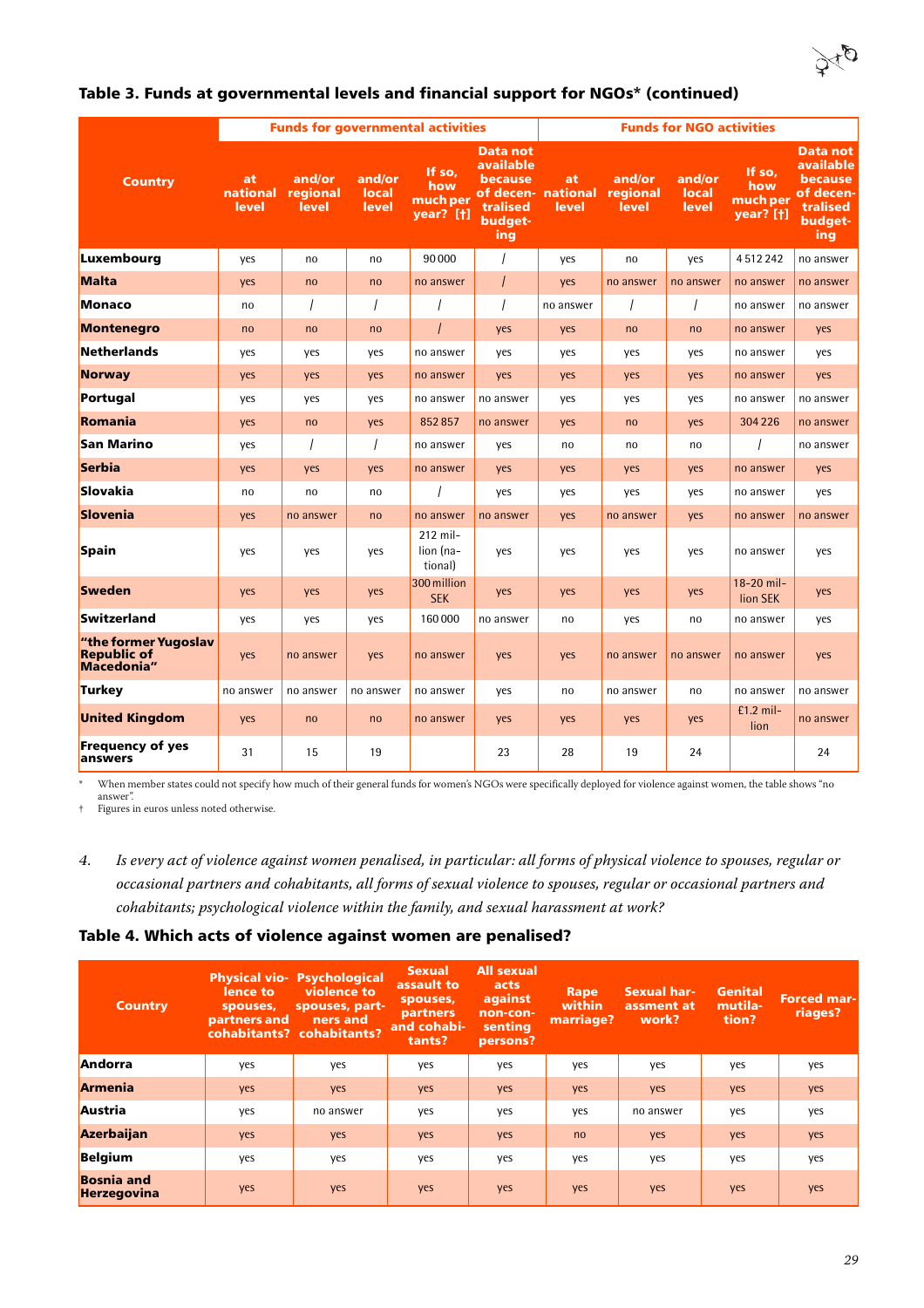## 

### Table 4. Which acts of violence against women are penalised? (continued)

| <b>Country</b>                                    | lence to<br>spouses,<br>partners and | <b>Physical vio- Psychological</b><br>violence to<br>spouses, part-<br>ners and<br>cohabitants? cohabitants? | <b>Sexual</b><br>assault to<br>spouses,<br>partners<br>and cohabi-<br>tants? | <b>All sexual</b><br>acts<br>against<br>non-con-<br>senting<br>persons? | Rape<br>within<br>marriage? | <b>Sexual har-</b><br>assment at<br>work? | Genital<br>mutila-<br>tion? | <b>Forced mar-</b><br>riages? |
|---------------------------------------------------|--------------------------------------|--------------------------------------------------------------------------------------------------------------|------------------------------------------------------------------------------|-------------------------------------------------------------------------|-----------------------------|-------------------------------------------|-----------------------------|-------------------------------|
| Bulgaria                                          | yes                                  | yes                                                                                                          | yes                                                                          | yes                                                                     | yes                         | yes                                       | yes                         | yes                           |
| Croatia                                           | yes                                  | yes                                                                                                          | yes                                                                          | yes                                                                     | yes                         | yes                                       | yes                         | yes                           |
| <b>Cyprus</b>                                     | yes                                  | yes                                                                                                          | yes                                                                          | yes                                                                     | yes                         | yes                                       | yes                         | yes                           |
| Denmark                                           | yes                                  | yes                                                                                                          | yes                                                                          | yes                                                                     | yes                         | yes                                       | yes                         | yes                           |
| Estonia                                           | yes                                  | yes                                                                                                          | yes                                                                          | yes                                                                     | yes                         | yes                                       | yes                         | yes                           |
| Finland                                           | yes                                  | yes                                                                                                          | yes                                                                          | no                                                                      | yes                         | yes                                       | no                          | no                            |
| France                                            | yes                                  | yes                                                                                                          | yes                                                                          | yes                                                                     | yes                         | yes                                       | yes                         | yes                           |
| Georgia                                           | yes                                  | yes                                                                                                          | yes                                                                          | yes                                                                     | yes                         | no                                        | no                          | no                            |
| Germany                                           | yes                                  | yes                                                                                                          | yes                                                                          | yes                                                                     | yes                         | yes                                       | yes                         | yes                           |
| <b>Hungary</b>                                    | yes                                  | no                                                                                                           | yes                                                                          | yes                                                                     | yes                         | yes                                       | no                          | yes                           |
| lceland                                           | yes                                  | no                                                                                                           | yes                                                                          | yes                                                                     | yes                         | yes                                       | yes                         | yes                           |
| Ireland                                           | yes                                  | no answer                                                                                                    | yes                                                                          | yes                                                                     | yes                         | no                                        | yes                         | yes                           |
| <b>Italy</b>                                      | yes                                  | yes                                                                                                          | yes                                                                          | yes                                                                     | yes                         | yes                                       | yes                         | yes                           |
| Latvia                                            | yes                                  | no                                                                                                           | yes                                                                          | yes                                                                     | yes                         | yes                                       | yes                         | yes                           |
| Liechtenstein                                     | yes                                  | yes                                                                                                          | yes                                                                          | yes                                                                     | yes                         | yes                                       | yes                         | yes                           |
| Lithuania                                         | yes                                  | yes                                                                                                          | yes                                                                          | yes                                                                     | yes                         | yes                                       | yes                         | yes                           |
| Luxembourg                                        | yes                                  | yes                                                                                                          | yes                                                                          | yes                                                                     | yes                         | yes                                       | yes                         | yes                           |
| Malta                                             | yes                                  | yes                                                                                                          | yes                                                                          | yes                                                                     | yes                         | yes                                       | yes                         | yes                           |
| Monaco                                            | yes                                  | yes                                                                                                          | yes                                                                          | yes                                                                     | no                          | yes                                       | yes                         | no                            |
| Montenegro                                        | yes                                  | yes                                                                                                          | yes                                                                          | yes                                                                     | yes                         | no                                        | no                          | yes                           |
| Netherlands                                       | yes                                  | no                                                                                                           | yes                                                                          | yes                                                                     | yes                         | no                                        | yes                         | no                            |
| Norway                                            | yes                                  | yes                                                                                                          | yes                                                                          | yes                                                                     | yes                         | yes                                       | yes                         | yes                           |
| Portugal                                          | yes                                  | yes                                                                                                          | yes                                                                          | yes                                                                     | yes                         | yes                                       | yes                         | yes                           |
| Romania                                           | yes                                  | yes                                                                                                          | yes                                                                          | yes                                                                     | yes                         | yes                                       | no                          | yes                           |
| <b>San Marino</b>                                 | yes                                  | yes                                                                                                          | yes                                                                          | yes                                                                     | yes                         | yes                                       | yes                         | yes                           |
| Serbia                                            | yes                                  | yes                                                                                                          | yes                                                                          | yes                                                                     | yes                         | yes                                       | no                          | yes                           |
| Slovakia                                          | yes                                  | yes                                                                                                          | yes                                                                          | yes                                                                     | yes                         | yes                                       | yes                         | yes                           |
| Slovenia                                          | yes                                  | yes                                                                                                          | yes                                                                          | yes                                                                     | yes                         | yes                                       | no answer                   | no answer                     |
| Spain                                             | yes                                  | yes                                                                                                          | yes                                                                          | yes                                                                     | yes                         | yes                                       | yes                         | yes                           |
| <b>Sweden</b>                                     | yes                                  | yes                                                                                                          | yes                                                                          | yes                                                                     | yes                         | yes                                       | yes                         | yes                           |
| Switzerland                                       | yes                                  | no                                                                                                           | yes                                                                          | yes                                                                     | yes                         | yes                                       | yes                         | yes                           |
| "the former<br>Yugoslav Republic<br>of Macedonia" | yes                                  | yes                                                                                                          | yes                                                                          | yes                                                                     | yes                         | yes                                       | no answer                   | yes                           |
| Turkey                                            | yes                                  | no                                                                                                           | yes                                                                          | yes                                                                     | yes                         | yes                                       | no answer                   | yes                           |
| <b>United Kingdom</b>                             | yes                                  | yes                                                                                                          | yes                                                                          | yes                                                                     | yes                         | yes                                       | yes                         | yes                           |
| <b>Frequency of yes</b><br>answers                | 40                                   | 32                                                                                                           | 40                                                                           | 39                                                                      | 38                          | 35                                        | 31                          | 35                            |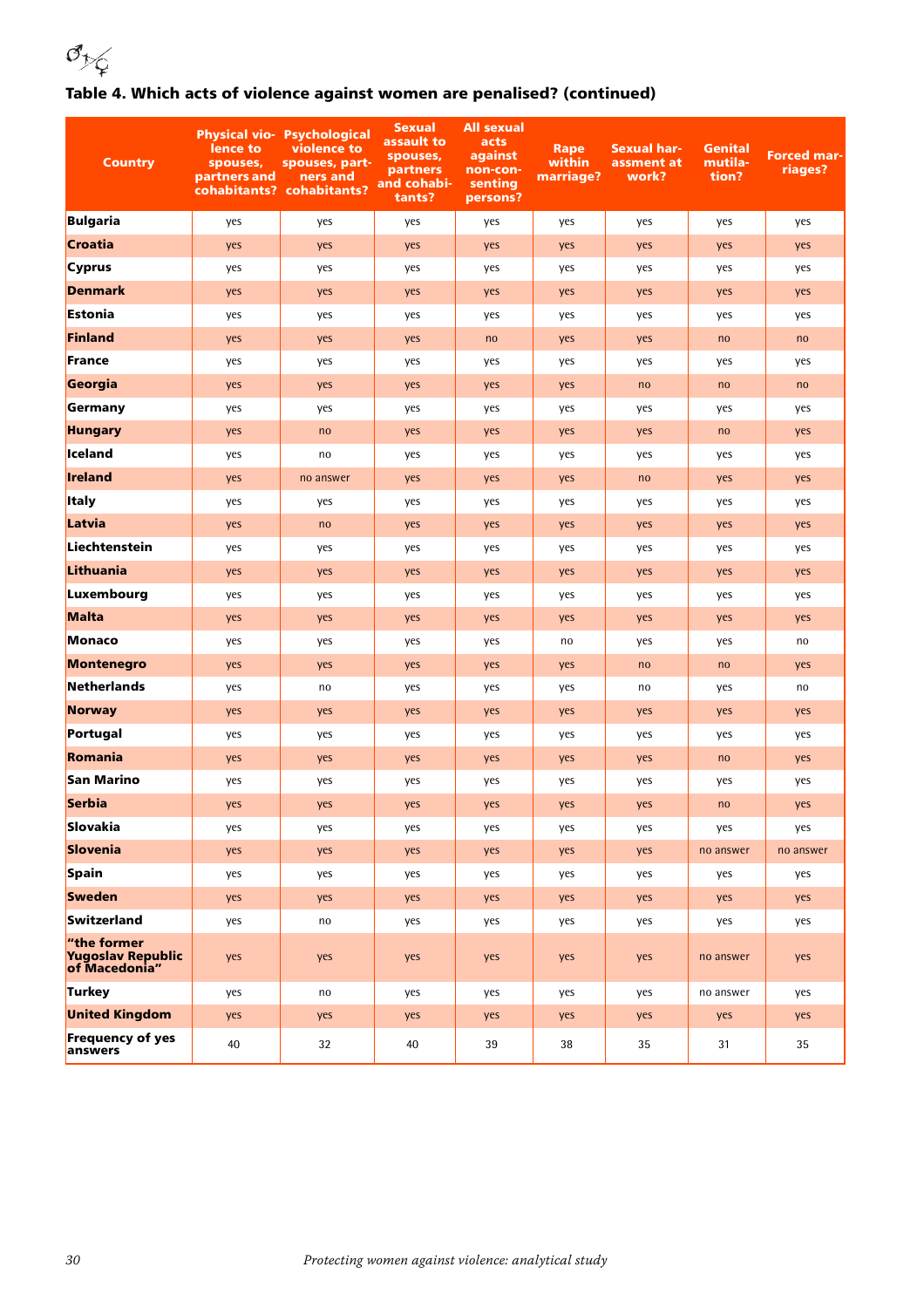

*5.* Is the police required to record all cases of violence within the family by law, by regulation or by written instruction? Is the police required to investigate all cases reported?

#### Table 5. Police recording and investigation required

| <b>Country</b>                                 | <b>Record all reported</b><br>cases of violence within<br>the family | Are there full statistics? | <b>Investigate all cases</b><br>reported? |
|------------------------------------------------|----------------------------------------------------------------------|----------------------------|-------------------------------------------|
| Andorra                                        | yes                                                                  | yes                        | yes                                       |
| Armenia                                        | yes                                                                  | no                         | yes                                       |
| Austria                                        | yes                                                                  | no answer                  | yes                                       |
| Azerbaijan                                     | yes                                                                  | no                         | yes                                       |
| Belgium                                        | yes                                                                  | yes                        | yes                                       |
| <b>Bosnia and Herzegovina</b>                  | yes                                                                  | yes                        | yes                                       |
| Bulgaria                                       | yes                                                                  | yes                        | yes                                       |
| Croatia                                        | yes                                                                  | yes                        | yes                                       |
| <b>Cyprus</b>                                  | yes                                                                  | yes                        | yes                                       |
| <b>Denmark</b>                                 | yes                                                                  | yes                        | yes                                       |
| Estonia                                        | yes                                                                  | yes                        | yes                                       |
| Finland                                        | yes                                                                  | yes                        | no                                        |
| France                                         | yes                                                                  | no                         | yes                                       |
| Georgia                                        | yes                                                                  | no                         | yes                                       |
| Germany                                        | yes                                                                  | yes                        | yes                                       |
| <b>Hungary</b>                                 | yes                                                                  | yes                        | yes                                       |
| <b>Iceland</b>                                 | yes                                                                  | yes                        | yes                                       |
| Ireland                                        | yes                                                                  | yes                        | yes                                       |
| <b>Italy</b>                                   | yes                                                                  | yes                        | yes                                       |
| Latvia                                         | yes                                                                  | no                         | yes                                       |
| Liechtenstein                                  | yes                                                                  | yes                        | yes                                       |
| Lithuania                                      | yes                                                                  | yes                        | yes                                       |
| Luxembourg                                     | yes                                                                  | yes                        | yes                                       |
| Malta                                          | no answer                                                            | no                         | yes                                       |
| Monaco                                         | yes                                                                  | yes                        | yes                                       |
| Montenegro                                     | yes                                                                  | yes                        | yes                                       |
| Netherlands                                    | yes                                                                  | yes                        | no                                        |
| Norway                                         | yes                                                                  | yes                        | yes                                       |
| Portugal                                       | yes                                                                  | yes                        | yes                                       |
| Romania                                        | yes                                                                  | yes                        | yes                                       |
| San Marino                                     | yes                                                                  | yes                        | no                                        |
| Serbia                                         | yes                                                                  | no                         | yes                                       |
| Slovakia                                       | yes                                                                  | yes                        | yes                                       |
| Slovenia                                       | yes                                                                  | yes                        | yes                                       |
| Spain                                          | yes                                                                  | yes                        | yes                                       |
| Sweden                                         | yes                                                                  | yes                        | yes                                       |
| Switzerland                                    | yes                                                                  | yes                        | yes                                       |
| "the former Yugoslav Republic of<br>Macedonia" | no answer                                                            | no                         | no                                        |
| Turkey                                         | yes                                                                  | yes                        | yes                                       |
| <b>United Kingdom</b>                          | yes                                                                  | yes                        | yes                                       |
| <b>Frequency of yes answers</b>                | 38                                                                   | 31                         | 36                                        |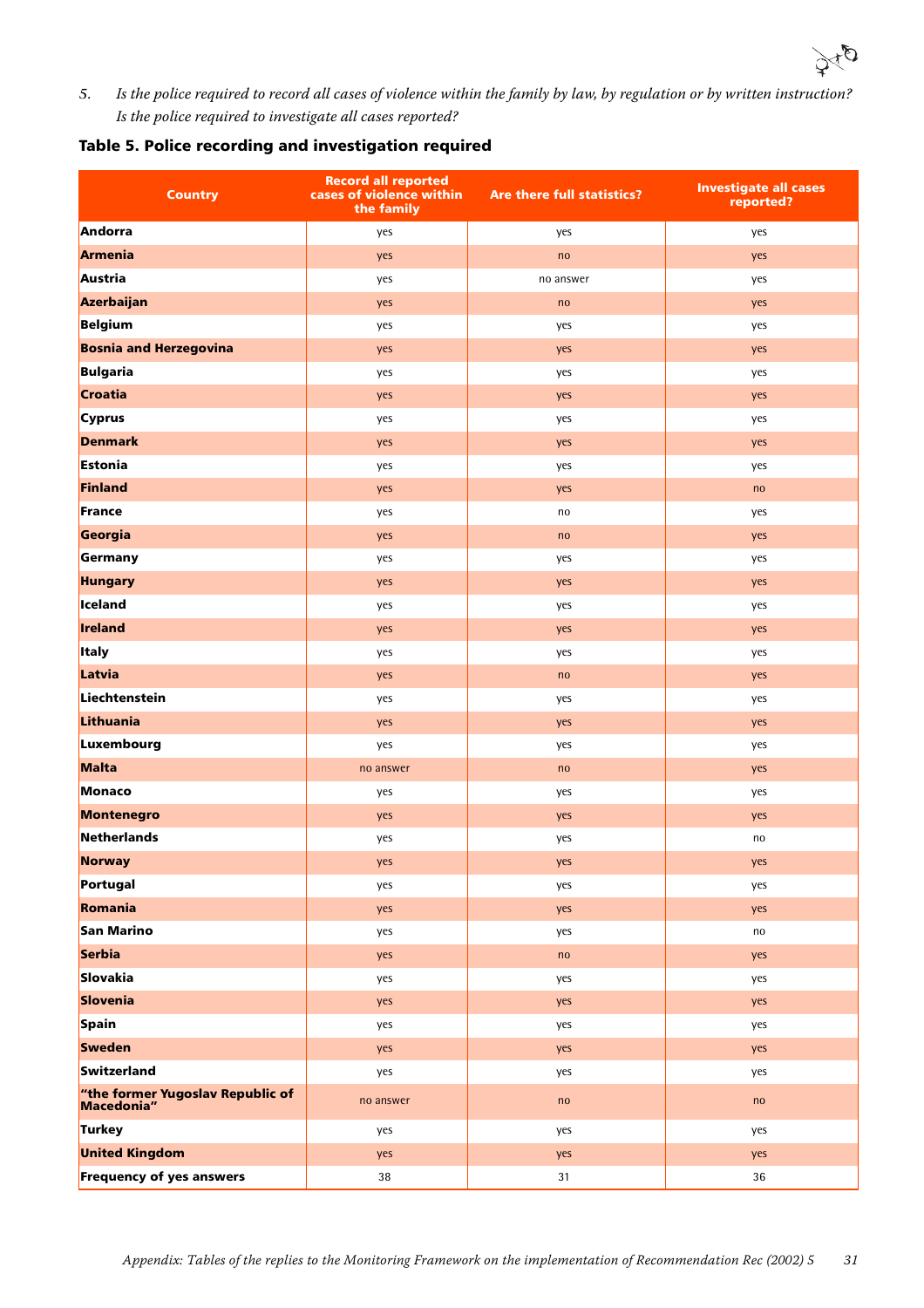

*6.* Has the state made provisions to ensure that the public prosecutor can initiate criminal proceedings in cases of violence within the family and sexual violence?

|                                                |               | <b>Violence within the family</b> | <b>Sexual violence</b> |                               |  |
|------------------------------------------------|---------------|-----------------------------------|------------------------|-------------------------------|--|
| <b>Country</b>                                 | in all cases? | only in more<br>severe cases?     | in all cases?          | only in more<br>severe cases? |  |
| Andorra                                        | yes           | $\overline{I}$                    | yes                    | $\prime$                      |  |
| <b>Armenia</b>                                 | no            | yes                               | yes                    | yes                           |  |
| Austria                                        | yes           | $\overline{1}$                    | yes                    |                               |  |
| Azerbaijan                                     | no            | yes                               | yes                    | $\overline{I}$                |  |
| Belgium                                        | yes           | yes                               | yes                    | yes                           |  |
| <b>Bosnia and Herzegovina</b>                  | yes           | $\overline{I}$                    | yes                    | $\overline{I}$                |  |
| Bulgaria                                       | yes           | yes                               | yes                    |                               |  |
| <b>Croatia</b>                                 | yes           | $\overline{I}$                    | yes                    |                               |  |
| <b>Cyprus</b>                                  | yes           |                                   | yes                    |                               |  |
| <b>Denmark</b>                                 | yes           | $\overline{I}$                    | yes                    |                               |  |
| Estonia                                        | yes           |                                   | yes                    |                               |  |
| Finland                                        | no            | yes                               | no                     | yes                           |  |
| France                                         | yes           |                                   | yes                    |                               |  |
| Georgia                                        | yes           | $\overline{I}$                    | yes                    | $\overline{I}$                |  |
| Germany                                        | yes           |                                   | yes                    |                               |  |
| <b>Hungary</b>                                 | yes           | $\overline{I}$                    | no                     | yes                           |  |
| lceland                                        | yes           |                                   | yes                    |                               |  |
| <b>Ireland</b>                                 | yes           | $\overline{I}$                    | yes                    | $\prime$                      |  |
| <b>Italy</b>                                   | no            | yes                               | yes                    | yes                           |  |
| Latvia                                         | no            | yes                               | no                     | yes                           |  |
| Liechtenstein                                  | yes           | yes                               | $no*$                  | no                            |  |
| Lithuania                                      | no            | yes                               | no                     | yes                           |  |
| Luxembourg                                     | yes           | $\prime$                          | yes                    |                               |  |
| Malta                                          | yes           | $\overline{I}$                    | no                     | no                            |  |
| Monaco                                         | yes           |                                   | yes                    |                               |  |
| Montenegro                                     | yes           |                                   | yes                    |                               |  |
| Netherlands                                    | yes           |                                   | yes                    |                               |  |
| <b>Norway</b>                                  | yes           | $\overline{I}$                    | yes                    | $\overline{I}$                |  |
| Portugal                                       | yes           | yes                               | yes                    | yes                           |  |
| Romania                                        | yes           | yes                               | yes                    | yes                           |  |
| San Marino                                     | no            | yes                               | no                     | yes                           |  |
| Serbia                                         | yes           | $\overline{I}$                    | yes                    | $\overline{I}$                |  |
| Slovakia                                       | yes           |                                   | yes                    |                               |  |
| Slovenia                                       | no answer     | no answer                         | no answer              | no answer                     |  |
| Spain                                          | yes           | $\overline{I}$                    | yes                    |                               |  |
| <b>Sweden</b>                                  | yes           | $\overline{I}$                    | yes                    | $\overline{I}$                |  |
| Switzerland                                    | yes           |                                   | yes                    |                               |  |
| "the former Yugoslav Republic of<br>Macedonia" | yes           | yes                               | yes                    |                               |  |
| Turkey                                         | yes           | $\overline{I}$                    | yes                    |                               |  |
| <b>United Kingdom</b>                          | yes           | $\overline{I}$                    | yes                    | $\prime$                      |  |
| <b>Frequency of yes answers</b>                | 32            | $13\,$                            | 32                     | $10$                          |  |

 $^{\ast}$  Prosecution can be initiated in all cases except in case of marital rape.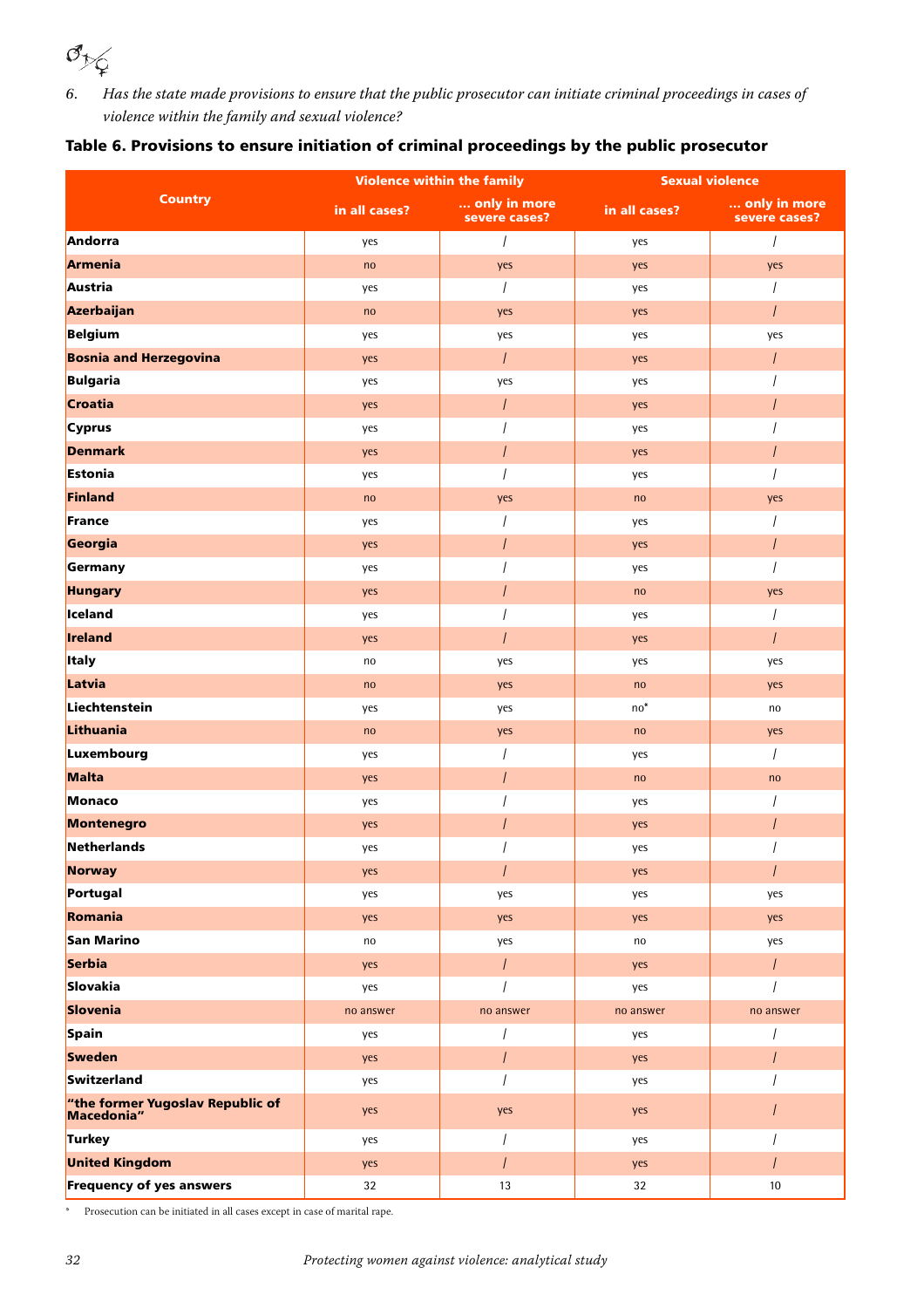

*7.* Are judicial protection orders for the victims of violence within the family available under your legal system?

| Table 7. Availability of judicial protection orders for victims of violence |  |  |  |  |  |
|-----------------------------------------------------------------------------|--|--|--|--|--|
|                                                                             |  |  |  |  |  |

| <b>Country</b>                                 | <b>Eviction orders?</b> | <b>Restraining</b><br>orders? | Non-molesta-<br>tion orders? | <b>Removal of</b><br>endangered<br>child? | Other?    |
|------------------------------------------------|-------------------------|-------------------------------|------------------------------|-------------------------------------------|-----------|
| Andorra                                        | yes                     | yes                           | yes                          | yes                                       | no answer |
| Armenia                                        | no                      | yes                           | no                           | yes                                       | no answer |
| Austria                                        | yes                     | yes                           | no answer                    | yes                                       | no answer |
| Azerbaijan                                     | no                      | no                            | no                           | no                                        | no        |
| Belgium                                        | yes                     | yes                           | yes                          | yes                                       | yes       |
| <b>Bosnia and Herzegovina</b>                  | yes                     | yes                           | yes                          | yes                                       | yes       |
| Bulgaria                                       | yes                     | yes                           | yes                          | yes                                       | yes       |
| Croatia                                        | yes                     | yes                           | yes                          | yes                                       | yes       |
| <b>Cyprus</b>                                  | yes                     | yes                           | no                           | yes                                       | no answer |
| <b>Denmark</b>                                 | yes                     | yes                           | yes                          | yes                                       | no        |
| Estonia                                        | no                      | yes                           | no                           | yes                                       | no        |
| Finland                                        | yes                     | yes                           | yes                          | yes                                       | no        |
| France                                         | yes                     | yes                           | no                           | yes                                       | no answer |
| Georgia                                        | no                      | yes                           | yes                          | yes                                       | no        |
| Germany                                        | yes                     | yes                           | yes                          | yes                                       | yes       |
| <b>Hungary</b>                                 | no                      | yes                           | no                           | yes                                       | no        |
| Iceland                                        | no                      | yes                           | no                           | yes                                       | yes       |
| Ireland                                        | yes                     | yes                           | yes                          | yes                                       | yes       |
| <b>Italy</b>                                   | yes                     | yes                           | yes                          | yes                                       | yes       |
| Latvia                                         | yes                     | yes                           | yes                          | yes                                       | no        |
| Liechtenstein                                  | yes                     | yes                           | yes                          | yes                                       | no        |
| Lithuania                                      | yes                     | no                            | no                           | no                                        | no        |
| Luxembourg                                     | yes                     | yes                           | yes                          | yes                                       | yes       |
| Malta                                          | yes                     | yes                           | yes                          | yes                                       | no        |
| Monaco                                         | yes                     | yes                           | yes                          | yes                                       | no answer |
| Montenegro                                     | no                      | no                            | no                           | no                                        | no        |
| <b>Netherlands</b>                             | no                      | yes                           | no                           | yes                                       | no        |
| <b>Norway</b>                                  | yes                     | yes                           | yes                          | yes                                       | no answer |
| Portugal                                       | yes                     | yes                           | yes                          | yes                                       | yes       |
| Romania                                        | yes                     | yes                           | no                           | yes                                       | no        |
| San Marino                                     | no                      | no                            | no                           | yes                                       | no        |
| Serbia                                         | yes                     | yes                           | yes                          | yes                                       | yes       |
| Slovakia                                       | yes                     | yes                           | no                           | yes                                       | yes       |
| Slovenia                                       | no answer               | yes                           | no answer                    | yes                                       | no answer |
| Spain                                          | yes                     | yes                           | yes                          | yes                                       | yes       |
| <b>Sweden</b>                                  | no                      | yes                           | yes                          | yes                                       | yes       |
| Switzerland                                    | yes                     | yes                           | yes                          | yes                                       | no        |
| "the former Yugoslav Republic of<br>Macedonia" | yes                     | yes                           | no answer                    | yes                                       | yes       |
| Turkey                                         | yes                     | yes                           | yes                          | yes                                       | yes       |
| <b>United Kingdom</b>                          | yes                     | yes                           | yes                          | yes                                       | no answer |
| <b>Frequency of yes answers</b>                | 29                      | 36                            | 24                           | 37                                        | 16        |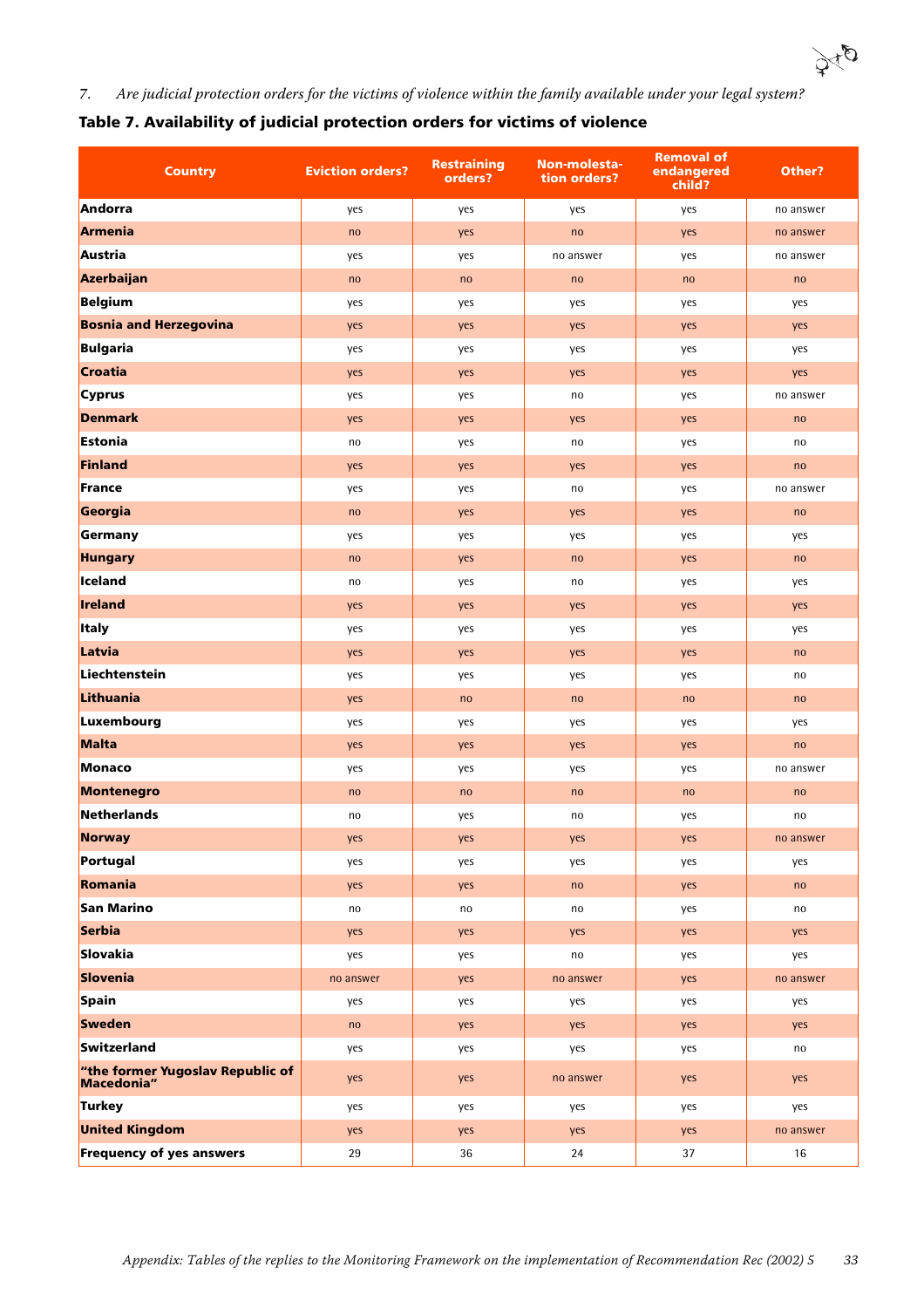*8.* How many shelters exist where women who are victims of any form of violence can find safe temporary accommodation with their children and receive counselling and support by specifically trained staff? How many places are available? Are they accessible around the clock (24/7) for all women in sufficiently wide geographical distribution and free of charge? Are minimum standards established?

#### Table 8. Number of shelters, places and their accessibility

| <b>Country</b>                          | <b>Number of</b><br>shelters                         | <b>Number of</b><br>places       | <b>Accessible</b><br>around the<br>clock (24/7) | <b>Accessible in</b><br>sufficiently<br>wide geographi-<br>cal distribution | <b>Free of charge</b> | <b>Minimum stand-</b><br>ards established |
|-----------------------------------------|------------------------------------------------------|----------------------------------|-------------------------------------------------|-----------------------------------------------------------------------------|-----------------------|-------------------------------------------|
| Andorra                                 | other resources                                      | 12                               | yes                                             | no                                                                          | yes                   | yes                                       |
| <b>Armenia</b>                          | $\mathbf{0}$                                         | $\prime$                         | $\overline{I}$                                  | $\prime$                                                                    | $\prime$              | $\prime$                                  |
| Austria                                 | 29                                                   | 772                              | yes                                             | no                                                                          | yes                   | yes                                       |
| Azerbaijan                              | $\mathbf{0}$                                         | $\prime$                         | $\overline{I}$                                  | $\prime$                                                                    | $\overline{I}$        | $\overline{I}$                            |
| Belgium                                 | no answer                                            | no answer                        | yes                                             | yes                                                                         | no                    | no                                        |
| <b>Bosnia and</b><br><b>Herzegovina</b> | $\overline{7}$                                       | 126                              | yes                                             | no                                                                          | yes                   | yes                                       |
| <b>Bulgaria</b>                         | 5                                                    | 30                               | yes                                             | no                                                                          | yes                   | yes                                       |
| <b>Croatia</b>                          | 14                                                   | approx. 316                      | yes                                             | yes                                                                         | yes                   | yes                                       |
| <b>Cyprus</b>                           | $\mathbf{1}$                                         | 12                               | yes                                             | no                                                                          | yes                   | yes                                       |
| <b>Denmark</b>                          | 45                                                   | 355                              | yes                                             | yes                                                                         | no                    | yes                                       |
| Estonia                                 | $\overline{4}$                                       | 34                               | yes                                             | no                                                                          | yes                   | no                                        |
| Finland                                 | 25                                                   | 125                              | yes                                             | no                                                                          | yes                   | no                                        |
| France                                  | 115                                                  | 5541                             | no                                              | yes                                                                         | yes                   | yes                                       |
| Georgia                                 | $\overline{4}$                                       | 31                               | yes                                             | no                                                                          | yes                   | no                                        |
| Germany                                 | 363                                                  | 7342                             | yes                                             | yes                                                                         | yes                   | yes                                       |
| <b>Hungary</b>                          | 12                                                   | 110                              | yes                                             | yes                                                                         | yes                   | yes                                       |
| Iceland                                 | $\mathbf{1}$                                         | 20                               | yes                                             | yes                                                                         | yes                   | yes                                       |
| Ireland                                 | 19                                                   | 568                              | yes                                             | yes                                                                         | yes                   | yes                                       |
| <b>Italy</b>                            | >100                                                 | no answer                        | yes                                             | yes                                                                         | yes                   | yes                                       |
| Latvia                                  | 70                                                   | 70                               | yes                                             | yes                                                                         | yes                   | yes                                       |
| Liechtenstein                           | $\mathbf{1}$                                         | $\overline{4}$                   | yes                                             | yes                                                                         | yes                   | yes                                       |
| Lithuania                               | 12                                                   | no answer                        | yes                                             | no                                                                          | no answer             | no                                        |
| Luxembourg                              | 9                                                    | 165                              | yes                                             | yes                                                                         | yes                   | yes                                       |
| Malta                                   | $\overline{3}$                                       | 34                               | yes                                             | yes                                                                         | yes                   | yes                                       |
| Monaco                                  | see comments                                         | no answer                        | yes                                             | yes                                                                         | yes                   | yes                                       |
| <b>Montenegro</b>                       | $\overline{2}$                                       | no answer                        | yes                                             | no                                                                          | yes                   | yes                                       |
| Netherlands                             | no answer                                            | no answer                        | yes                                             | yes                                                                         | no                    | yes                                       |
| <b>Norway</b>                           | 50                                                   | 772                              | yes                                             | no                                                                          | yes                   | no                                        |
| Portugal                                | 34                                                   | approx. 500                      | yes                                             | yes                                                                         | yes                   | yes                                       |
| Romania                                 | 40                                                   | 40                               | yes                                             | yes                                                                         | yes                   | yes                                       |
| San Marino                              | $\boldsymbol{0}$                                     | $\prime$                         | $\overline{I}$                                  | $\overline{1}$                                                              | $\overline{I}$        | $\sqrt{ }$                                |
| Serbia                                  | $\bf 8$                                              | no answer                        | yes                                             | no                                                                          | yes                   | yes                                       |
| Slovakia                                | 27 with trained<br>staff 90 without<br>trained staff | 517 trained staff<br>530 without | yes                                             | yes                                                                         | no                    | yes                                       |
| Slovenia                                | 12                                                   | 180                              | no                                              | no                                                                          | no                    | yes                                       |
| Spain                                   | 546                                                  | 2896                             | yes                                             | yes                                                                         | yes                   | no                                        |
| Sweden                                  | approx. 150                                          | 600-1000                         | yes                                             | yes                                                                         | yes                   | yes                                       |
| Switzerland                             | $17\,$                                               | approx. 200                      | yes                                             | no                                                                          | yes                   | no                                        |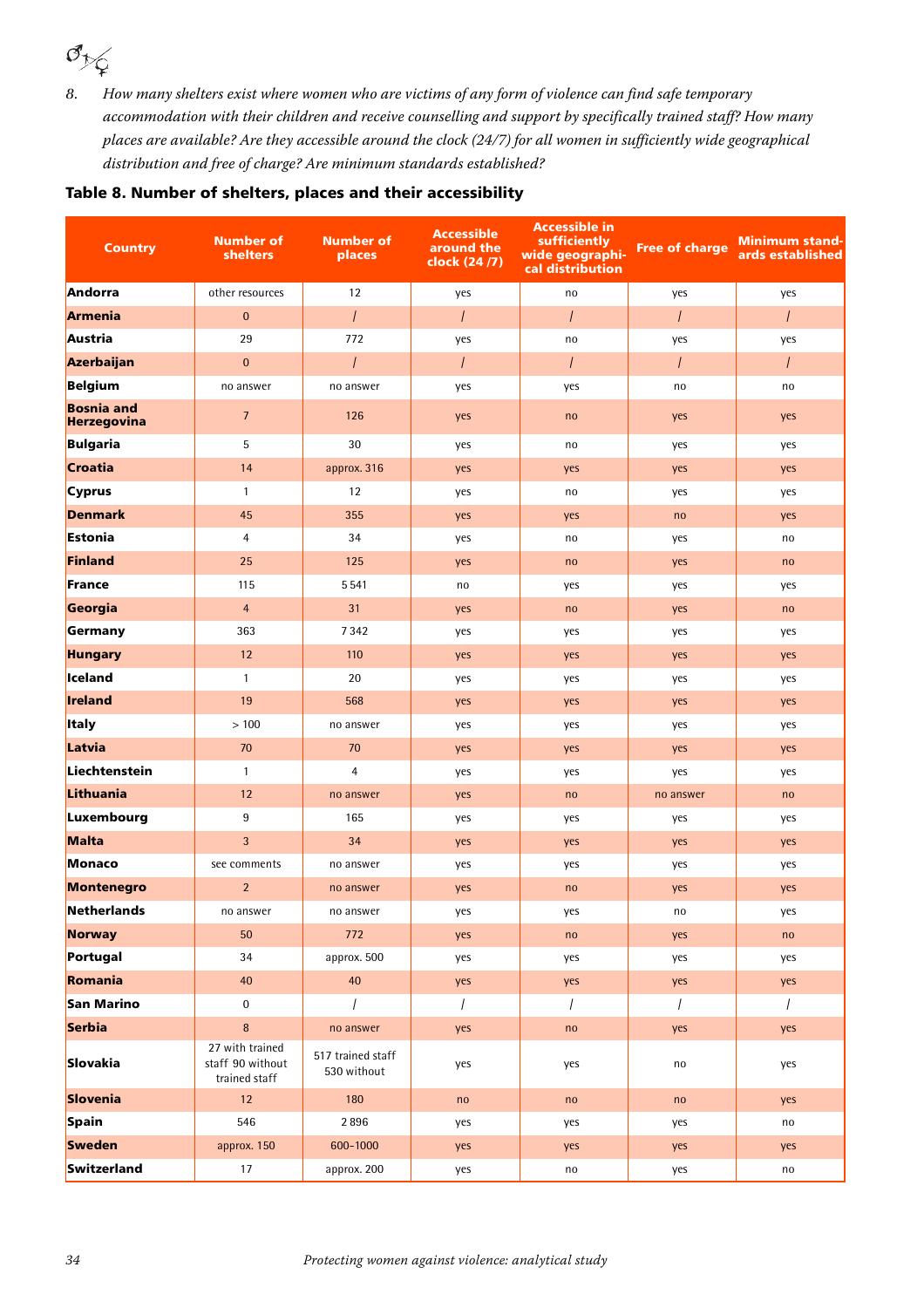

### Table 8. Number of shelters, places and their accessibility (continued)

| <b>Country</b>                                    | Number of<br><b>shelters</b> | <b>Number of</b><br><b>places</b> | <b>Accessible</b><br>around the<br>clock (24/7) | <b>Accessible in</b><br>sufficiently<br>wide geographi-<br>cal distribution | <b>Free of charge</b> | <b>Minimum stand-</b><br>ards established |
|---------------------------------------------------|------------------------------|-----------------------------------|-------------------------------------------------|-----------------------------------------------------------------------------|-----------------------|-------------------------------------------|
| "the former<br>Yugoslav Republic<br>of Macedonia" | 8                            | 60                                | yes                                             | yes                                                                         | yes                   | yes                                       |
| <b>Turkey</b>                                     | 39                           | no answer                         | yes                                             | yes                                                                         | yes                   | yes                                       |
| <b>United Kingdom</b>                             | no answer                    | approx. 3 765                     | yes                                             | yes                                                                         | n <sub>0</sub>        | no answer                                 |
| <b>Frequency of yes</b><br>lanswers               |                              |                                   | 35                                              | 23                                                                          | 30                    | 28                                        |

*9.* Are there services with specifically trained staff for women who are victims of sexual assault, including 24-hour rape crisis centres that ensure immediate medical care, and documentation? Are they accessible to all women in sufficiently wide geographical distribution and free of charge?

#### Table 9. Existence of services for victims of sexual assault

| <b>Country</b>                          | <b>Services that</b><br>medical care | <b>Services that</b><br>ensure immediate ensure documenta-<br>tion? | Services accessible in sufficiently wide<br>to all women | <b>Services accessible</b><br>geographical distri-<br><b>bution</b> | <b>Services accessible</b><br>for all women and<br>free of charge? |
|-----------------------------------------|--------------------------------------|---------------------------------------------------------------------|----------------------------------------------------------|---------------------------------------------------------------------|--------------------------------------------------------------------|
| Andorra                                 | no                                   | no                                                                  | $\overline{I}$                                           |                                                                     | $\overline{I}$                                                     |
| Armenia                                 | no                                   | no                                                                  | $\overline{I}$                                           |                                                                     |                                                                    |
| Austria                                 | no answer                            | no answer                                                           | no answer                                                | no answer                                                           | no answer                                                          |
| Azerbaijan                              | yes                                  | yes                                                                 | yes                                                      | no                                                                  | yes                                                                |
| <b>Belgium</b>                          | yes                                  | yes                                                                 | yes                                                      | no                                                                  | no                                                                 |
| <b>Bosnia and</b><br><b>Herzegovina</b> | no                                   | no                                                                  | $\overline{I}$                                           |                                                                     | $\overline{I}$                                                     |
| <b>Bulgaria</b>                         | no                                   | no                                                                  | $\overline{1}$                                           |                                                                     | $\overline{I}$                                                     |
| Croatia                                 | yes                                  | no                                                                  | no                                                       | no                                                                  | yes                                                                |
| <b>Cyprus</b>                           | no                                   | no                                                                  | $\overline{I}$                                           |                                                                     | $\overline{I}$                                                     |
| <b>Denmark</b>                          | yes                                  | yes                                                                 | yes                                                      | yes                                                                 | yes                                                                |
| Estonia                                 | no                                   | yes                                                                 | no                                                       | no                                                                  | yes                                                                |
| Finland                                 | no                                   | no                                                                  | $\prime$                                                 | $\overline{I}$                                                      | $\overline{I}$                                                     |
| France                                  | yes                                  | yes                                                                 | yes                                                      | yes                                                                 | yes                                                                |
| Georgia                                 | yes                                  | yes                                                                 | yes                                                      | yes                                                                 | yes                                                                |
| Germany                                 | yes                                  | yes                                                                 | yes                                                      | yes                                                                 | yes                                                                |
| <b>Hungary</b>                          | no                                   | yes                                                                 | yes                                                      | yes                                                                 | yes                                                                |
| lceland                                 | yes                                  | yes                                                                 | yes                                                      | yes                                                                 | yes                                                                |
| Ireland                                 | yes                                  | yes                                                                 | no                                                       | no                                                                  | yes                                                                |
| <b>Italy</b>                            | yes                                  | yes                                                                 | yes                                                      | yes                                                                 | yes                                                                |
| Latvia                                  | yes                                  | no                                                                  | yes                                                      | yes                                                                 | yes                                                                |
| Liechtenstein                           | no                                   | no                                                                  | yes                                                      | yes                                                                 | yes                                                                |
| Lithuania                               | no                                   | no                                                                  | $\prime$                                                 | $\prime$                                                            | $\prime$                                                           |
| Luxembourg                              | yes                                  | yes                                                                 | yes                                                      | yes                                                                 | yes                                                                |
| Malta                                   | no                                   | no                                                                  | $\overline{I}$                                           |                                                                     | $\overline{I}$                                                     |
| Monaco                                  | yes                                  | yes                                                                 | yes                                                      | yes                                                                 | yes                                                                |
| Montenegro                              | no                                   | no                                                                  | $\prime$                                                 | $\prime$                                                            | $\overline{I}$                                                     |
| Netherlands                             | yes                                  | yes                                                                 | yes                                                      | yes                                                                 | yes                                                                |
| <b>Norway</b>                           | yes                                  | yes                                                                 | yes                                                      | yes                                                                 | yes                                                                |
| Portugal                                | yes                                  | yes                                                                 | yes                                                      | yes                                                                 | yes                                                                |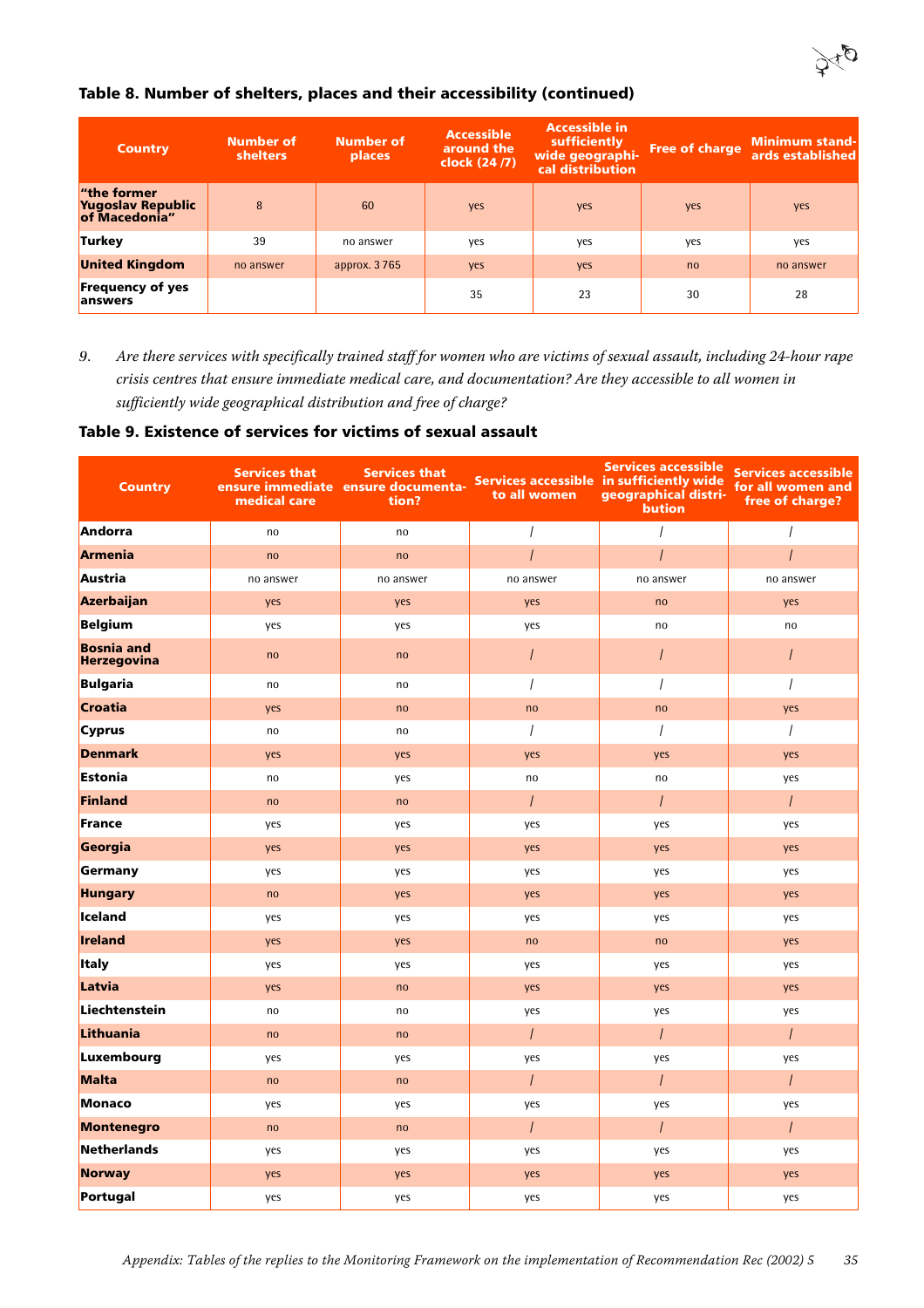

### Table 9. Existence of services for victims of sexual assault (continued)

| <b>Country</b>                                    | <b>Services that</b><br>medical care | <b>Services that</b><br>ensure immediate ensure documenta-<br>tion? | to all women | <b>Services accessible</b><br>Services accessible in sufficiently wide<br>geographical distri-<br><b>bution</b> | <b>Services accessible</b><br>for all women and<br>free of charge? |
|---------------------------------------------------|--------------------------------------|---------------------------------------------------------------------|--------------|-----------------------------------------------------------------------------------------------------------------|--------------------------------------------------------------------|
| Romania                                           | no                                   | no                                                                  |              |                                                                                                                 |                                                                    |
| San Marino                                        | no                                   | no                                                                  |              |                                                                                                                 |                                                                    |
| Serbia                                            | yes                                  | no                                                                  | yes          | no                                                                                                              | yes                                                                |
| Slovakia                                          | no                                   | no                                                                  |              |                                                                                                                 |                                                                    |
| Slovenia                                          | yes                                  | yes                                                                 | yes          | no                                                                                                              | yes                                                                |
| Spain                                             | yes                                  | yes                                                                 | yes          | yes                                                                                                             | yes                                                                |
| <b>Sweden</b>                                     | yes                                  | yes                                                                 | yes          | yes                                                                                                             | yes                                                                |
| Switzerland                                       | yes                                  | yes                                                                 | yes          | no                                                                                                              | yes                                                                |
| "the former<br>Yugoslav Republic<br>of Macedonia" | no answer                            | no answer                                                           | no answer    | no answer                                                                                                       | no answer                                                          |
| Turkey                                            | no                                   | no                                                                  |              |                                                                                                                 |                                                                    |
| <b>United Kingdom</b>                             | yes                                  | yes                                                                 | yes          | no                                                                                                              | yes                                                                |
| <b>Frequency of yes</b><br>answers                | 22                                   | 21                                                                  | 22           | 16                                                                                                              | 24                                                                 |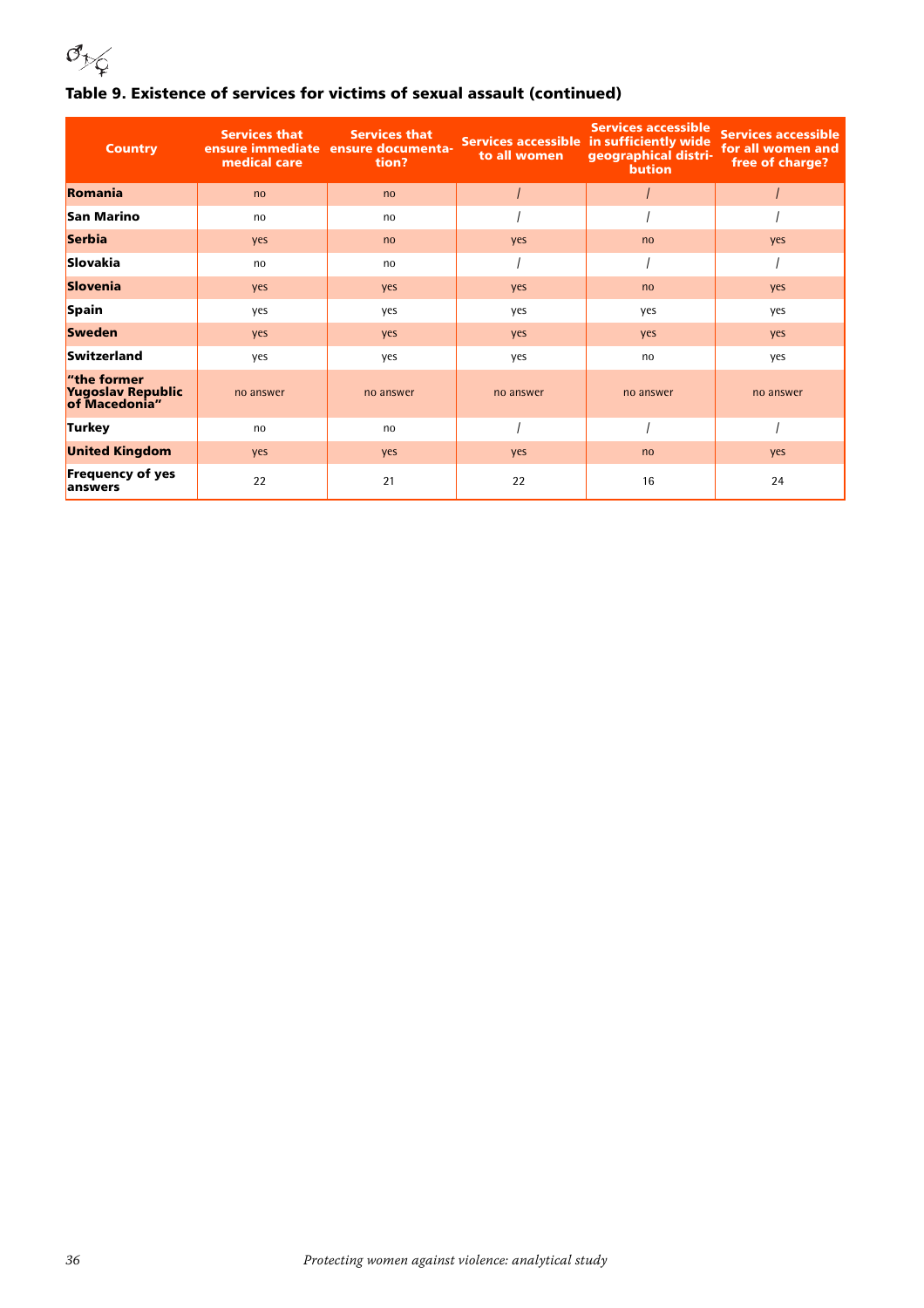

*10.* Are children who witness violence against their mothers given protection and assistance by specifically trained staff to meet their needs? Is it free of charge?

| Table 10. Protection and assistance for children who witness violence against their mothers |  |  |  |
|---------------------------------------------------------------------------------------------|--|--|--|
|                                                                                             |  |  |  |

| <b>Country</b>                              | <b>Protection and assist-</b><br>ance for children | <b>All staff specifically</b><br>trained on violence<br>against women | <b>Services for children</b><br>free of charge |
|---------------------------------------------|----------------------------------------------------|-----------------------------------------------------------------------|------------------------------------------------|
| Andorra                                     | yes                                                | yes                                                                   | yes                                            |
| Armenia                                     | yes                                                | no answer                                                             | no answer                                      |
| Austria                                     | yes                                                | yes                                                                   | yes                                            |
| Azerbaijan                                  | no                                                 | $\overline{I}$                                                        | $\overline{I}$                                 |
| Belgium                                     | no                                                 |                                                                       |                                                |
| <b>Bosnia and Herzegovina</b>               | yes                                                | yes                                                                   | yes                                            |
| Bulgaria                                    | yes                                                | yes                                                                   | yes                                            |
| <b>Croatia</b>                              | yes                                                | yes                                                                   | yes                                            |
| Cyprus                                      | yes                                                | yes                                                                   | yes                                            |
| <b>Denmark</b>                              | yes                                                | yes                                                                   | yes                                            |
| Estonia                                     | yes                                                | no                                                                    | yes                                            |
| Finland                                     | yes                                                | no                                                                    | yes                                            |
| France                                      | no                                                 | $\prime$                                                              | yes                                            |
| Georgia                                     | yes                                                | no                                                                    | yes                                            |
| Germany                                     | yes                                                | yes                                                                   | yes                                            |
| <b>Hungary</b>                              | yes                                                | yes                                                                   | yes                                            |
| Iceland                                     | yes                                                | no                                                                    | yes                                            |
| Ireland                                     | yes                                                | yes                                                                   | yes                                            |
| <b>Italy</b>                                | yes                                                | yes                                                                   | yes                                            |
| Latvia                                      | yes                                                | yes                                                                   | yes                                            |
| Liechtenstein                               | yes                                                | yes                                                                   | yes                                            |
| Lithuania                                   | yes                                                | yes                                                                   | yes                                            |
| Luxembourg                                  | yes                                                | yes                                                                   | yes                                            |
| Malta                                       | yes                                                | no                                                                    | yes                                            |
| Monaco                                      | yes                                                | no                                                                    | yes                                            |
| Montenegro                                  | yes                                                | yes                                                                   | yes                                            |
| Netherlands                                 | yes                                                | yes                                                                   | yes                                            |
| Norway                                      | yes                                                | $\mathsf{no}$                                                         | yes                                            |
| Portugal                                    | yes                                                | yes                                                                   | yes                                            |
| Romania                                     | yes                                                | yes                                                                   | yes                                            |
| San Marino                                  | yes                                                | yes                                                                   | yes                                            |
| Serbia                                      | yes                                                | yes                                                                   | yes                                            |
| Slovakia                                    | yes                                                | yes                                                                   | yes                                            |
| Slovenia                                    | yes                                                | yes                                                                   | yes                                            |
| Spain                                       | yes                                                | yes                                                                   | yes                                            |
| Sweden                                      | yes                                                | yes                                                                   | yes                                            |
| Switzerland                                 | yes                                                | no                                                                    | yes                                            |
| "the former Yugoslav Republic of Macedonia" | yes                                                | no                                                                    | yes                                            |
| Turkey                                      | yes                                                | yes                                                                   | yes                                            |
| <b>United Kingdom</b>                       | yes                                                | no answer                                                             | yes                                            |
| <b>Frequency of yes answers</b>             | 37                                                 | 26                                                                    | 37                                             |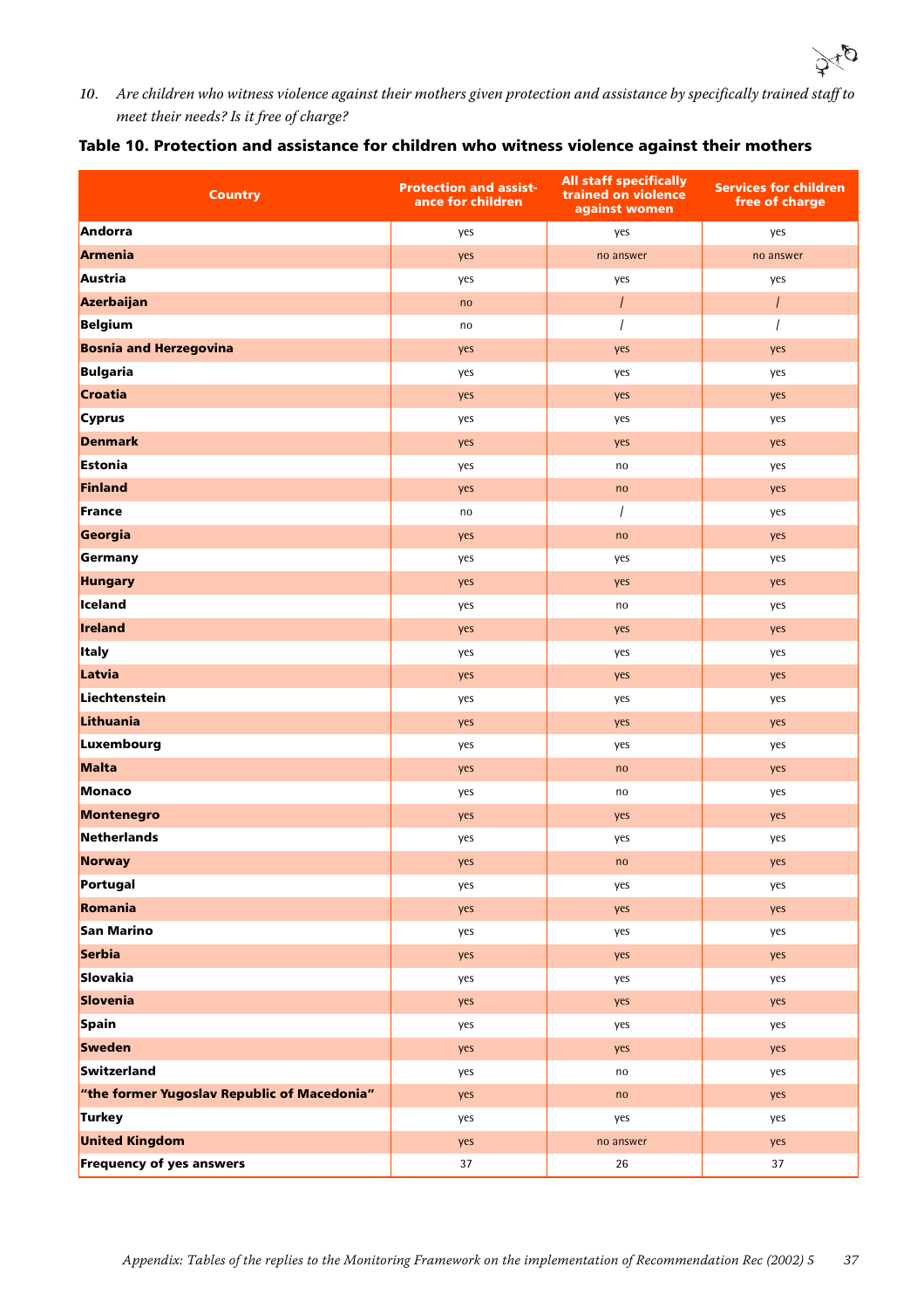*11.* Is information about women's rights and the measures to protect them against violence, about police and legal intervention, and about services for victims disseminated in all relevant languages on a regular basis and using media and methods suited to reach all women throughout the country?

#### Table 11. Dissemination of information about women's rights, legal and protection measures, services for victims

| <b>Country</b>                                 | <b>Is information dis-</b><br>seminated | in all relevant<br>languages | on a regular<br><b>basis</b> | using media and<br>methods to reach<br>all women? |
|------------------------------------------------|-----------------------------------------|------------------------------|------------------------------|---------------------------------------------------|
| Andorra                                        | yes                                     | yes                          | yes                          | yes                                               |
| Armenia                                        | yes                                     | no                           | yes                          | yes                                               |
| Austria                                        | yes                                     | yes                          | yes                          | yes                                               |
| Azerbaijan                                     | yes                                     | no answer                    | yes                          | yes                                               |
| Belgium                                        | yes                                     | yes                          | yes                          | yes                                               |
| <b>Bosnia and Herzegovina</b>                  | yes                                     | yes                          | no                           | no                                                |
| Bulgaria                                       | yes                                     | no                           | no                           | no                                                |
| Croatia                                        | yes                                     | no                           | yes                          | yes                                               |
| Cyprus                                         | yes                                     | yes                          | yes                          | yes                                               |
| <b>Denmark</b>                                 | yes                                     | yes                          | yes                          | yes                                               |
| Estonia                                        | yes                                     | no                           | no                           | yes                                               |
| Finland                                        | yes                                     | no                           | no                           | no                                                |
| France                                         | yes                                     | no answer                    | yes                          | yes                                               |
| Georgia                                        | no                                      | $\prime$                     | $\prime$                     | $\prime$                                          |
| Germany                                        | yes                                     | yes                          | yes                          | yes                                               |
| <b>Hungary</b>                                 | yes                                     | yes                          | yes                          | yes                                               |
| lceland                                        | yes                                     | yes                          | yes                          | yes                                               |
| Ireland                                        | yes                                     | yes                          | yes                          | yes                                               |
| <b>Italy</b>                                   | yes                                     | yes                          | yes                          | no                                                |
| Latvia                                         | yes                                     | yes                          | no                           | no                                                |
| Liechtenstein                                  | yes                                     | yes                          | yes                          | yes                                               |
| Lithuania                                      | yes                                     | no answer                    | no                           | yes                                               |
| Luxembourg                                     | yes                                     | yes                          | yes                          | yes                                               |
| Malta                                          | yes                                     | yes                          | yes                          | yes                                               |
| Monaco                                         | yes                                     | yes                          | yes                          | yes                                               |
| Montenegro                                     | yes                                     | no                           | no                           | yes                                               |
| <b>Netherlands</b>                             | yes                                     | yes                          | yes                          | yes                                               |
| Norway                                         | yes                                     | no                           | no                           | no                                                |
| Portugal                                       | yes                                     | no                           | yes                          | yes                                               |
| Romania                                        | yes                                     | no                           | yes                          | yes                                               |
| <b>San Marino</b>                              | yes                                     | no                           | yes                          | yes                                               |
| Serbia                                         | yes                                     | yes                          | yes                          | no                                                |
| Slovakia                                       | yes                                     | yes                          | yes                          | yes                                               |
| Slovenia                                       | yes                                     | yes                          | yes                          | yes                                               |
| Spain                                          | yes                                     | yes                          | yes                          | yes                                               |
| <b>Sweden</b>                                  | yes                                     | yes                          | yes                          | yes                                               |
| Switzerland                                    | yes                                     | yes                          | no                           | yes                                               |
| "the former Yugoslav Republic of<br>Macedonia" | no answer                               | no answer                    | no answer                    | no answer                                         |
| Turkey                                         | yes                                     | no answer                    | yes                          | yes                                               |
| <b>United Kingdom</b>                          | yes                                     | yes                          | yes                          | yes                                               |
| <b>Frequency of yes answers</b>                | 38                                      | 24                           | 29                           | 31                                                |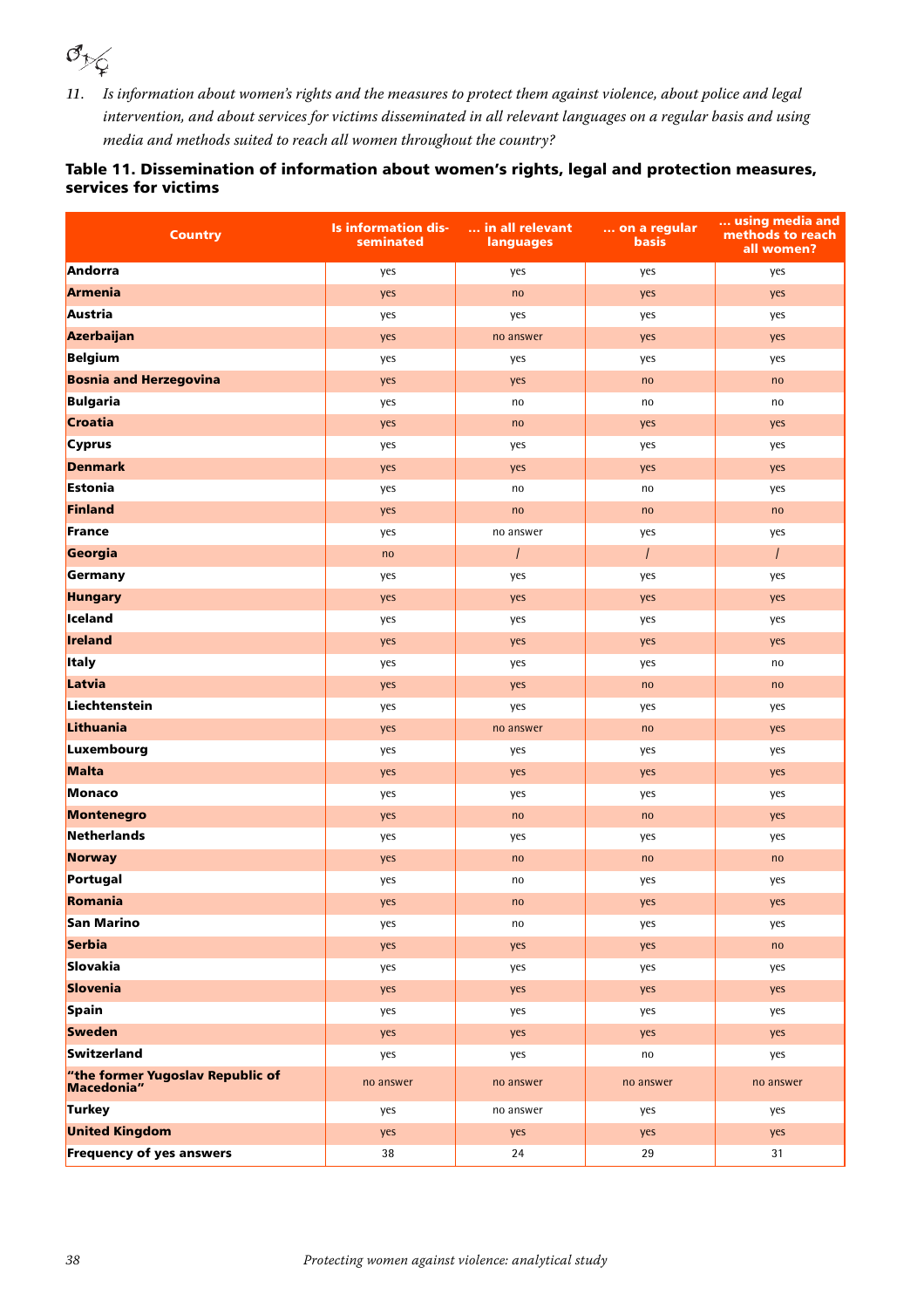

*12.* Are there specifically designed intervention programmes, conducted by professionals, offered to men perpetrators of violence against women? How many programmes exist?

| Table 12. Intervention programmes for men perpetrators |  |  |
|--------------------------------------------------------|--|--|
|--------------------------------------------------------|--|--|

| <b>Country</b>                                    | <b>Intervention pro-</b><br>grammes, men<br>perpetrators of<br>violence against<br>women | <b>Number of exist-</b><br>ing programmes | <b>Number of</b><br>places | on a volun-<br>tary basis? | after referrals ation with serv-<br>from the justice<br>system? | <b>Regular co-oper-</b><br>ices that protect<br>and support<br>victims |
|---------------------------------------------------|------------------------------------------------------------------------------------------|-------------------------------------------|----------------------------|----------------------------|-----------------------------------------------------------------|------------------------------------------------------------------------|
| Andorra                                           | no                                                                                       | $\prime$                                  | $\prime$                   | $\prime$                   | $\prime$                                                        | $\prime$                                                               |
| <b>Armenia</b>                                    | no                                                                                       | $\overline{I}$                            | $\overline{I}$             | $\prime$                   | $\overline{I}$                                                  | $\overline{I}$                                                         |
| Austria                                           | yes                                                                                      | 3                                         | no answer                  | yes                        | yes                                                             | yes                                                                    |
| Azerbaijan                                        | no                                                                                       |                                           |                            | $\prime$                   | I                                                               | $\prime$                                                               |
| <b>Belgium</b>                                    | yes                                                                                      | no answer                                 | no answer                  | yes                        | yes                                                             | no                                                                     |
| <b>Bosnia and</b><br>Herzegovina                  | no                                                                                       |                                           | $\overline{I}$             |                            |                                                                 |                                                                        |
| <b>Bulgaria</b>                                   | no answer                                                                                | no answer                                 | no answer                  | no answer                  | no answer                                                       | no answer                                                              |
| Croatia                                           | yes                                                                                      | $\overline{2}$                            | $\overline{4}$             | no                         | yes                                                             | yes                                                                    |
| <b>Cyprus</b>                                     | yes                                                                                      | $\mathbf{1}$                              | 15                         | yes                        | yes                                                             | yes                                                                    |
| <b>Denmark</b>                                    | yes                                                                                      | 5                                         | no answer                  | yes                        | no                                                              | yes                                                                    |
| Estonia                                           | yes                                                                                      | $\overline{2}$                            | no answer                  | no answer                  | no answer                                                       | no answer                                                              |
| Finland                                           | yes                                                                                      | 5                                         | no answer                  | yes                        | no                                                              | yes                                                                    |
| France                                            | no                                                                                       |                                           |                            | yes                        | yes                                                             | no                                                                     |
| Georgia                                           | no                                                                                       |                                           | $\overline{I}$             | $\prime$                   | $\overline{I}$                                                  | $\prime$                                                               |
| Germany                                           | yes                                                                                      | no answer                                 | no answer                  | yes                        | yes                                                             | yes                                                                    |
| <b>Hungary</b>                                    | yes                                                                                      | $\overline{2}$                            | no answer                  | yes                        | no                                                              | yes                                                                    |
| Iceland                                           | yes                                                                                      | $\mathbf{1}$                              | not limited                | yes                        | no                                                              | yes                                                                    |
| Ireland                                           | yes                                                                                      | 15                                        | 146                        | yes                        | yes                                                             | yes                                                                    |
| <b>Italy</b>                                      | no                                                                                       |                                           |                            |                            |                                                                 |                                                                        |
| Latvia                                            | yes                                                                                      | $\,6\,$                                   | no answer                  | no answer                  | no answer                                                       | no answer                                                              |
| Liechtenstein                                     | no                                                                                       |                                           | I                          | $\prime$                   |                                                                 | $\prime$                                                               |
| Lithuania                                         | no                                                                                       |                                           | $\overline{I}$             | yes                        | I                                                               | yes                                                                    |
| Luxembourg                                        | yes                                                                                      | 1                                         | 45                         | yes                        | yes                                                             | yes                                                                    |
| Malta                                             | yes                                                                                      | $\mathbf{1}$                              | 14                         | yes                        | yes                                                             | yes                                                                    |
| Monaco                                            | no                                                                                       |                                           | $\overline{I}$             |                            |                                                                 |                                                                        |
| Montenegro                                        | no                                                                                       |                                           |                            | I                          |                                                                 |                                                                        |
| <b>Netherlands</b>                                | yes                                                                                      | no answer                                 | no answer                  | yes                        | no                                                              | yes                                                                    |
| Norway                                            | yes                                                                                      | 64                                        | 835                        | yes                        | yes                                                             | no                                                                     |
| Portugal                                          | yes                                                                                      | 4                                         | no answer                  | yes                        | yes                                                             | yes                                                                    |
| Romania                                           | yes                                                                                      | $\overline{2}$                            | $\overline{2}$             | yes                        | yes                                                             | yes                                                                    |
| San Marino                                        | no                                                                                       |                                           |                            |                            |                                                                 |                                                                        |
| Serbia                                            | no                                                                                       |                                           | $\overline{I}$             | I                          | I                                                               |                                                                        |
| Slovakia                                          | no                                                                                       |                                           | $\prime$                   | $\prime$                   | I                                                               | $\prime$                                                               |
| Slovenia                                          | yes                                                                                      | $\overline{2}$                            | no answer                  | yes                        | yes                                                             | yes                                                                    |
| Spain                                             | yes                                                                                      | 30                                        | 3 0 0 0                    | yes                        | yes                                                             | no                                                                     |
| <b>Sweden</b>                                     | yes                                                                                      | 25                                        | 200                        | yes                        | yes                                                             | yes                                                                    |
| Switzerland                                       | yes                                                                                      | 27                                        | > 150                      | yes                        | yes                                                             | yes                                                                    |
| "the former<br>Yugoslav Republic<br>of Macedonia" | no                                                                                       |                                           |                            | I                          |                                                                 |                                                                        |
| Turkey                                            | no                                                                                       |                                           |                            | $\prime$                   | I                                                               |                                                                        |
| <b>United Kingdom</b>                             | no                                                                                       | $\prime$                                  | $\overline{I}$             | I                          | T                                                               | $\prime$                                                               |
| <b>Frequency of yes</b><br>answers                | 22                                                                                       |                                           |                            | 21                         | 16                                                              | $18\,$                                                                 |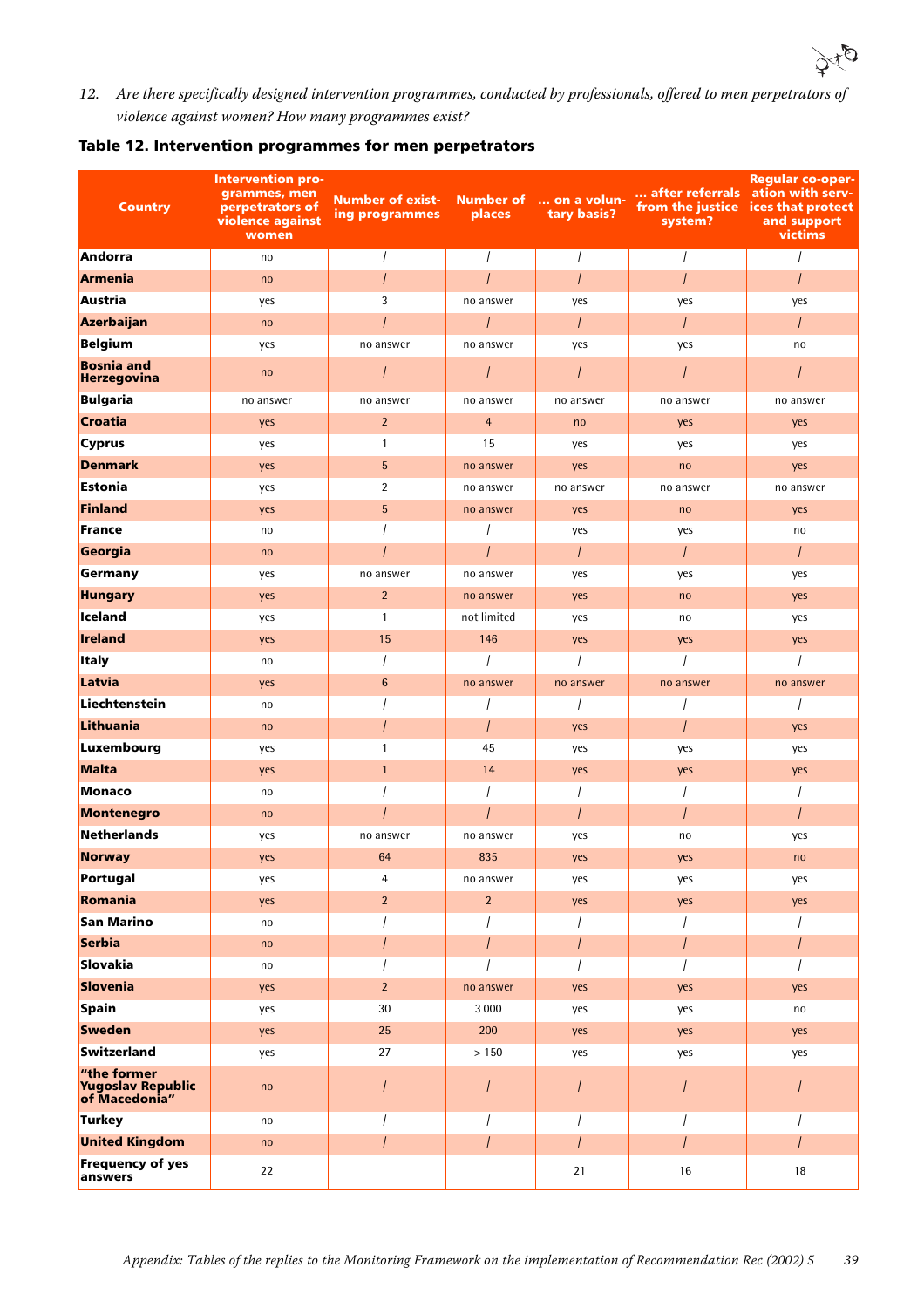

- *13. Has a code of conduct concerning violence against women been drawn up for media professionals?*
- *14. Is there a body serving as a media watch dealing with issues concerning violence against women and sexism as well as with stereotyped portrayal of women?*

#### Table 13-14. Code of conduct for media professionals and body serving as media watch concerning violence against women

| <b>Country</b>                              | Code of conduct for media<br>professionals | <b>Body serving as a media</b><br>watch |
|---------------------------------------------|--------------------------------------------|-----------------------------------------|
| Andorra                                     | yes                                        | no                                      |
| Armenia                                     | yes                                        | no                                      |
| Austria                                     | no answer                                  | no                                      |
| Azerbaijan                                  | no                                         | no                                      |
| Belgium                                     | no                                         | yes                                     |
| <b>Bosnia and Herzegovina</b>               | no                                         | yes                                     |
| Bulgaria                                    | no                                         | no                                      |
| <b>Croatia</b>                              | yes                                        | yes                                     |
| Cyprus                                      | yes                                        | yes                                     |
| <b>Denmark</b>                              | no                                         | yes                                     |
| Estonia                                     | no                                         | no                                      |
| Finland                                     | no                                         | yes                                     |
| France                                      | no                                         | yes                                     |
| Georgia                                     | no                                         | no                                      |
| Germany                                     | no                                         | yes                                     |
| <b>Hungary</b>                              | no                                         | yes                                     |
| Iceland                                     | no                                         | no                                      |
| Ireland                                     | no                                         | no                                      |
| <b>Italy</b>                                | no                                         | no                                      |
| Latvia                                      | no                                         | yes                                     |
| Liechtenstein                               | no                                         | no                                      |
| Lithuania                                   | no                                         | yes                                     |
| Luxembourg                                  | no                                         | no                                      |
| Malta                                       | no                                         | no                                      |
| Monaco                                      | no                                         | no                                      |
| Montenegro                                  | no                                         | yes                                     |
| Netherlands                                 | no                                         | yes                                     |
| <b>Norway</b>                               | no                                         | yes                                     |
| Portugal                                    | no                                         | yes                                     |
| Romania                                     | no                                         | yes                                     |
| San Marino                                  | no                                         | $\mathsf{no}$                           |
| Serbia                                      | no                                         | no                                      |
| Slovakia                                    | no                                         | yes                                     |
| Slovenia                                    | no                                         | yes                                     |
| Spain                                       | no                                         | yes                                     |
| <b>Sweden</b>                               | yes                                        | no                                      |
| Switzerland                                 | no                                         | no                                      |
| "the former Yugoslav Republic of Macedonia" | no answer                                  | no answer                               |
| Turkey                                      | yes                                        | yes                                     |
| <b>United Kingdom</b>                       | no                                         | no                                      |
| <b>Frequency of yes answers</b>             | $\,6\,$                                    | $20\,$                                  |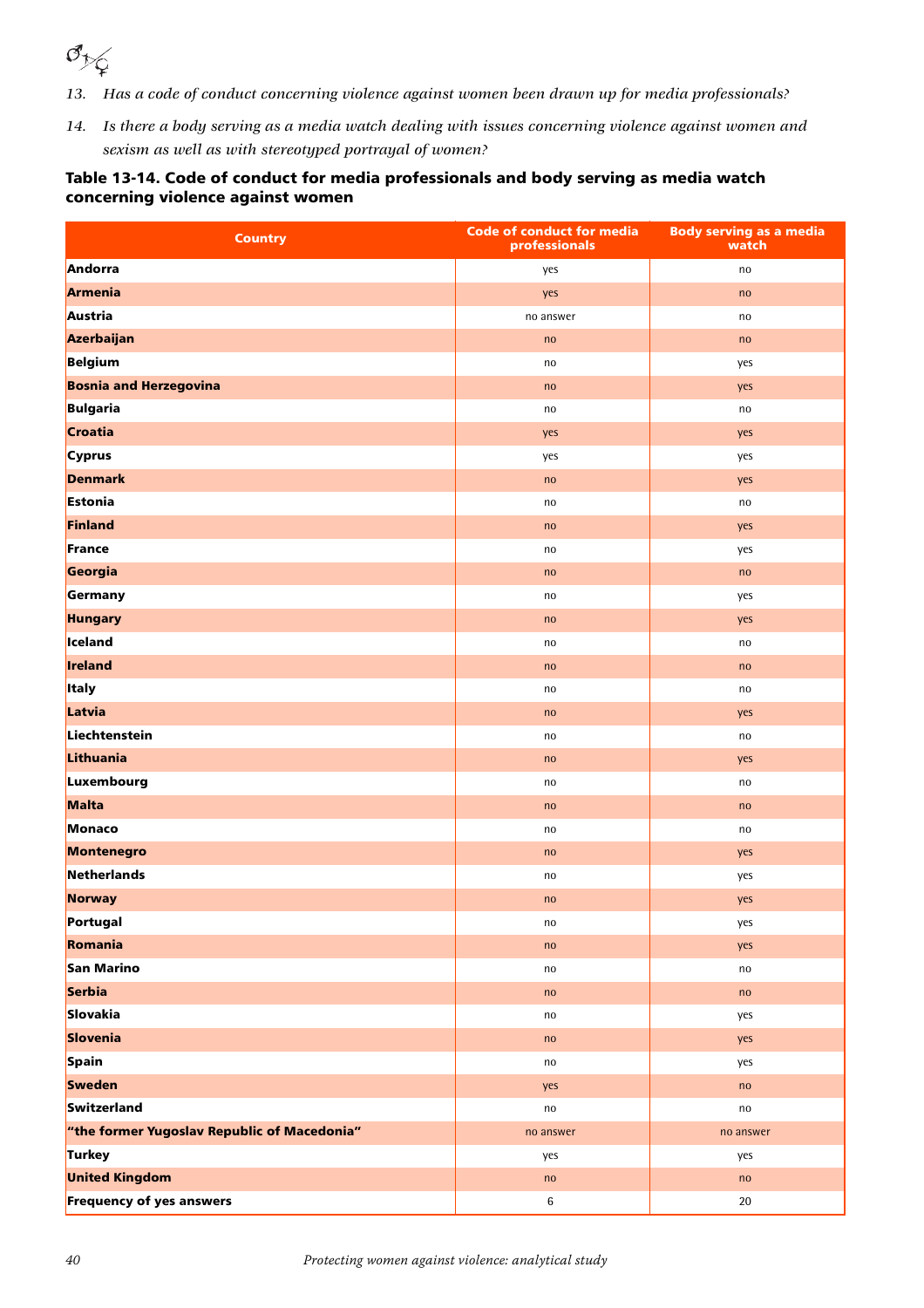

*15.* Have there been any programmes or activities to educate children in the public schools about violence against women within the past two years?

no answer

Programmes or activities to educate children in the public schools

#### Table 15. Programmes or activities to educate schoolchildren about violence against women

| <b>Country</b>                | Pro-<br>grammes or<br>activities to<br>educate chil-<br>dren in the<br>public<br>schools |                    | <b>Country</b> | Prc<br>gramm<br>activiti<br>educat<br>dren in<br>pub<br>scho |
|-------------------------------|------------------------------------------------------------------------------------------|--------------------|----------------|--------------------------------------------------------------|
| Andorra                       | yes                                                                                      | Germany            |                | yes                                                          |
| <b>Armenia</b>                | no                                                                                       | <b>Hungary</b>     |                | yes                                                          |
| Austria                       | yes                                                                                      | Iceland            |                | no                                                           |
| Azerbaijan                    | yes                                                                                      | <b>Ireland</b>     |                | yes                                                          |
| <b>Belgium</b>                | yes                                                                                      | <b>Italy</b>       |                | no                                                           |
| <b>Bosnia and Herzegovina</b> | yes                                                                                      | Latvia             |                | no                                                           |
| <b>Bulgaria</b>               | yes                                                                                      | Liechtenstein      |                | yes                                                          |
| <b>Croatia</b>                | yes                                                                                      | Lithuania          |                | no ans                                                       |
| <b>Cyprus</b>                 | yes                                                                                      | Luxembourg         |                | yes                                                          |
| <b>Denmark</b>                | yes                                                                                      | <b>Malta</b>       |                | yes                                                          |
| <b>Estonia</b>                | no                                                                                       | <b>Monaco</b>      |                | no                                                           |
| <b>Finland</b>                | no                                                                                       | <b>Montenegro</b>  |                | no                                                           |
| France                        | yes                                                                                      | <b>Netherlands</b> |                | yes                                                          |
| Georgia                       | no                                                                                       | <b>Norway</b>      |                | no                                                           |

| <b>Country</b>                                        | Pro-<br>grammes or<br>activities to<br>educate chil-<br>dren in the<br>public<br>schools |
|-------------------------------------------------------|------------------------------------------------------------------------------------------|
| Portugal                                              | yes                                                                                      |
| <b>Romania</b>                                        | n <sub>0</sub>                                                                           |
| San Marino                                            | yes                                                                                      |
| <b>Serbia</b>                                         | yes                                                                                      |
| Slovakia                                              | yes                                                                                      |
| <b>Slovenia</b>                                       | ves                                                                                      |
| Spain                                                 | ves                                                                                      |
| <b>Sweden</b>                                         | yes                                                                                      |
| Switzerland                                           | yes                                                                                      |
| "the former Yugoslav<br><b>Republic of Macedonia"</b> | n <sub>0</sub>                                                                           |
| <b>Turkey</b>                                         | yes                                                                                      |
| <b>United Kingdom</b>                                 | yes                                                                                      |
| <b>Frequency of yes</b><br>answers                    | 27                                                                                       |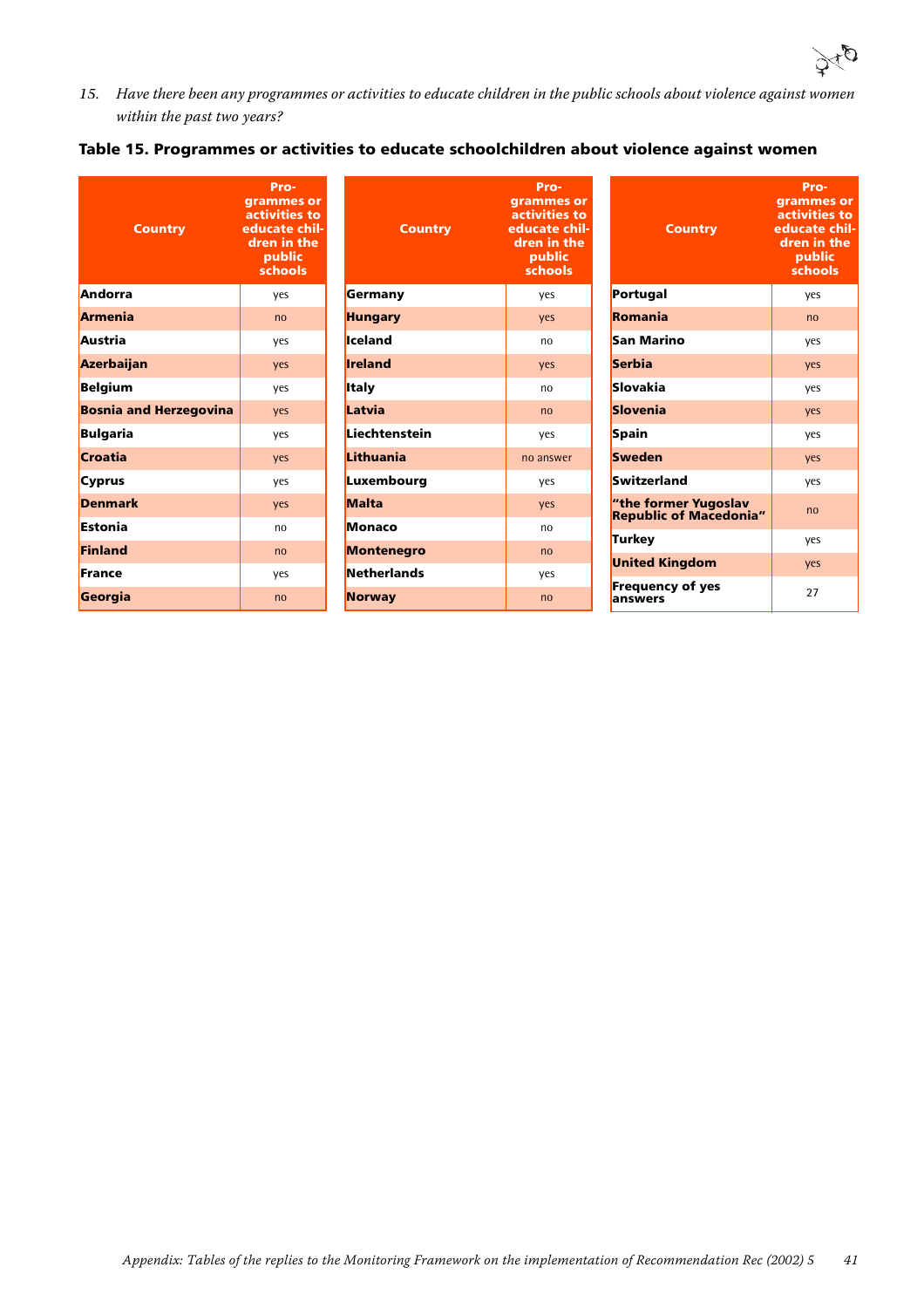

*16.* Which of the following groups of professionals receive appropriate specific training on violence against women, prevention and intervention?

### Table 16a. Initial vocational training

| <b>Country</b>                          | <b>Police</b> | <b>Lawyers</b> | <b>Judges</b> | <b>Social</b><br>workers | <b>Physi-</b><br>cians | <b>Psychol-</b><br>ogists<br>and ther-<br>apists | <b>Nurses</b><br>and mid-<br>wives | <b>School</b><br>teachers | Pre-<br>school<br><b>teachers</b> | <b>Media</b><br>profes-<br>sionals |
|-----------------------------------------|---------------|----------------|---------------|--------------------------|------------------------|--------------------------------------------------|------------------------------------|---------------------------|-----------------------------------|------------------------------------|
| <b>Andorra</b>                          | yes           | no             | no            | yes                      | no                     | no                                               | yes                                | no                        | no                                | no                                 |
| <b>Armenia</b>                          | no            | yes            | no            | no                       | no                     | no                                               | no                                 | no                        | no                                | no                                 |
| Austria                                 | yes           | no             | yes           | yes                      | no                     | no                                               | no                                 | no                        | no                                | no                                 |
| Azerbaijan                              | no            | yes            | yes           | no                       | no                     | no                                               | no                                 | yes                       | yes                               | no                                 |
| Belgium                                 | yes           | no             | no            | no                       | no                     | no                                               | no                                 | yes                       | no                                | no                                 |
| <b>Bosnia and</b><br><b>Herzegovina</b> | yes           | yes            | yes           | yes                      | yes                    | yes                                              | yes                                | yes                       | yes                               | yes                                |
| Bulgaria                                | yes           | no             | no            | yes                      | yes                    | no                                               | yes                                | no                        | no                                | no                                 |
| Croatia                                 | yes           | yes            | yes           | yes                      | no                     | yes                                              | no                                 | yes                       | no                                | yes                                |
| <b>Cyprus</b>                           | yes           | no             | no            | yes                      | no                     | no                                               | no                                 | no                        | no                                | no                                 |
| Denmark                                 | yes           | no             | no            | no                       | yes                    | yes                                              | yes                                | no                        | no                                | no                                 |
| Estonia                                 | yes           | no             | no            | yes                      | no                     | no                                               | no                                 | no                        | no                                | no                                 |
| Finland                                 | yes           | no             | no            | no                       | no                     | no                                               | no                                 | no                        | no                                | no                                 |
| France                                  | yes           | yes            | yes           | no                       | no                     | no                                               | no                                 | no                        | no                                | no                                 |
| Georgia                                 | yes           | yes            | yes           | yes                      | no                     | no                                               | no                                 | no                        | no                                | no                                 |
| Germany                                 | yes           | no             | no            | yes                      | no                     | yes                                              | no                                 | no                        | no                                | no                                 |
| <b>Hungary</b>                          | no            | no             | no            | no                       | no                     | yes                                              | no                                 | no                        | no                                | no                                 |
| lceland                                 | yes           | no             | no            | yes                      | no                     | no                                               | no                                 | no                        | no                                | no                                 |
| <b>Ireland</b>                          | yes           | no             | no            | no                       | yes                    | no                                               | no                                 | no                        | no                                | no                                 |
| <b>Italy</b>                            | yes           | no             | yes           | no                       | yes                    | yes                                              | yes                                | no                        | no                                | no                                 |
| Latvia                                  | yes           | yes            | yes           | yes                      | yes                    | yes                                              | yes                                | yes                       | yes                               | yes                                |
| Liechtenstein                           | yes           | no             | no            | no                       | no                     | no                                               | no                                 | no                        | no                                | no                                 |
| Lithuania                               | no            | no             | no            | no                       | no                     | no                                               | no                                 | no                        | no                                | no                                 |
| Luxembourg                              | yes           | yes            | no            | yes                      | no                     | yes                                              | yes                                | yes                       | yes                               | no                                 |
| Malta                                   | yes           | yes            | no            | yes                      | no                     | no                                               | yes                                | yes                       | no                                | no                                 |
| Monaco                                  | no            | no             | yes           | no                       | yes                    | no                                               | yes                                | no                        | no                                | no                                 |
| Montenegro                              | yes           | yes            | yes           | yes                      | yes                    | yes                                              | yes                                | yes                       | yes                               | yes                                |
| Netherlands                             | yes           | no             | no            | yes                      | yes                    | yes                                              | yes                                | no                        | no                                | no                                 |
| <b>Norway</b>                           | yes           | no             | no            | yes                      | yes                    | yes                                              | yes                                | no                        | no                                | no                                 |
| Portugal                                | yes           | no             | yes           | no                       | no                     | no                                               | no                                 | no                        | no                                | no                                 |
| Romania                                 | no            | no             | no            | yes                      | no                     | yes                                              | no                                 | no                        | no                                | no                                 |
| San Marino                              | no            | no             | no            | no                       | no                     | no                                               | no                                 | no                        | no                                | no                                 |
| Serbia                                  | yes           | no             | yes           | yes                      | yes                    | yes                                              | yes                                | yes                       | yes                               | no                                 |
| Slovakia                                | yes           | yes            | no            | yes                      | no                     | yes                                              | no                                 | no                        | no                                | no                                 |
| Slovenia                                | no            | no             | no            | yes                      | no                     | no                                               | no                                 | no                        | no                                | no                                 |
| Spain                                   | yes           | yes            | yes           | yes                      | yes                    | yes                                              | yes                                | no                        | no                                | no                                 |
| <b>Sweden</b>                           | no            | no             | no            | no                       | yes                    | yes                                              | no                                 | yes                       | yes                               | yes                                |
| Switzerland                             | yes           | no             | no            | yes                      | no                     | no                                               | no                                 | no                        | no                                | no                                 |
| "the former Yugoslav<br>Republic of     | yes           | yes            | yes           | yes                      | yes                    | no                                               | yes                                | no                        | no                                | no                                 |
| Turkey                                  | yes           | yes            | no            | yes                      | yes                    | yes                                              | yes                                | no                        | no                                | yes                                |
| <b>United Kingdom</b>                   | yes           | yes            | yes           | yes                      | yes                    | yes                                              | yes                                | no                        | no                                | no                                 |
| <b>Frequency of yes</b><br>answers      | 31            | 15             | 15            | 25                       | 16                     | 18                                               | 17                                 | 10                        | $\overline{7}$                    | 6                                  |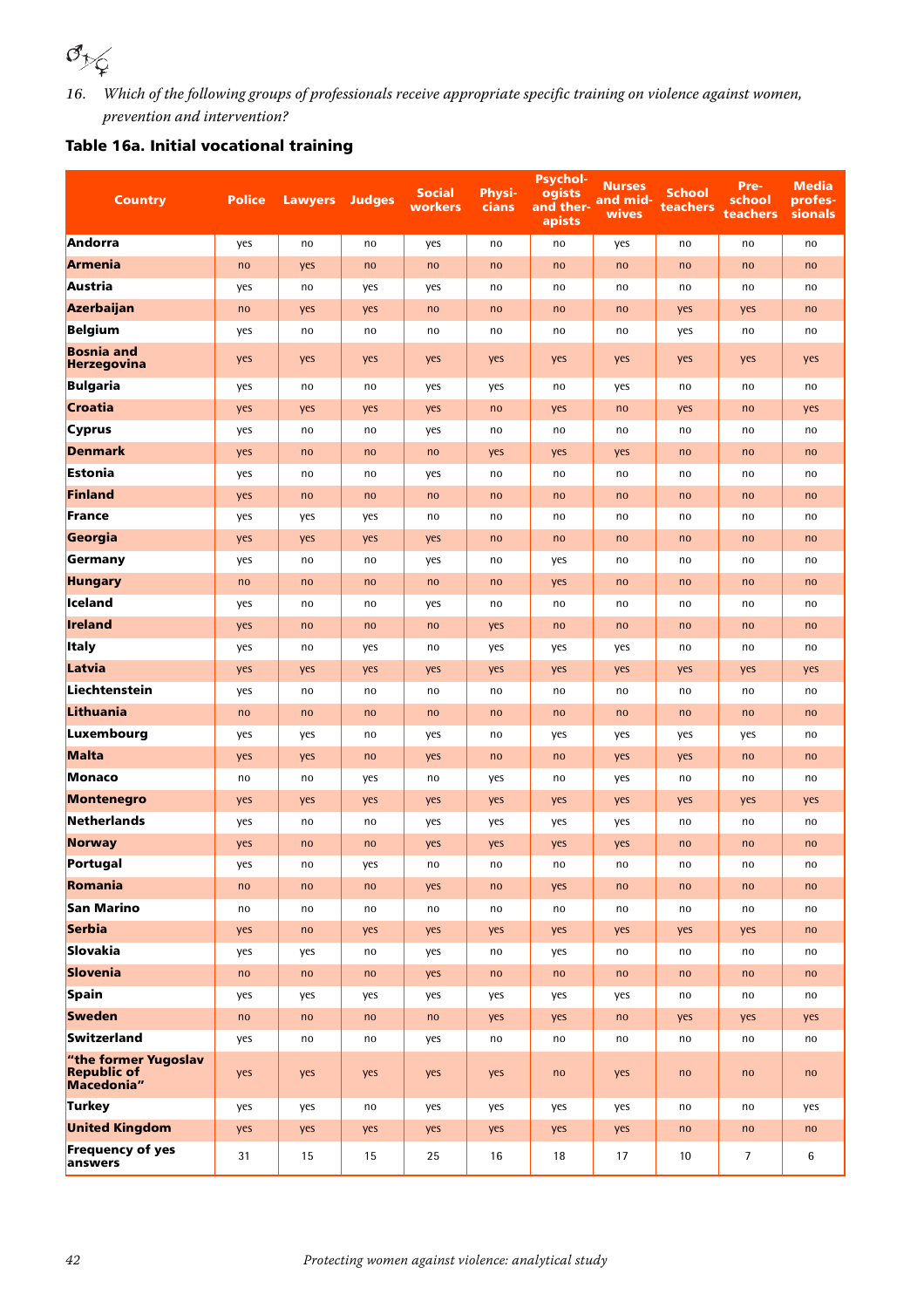

#### Table 16b. Further education

| <b>Country</b>                                           | <b>Police</b> | <b>Lawyers</b> | <b>Judges</b> | <b>Social</b><br>workers | <b>Physi-</b><br>cians | <b>Psychol-</b><br>ogists<br>and ther-<br>apists | <b>Nurses</b><br>and mid-<br>wives | School<br>teachers | Pre-<br>school<br>teachers | Media<br>profes-<br><b>sionals</b> |
|----------------------------------------------------------|---------------|----------------|---------------|--------------------------|------------------------|--------------------------------------------------|------------------------------------|--------------------|----------------------------|------------------------------------|
| Andorra                                                  | yes           | no             | no            | yes                      | no                     | yes                                              | yes                                | yes                | yes                        | no                                 |
| Armenia                                                  | yes           | yes            | no            | yes                      | no                     | no                                               | yes                                | yes                | no                         | yes                                |
| Austria                                                  | no answer     | no answer      | no answer     | no answer                | no answer              | no answer                                        | no answer                          | no answer          | no answer                  | no answer                          |
| Azerbaijan                                               | no            | no             | no            | no                       | no                     | no                                               | no                                 | no                 | no                         | no                                 |
| Belgium                                                  | yes           | yes            | yes           | yes                      | yes                    | yes                                              | yes                                | yes                | yes                        | yes                                |
| <b>Bosnia and</b><br><b>Herzegovina</b>                  | yes           | yes            | yes           | yes                      | no                     | yes                                              | no                                 | yes                | yes                        | no                                 |
| Bulgaria                                                 | yes           | yes            | yes           | yes                      | yes                    | yes                                              | yes                                | yes                | yes                        | yes                                |
| Croatia                                                  | yes           | yes            | yes           | yes                      | yes                    | yes                                              | yes                                | yes                | yes                        | no                                 |
| <b>Cyprus</b>                                            | yes           | no             | no            | yes                      | no                     | yes                                              | yes                                | yes                | no                         | no                                 |
| <b>Denmark</b>                                           | yes           | no             | no            | no                       | no                     | no                                               | no                                 | no                 | no                         | no                                 |
| Estonia                                                  | yes           | no             | no            | yes                      | yes                    | yes                                              | yes                                | yes                | no                         | no                                 |
| Finland                                                  | yes           | yes            | no            | yes                      | yes                    | yes                                              | yes                                | no                 | no                         | no                                 |
| France                                                   | yes           | yes            | no            | yes                      | yes                    | yes                                              | yes                                | no                 | no                         | no                                 |
| Georgia                                                  | no            | no             | no            | no                       | no                     | no                                               | no                                 | no                 | no                         | no                                 |
| Germany                                                  | yes           | yes            | yes           | yes                      | yes                    | yes                                              | yes                                | yes                | yes                        | yes                                |
| <b>Hungary</b>                                           | yes           | no             | yes           | yes                      | no                     | yes                                              | yes                                | no                 | no                         | no                                 |
| Iceland                                                  | no            | yes            | yes           | no                       | yes                    | yes                                              | yes                                | yes                | yes                        | yes                                |
| Ireland                                                  | yes           | yes            | yes           | yes                      | yes                    | yes                                              | yes                                | no                 | no                         | no                                 |
| <b>Italy</b>                                             | no            | no             | no            | no                       | no                     | yes                                              | no                                 | no                 | no                         | no                                 |
| Latvia                                                   | yes           | yes            | yes           | yes                      | no                     | no                                               | yes                                | no                 | no                         | no                                 |
| Liechtenstein                                            | yes           | no             | no            | no                       | yes                    | no                                               | yes                                | yes                | no                         | no                                 |
| Lithuania                                                | yes           | yes            | no            | yes                      | yes                    | no                                               | no                                 | yes                | no                         | no                                 |
| Luxembourg                                               | no            | no             | yes           | no                       | yes                    | no                                               | no                                 | no                 | no                         | yes                                |
| Malta                                                    | yes           | no             | no            | no                       | no                     | no                                               | no                                 | no                 | no                         | no                                 |
| Monaco                                                   | yes           | no             | no            | no                       | yes                    | yes                                              | yes                                | no                 | yes                        | no                                 |
| Montenegro                                               | yes           | no             | no            | no                       | no                     | no                                               | no                                 | no                 | no                         | no                                 |
| Netherlands                                              | yes           | yes            | yes           | yes                      | yes                    | yes                                              | yes                                | yes                | yes                        | yes                                |
| <b>Norway</b>                                            | yes           | no             | no            | yes                      | yes                    | yes                                              | yes                                | no                 | no                         | no                                 |
| Portugal                                                 | yes           | yes            | no            | yes                      | yes                    | yes                                              | yes                                | yes                | yes                        | yes                                |
| Romania                                                  | yes           | no             | yes           | yes                      | no                     | yes                                              | no                                 | yes                | no                         | yes                                |
| San Marino                                               | yes           | yes            | yes           | yes                      | yes                    | yes                                              | yes                                | yes                | yes                        | yes                                |
| Serbia                                                   | yes           | no             | no            | yes                      | no                     | yes                                              | no                                 | no                 | no                         | no                                 |
| Slovakia                                                 | yes           | no             | no            | yes                      | no                     | yes                                              | no                                 | no                 | no                         | no                                 |
| Slovenia                                                 | yes           | no             | no            | no                       | no                     | no                                               | yes                                | yes                | yes                        | no                                 |
| Spain                                                    | yes           | yes            | yes           | yes                      | yes                    | yes                                              | yes                                | yes                | yes                        | yes                                |
| <b>Sweden</b>                                            | yes           | yes            | yes           | yes                      | no                     | no                                               | yes                                | no                 | no                         | no                                 |
| Switzerland                                              | no            | yes            | yes           | no                       | yes                    | yes                                              | yes                                | yes                | yes                        | yes                                |
| "the former Yugoslav<br><b>Republic of</b><br>Macedonia" | yes           | no             | yes           | yes                      | yes                    | no                                               | yes                                | no                 | no                         | no                                 |
| Turkey                                                   | no            | no             | yes           | no                       | no                     | no                                               | no                                 | no                 | no                         | no                                 |
| <b>United Kingdom</b>                                    | yes           | no             | yes           | no                       | no                     | no                                               | no                                 | no                 | no                         | no                                 |
| <b>Frequency of yes</b><br>answers                       | 32            | 18             | 19            | 25                       | 20                     | 24                                               | 25                                 | 19                 | 14                         | 12                                 |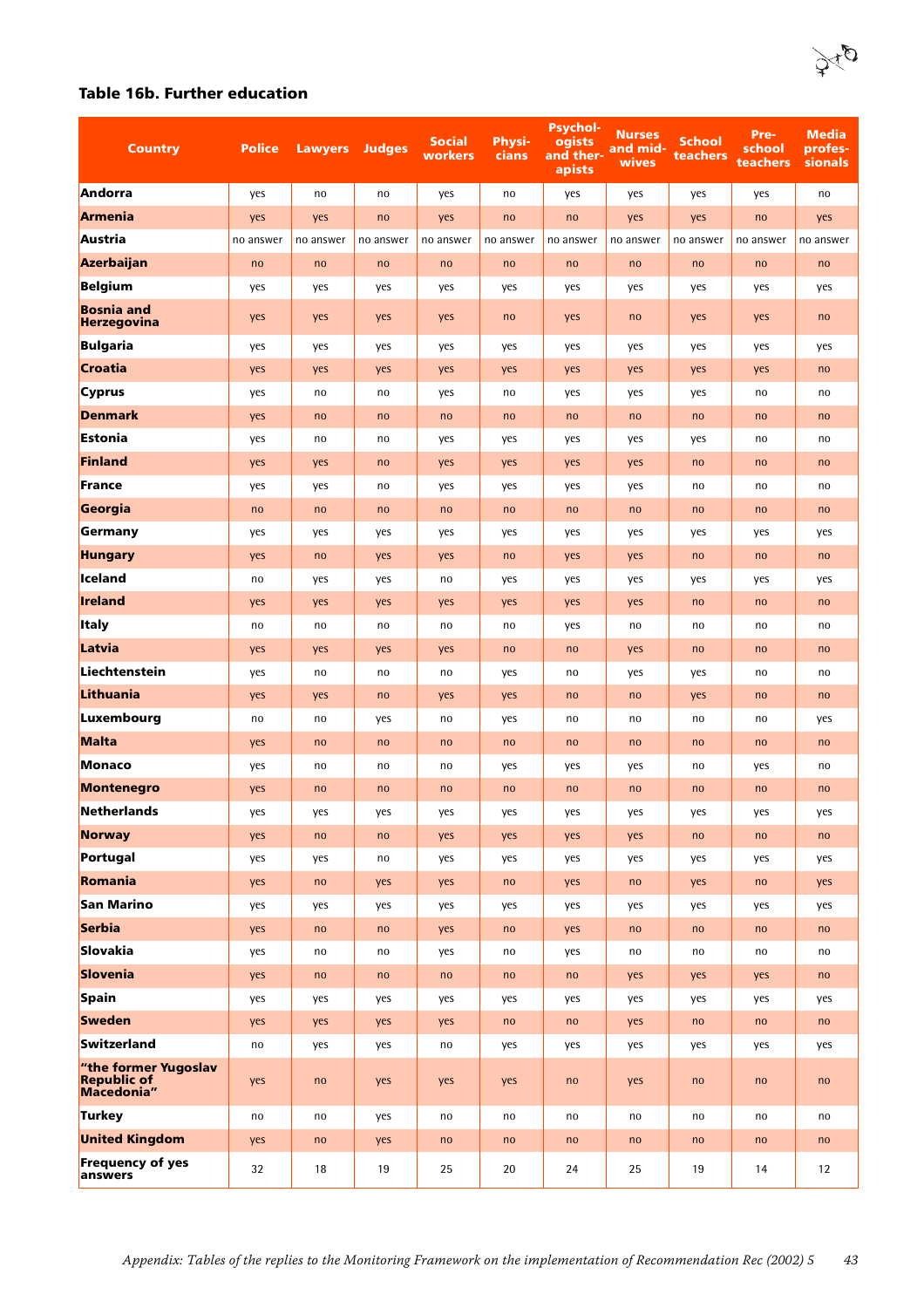

*17.* Do police statistics systematically record in standardised categories according to criminal offences the sex of victim, sex of perpetrator, and the relationship of perpetrator to victim? If so, are they available in a national report?

|  |  |  | Table 17. Content of police statistics and availability in a national report |  |  |  |
|--|--|--|------------------------------------------------------------------------------|--|--|--|
|  |  |  |                                                                              |  |  |  |

| <b>Country</b>                                           | systematically<br>record sex of<br>victim | <b>Police statistics Police statistics</b><br>systematically<br>record sex of<br>perpetrator | <b>Police statistics</b><br>systematically Availability in<br>record relation-<br>ship of perpetra-<br>tor to victim | a national<br>report | <b>Statistics</b><br>combine sex of<br>perpetrator, sex<br>of victim and<br>their relation-<br>ship | <b>Statistical</b><br>police report<br>specifically on<br>domestic vio-<br>lence |
|----------------------------------------------------------|-------------------------------------------|----------------------------------------------------------------------------------------------|----------------------------------------------------------------------------------------------------------------------|----------------------|-----------------------------------------------------------------------------------------------------|----------------------------------------------------------------------------------|
| Andorra                                                  | yes                                       | yes                                                                                          | yes                                                                                                                  | no                   | no answer                                                                                           | yes                                                                              |
| Armenia                                                  | no                                        | no                                                                                           | no                                                                                                                   | $\prime$             | $\overline{I}$                                                                                      | $\prime$                                                                         |
| Austria                                                  | yes                                       | yes                                                                                          | yes                                                                                                                  | no answer            | no answer                                                                                           | no answer                                                                        |
| Azerbaijan                                               | yes                                       | yes                                                                                          | yes                                                                                                                  | yes                  | yes                                                                                                 | no                                                                               |
| Belgium                                                  | yes                                       | yes                                                                                          | yes                                                                                                                  | yes                  | yes                                                                                                 | no answer                                                                        |
| <b>Bosnia and</b><br>Herzegovina                         | yes                                       | yes                                                                                          | yes                                                                                                                  | yes                  | yes                                                                                                 | yes                                                                              |
| Bulgaria                                                 | yes                                       | yes                                                                                          | yes                                                                                                                  | no                   | yes                                                                                                 | yes                                                                              |
| Croatia                                                  | yes                                       | yes                                                                                          | yes                                                                                                                  | yes                  | yes                                                                                                 | yes                                                                              |
| Cyprus                                                   | no answer                                 | yes                                                                                          | yes                                                                                                                  | yes                  | yes                                                                                                 | yes                                                                              |
| Denmark                                                  | yes                                       | yes                                                                                          | no                                                                                                                   | yes                  | no                                                                                                  | no                                                                               |
| Estonia                                                  | yes                                       | yes                                                                                          | yes                                                                                                                  | no                   | no                                                                                                  | yes                                                                              |
| Finland                                                  | no                                        | yes                                                                                          | no                                                                                                                   | yes                  | no answer                                                                                           | no answer                                                                        |
| France                                                   | yes                                       | no answer                                                                                    | no answer                                                                                                            | no answer            | no answer                                                                                           | no answer                                                                        |
| Georgia                                                  | yes                                       | yes                                                                                          | no                                                                                                                   | no                   | yes                                                                                                 | no                                                                               |
| Germany                                                  | yes                                       | yes                                                                                          | yes                                                                                                                  | yes                  | yes                                                                                                 | yes                                                                              |
| <b>Hungary</b>                                           | yes                                       | yes                                                                                          | yes                                                                                                                  | yes                  | yes                                                                                                 | no                                                                               |
| lceland                                                  | yes                                       | yes                                                                                          | yes                                                                                                                  | no                   | no                                                                                                  | yes                                                                              |
| <b>Ireland</b>                                           | yes                                       | yes                                                                                          | yes                                                                                                                  | yes                  | no                                                                                                  | yes                                                                              |
| <b>Italy</b>                                             | yes                                       | yes                                                                                          | yes                                                                                                                  | yes                  | yes                                                                                                 | yes                                                                              |
| Latvia                                                   | yes                                       | yes                                                                                          | no                                                                                                                   | no                   | no                                                                                                  | no                                                                               |
| Liechtenstein                                            | yes                                       | yes                                                                                          | yes                                                                                                                  | yes                  | yes                                                                                                 | no                                                                               |
| Lithuania                                                | yes                                       | yes                                                                                          | yes                                                                                                                  | yes                  | yes                                                                                                 | no                                                                               |
| Luxembourg                                               | yes                                       | yes                                                                                          | yes                                                                                                                  | yes                  | yes                                                                                                 | yes                                                                              |
| Malta                                                    | yes                                       | yes                                                                                          | no                                                                                                                   | no                   | no                                                                                                  | yes                                                                              |
| Monaco                                                   | no answer                                 | no answer                                                                                    | no answer                                                                                                            | no                   | no answer                                                                                           | no answer                                                                        |
| Montenegro                                               | yes                                       | yes                                                                                          | yes                                                                                                                  | no                   | no                                                                                                  | no                                                                               |
| Netherlands                                              | yes                                       | yes                                                                                          | yes                                                                                                                  | yes                  | yes                                                                                                 | yes                                                                              |
| <b>Norway</b>                                            | no                                        | no                                                                                           | no                                                                                                                   | $\prime$             | $\overline{I}$                                                                                      | $\prime$                                                                         |
| Portugal                                                 | yes                                       | yes                                                                                          | yes                                                                                                                  | yes                  | yes                                                                                                 | yes                                                                              |
| Romania                                                  | yes                                       | yes                                                                                          | yes                                                                                                                  | yes                  | no answer                                                                                           | yes                                                                              |
| San Marino                                               | yes                                       | yes                                                                                          | yes                                                                                                                  | yes                  | yes                                                                                                 | yes                                                                              |
| Serbia                                                   | yes                                       | no                                                                                           | no                                                                                                                   | no                   | no                                                                                                  | no                                                                               |
| Slovakia                                                 | yes                                       | yes                                                                                          | yes                                                                                                                  | no                   | no answer                                                                                           | no answer                                                                        |
| Slovenia                                                 | yes                                       | yes                                                                                          | yes                                                                                                                  | no answer            | no answer                                                                                           | no answer                                                                        |
| Spain                                                    | yes                                       | yes                                                                                          | yes                                                                                                                  | no                   | yes                                                                                                 | yes                                                                              |
| Sweden                                                   | yes                                       | yes                                                                                          | no                                                                                                                   | yes                  | yes                                                                                                 | yes                                                                              |
| Switzerland                                              | yes                                       | yes                                                                                          | yes                                                                                                                  | no                   | yes                                                                                                 | yes                                                                              |
| "the former Yugoslav<br><b>Republic of</b><br>Macedonia" | no                                        | no                                                                                           | no                                                                                                                   | $\overline{I}$       | $\overline{I}$                                                                                      | $\overline{I}$                                                                   |
| Turkey                                                   | yes                                       | yes                                                                                          | yes                                                                                                                  | yes                  | yes                                                                                                 | yes                                                                              |
| <b>United Kingdom</b>                                    | yes                                       | yes                                                                                          | yes                                                                                                                  | yes                  | yes                                                                                                 | yes                                                                              |
| <b>Frequency of yes</b><br>answers                       | 34                                        | 34                                                                                           | 28                                                                                                                   | 21                   | 21                                                                                                  | 21                                                                               |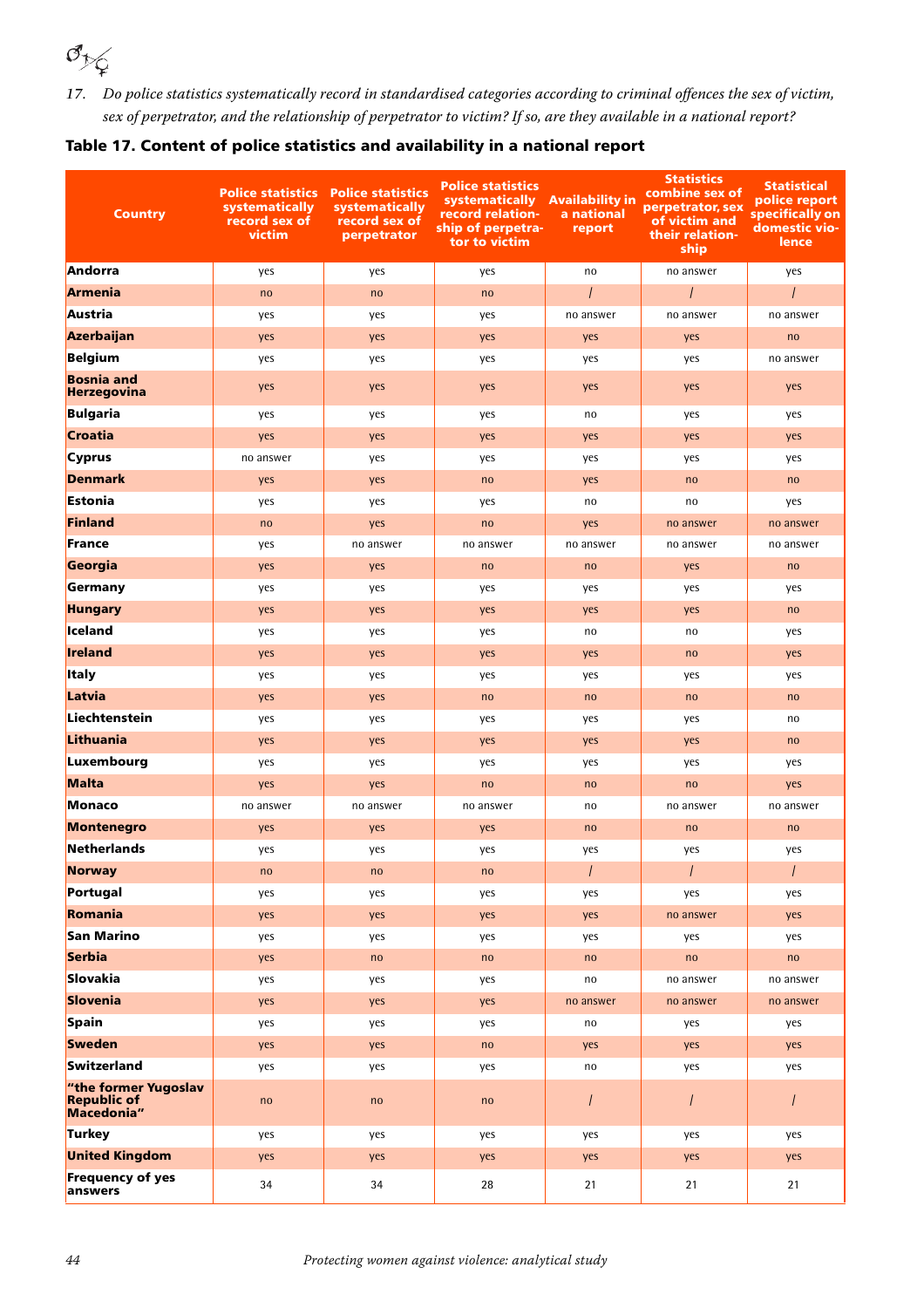

*18.* Is there any systematic medical data collection on contacts made with health care services identified as due to violence inflicted to women?

#### Table 18. Systematic medical data collection

| Andorra                       | yes | Germany            | no        | Portugal                         | no        |
|-------------------------------|-----|--------------------|-----------|----------------------------------|-----------|
| <b>Armenia</b>                | no  | <b>Hungary</b>     | no        | Romania                          | yes       |
| Austria                       | no  | <b>Iceland</b>     | no answer | <b>San Marino</b>                | yes       |
| Azerbaijan                    | no  | <b>Ireland</b>     | no        | Serbia                           | no        |
| <b>Belgium</b>                | no  | Italy              | no        | Slovakia                         | no        |
| <b>Bosnia and Herzegovina</b> | no  | Latvia             | no        | <b>Slovenia</b>                  | no        |
| <b>Bulgaria</b>               | no  | Liechtenstein      | no        | <b>Spain</b>                     | yes       |
| Croatia                       | no  | Lithuania          | no        | <b>Sweden</b>                    | yes       |
| <b>Cyprus</b>                 | no  | Luxembourg         | no answer | <b>Switzerland</b>               | yes       |
| <b>Denmark</b>                | yes | Malta              | no        | "the former Yugoslav Republic of |           |
| <b>Estonia</b>                | no  | Monaco             | no        | Macedonia"                       | no        |
| <b>Finland</b>                | no  | <b>Montenegro</b>  | no        | Turkev                           | no        |
| <b>France</b>                 | no  | <b>Netherlands</b> | no        | <b>United Kingdom</b>            | no answer |
| Georgia                       | no  | Norway             | no        | <b>Frequency of yes answers</b>  |           |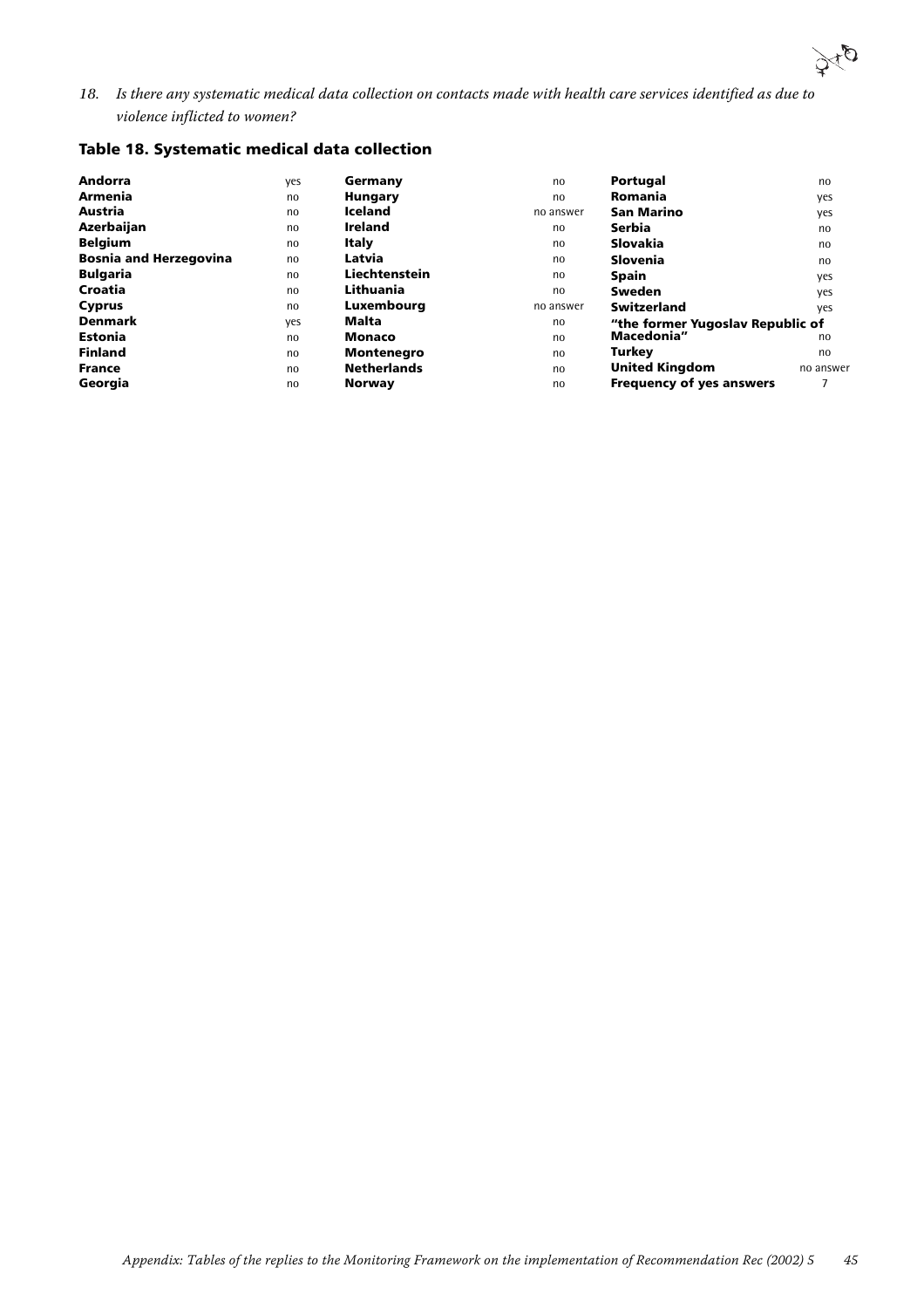

- *19.* Are questions on violence against women integrated in a regular representative national survey?
- *20.* Has there been a representative national survey focusing on the prevalence and effects of all forms of violence against women? When?

|  |  | Table 19-20. National surveys on violence against women |
|--|--|---------------------------------------------------------|
|  |  |                                                         |

| <b>Country</b>                                        | <b>Integration of ques-</b><br>tions on VaW in a<br>regular representa-<br>tive national survey | <b>Prevalence of VaW in a</b><br>representative<br>national survey | When?            | Are there plans to<br>repeat the survey? |
|-------------------------------------------------------|-------------------------------------------------------------------------------------------------|--------------------------------------------------------------------|------------------|------------------------------------------|
| Andorra                                               | yes                                                                                             | no                                                                 | 2004-2005        | no answer                                |
| <b>Armenia</b>                                        | yes                                                                                             | yes                                                                | 2006             | no                                       |
| Austria                                               | no answer                                                                                       | no                                                                 | no answer        | no answer                                |
| Azerbaijan                                            | no                                                                                              | no                                                                 | $\overline{I}$   | $\prime$                                 |
| Belgium                                               | no                                                                                              | yes                                                                | 1998             | yes                                      |
| <b>Bosnia and Herzegovina</b>                         | yes                                                                                             | no                                                                 | no answer        | no answer                                |
| Bulgaria                                              | no answer                                                                                       | no answer                                                          | no answer        | no answer                                |
| <b>Croatia</b>                                        | yes                                                                                             | yes                                                                | 2002, 2003, 2004 | yes                                      |
| <b>Cyprus</b>                                         | no                                                                                              | no                                                                 |                  |                                          |
| <b>Denmark</b>                                        | yes                                                                                             | yes                                                                | 2007             | yes                                      |
| Estonia                                               | yes                                                                                             | no                                                                 | 2001, 2003       | no                                       |
| Finland                                               | yes                                                                                             | yes                                                                | 1998, 2000, 2006 | yes                                      |
| <b>France</b>                                         | yes                                                                                             | yes                                                                | 2001             | yes                                      |
| Georgia                                               | no                                                                                              | no                                                                 | $\overline{I}$   | $\prime$                                 |
| Germany                                               | no                                                                                              | yes                                                                | 2004             | no                                       |
| <b>Hungary</b>                                        | no                                                                                              | no                                                                 | $\prime$         | $\prime$                                 |
| Iceland                                               | no                                                                                              | yes                                                                | 1996             | no                                       |
| Ireland                                               | no                                                                                              | yes                                                                | 2002 2005        | yes                                      |
| <b>Italy</b>                                          | yes                                                                                             | yes                                                                | 2006             | no                                       |
| Latvia                                                | no                                                                                              | no                                                                 | $\prime$         | $\prime$                                 |
| Liechtenstein                                         | no                                                                                              | yes                                                                | 2003             | no                                       |
| Lithuania                                             | no answer                                                                                       | yes                                                                | 1997, 2002       | yes                                      |
| Luxembourg                                            | no                                                                                              | no                                                                 |                  |                                          |
| Malta                                                 | yes                                                                                             | no                                                                 | no answer        | no answer                                |
| Monaco                                                | no                                                                                              | no                                                                 |                  |                                          |
| <b>Montenegro</b>                                     | no                                                                                              | no                                                                 |                  | $\overline{I}$                           |
| Netherlands                                           | yes                                                                                             | no                                                                 | no answer        | no                                       |
| Norway                                                | yes                                                                                             | yes                                                                | 2005             | yes                                      |
| Portugal                                              | yes                                                                                             | yes                                                                | 2007             | yes                                      |
| Romania                                               | yes                                                                                             | yes                                                                | 2007             | yes                                      |
| San Marino                                            | no                                                                                              | no                                                                 |                  |                                          |
| Serbia                                                | no                                                                                              | no                                                                 |                  |                                          |
| Slovakia                                              | no                                                                                              | yes                                                                | 2002             | yes                                      |
| Slovenia                                              | no                                                                                              | no                                                                 | $\prime$         | $\prime$                                 |
| Spain                                                 | yes                                                                                             | yes                                                                | 1999, 2002, 2006 | yes                                      |
| <b>Sweden</b>                                         | yes                                                                                             | yes                                                                | 2001             | no                                       |
| Switzerland                                           | yes                                                                                             | yes                                                                | 2003             | no                                       |
| "the former Yugoslav<br><b>Republic of Macedonia"</b> | yes                                                                                             | no                                                                 | 2008             | no answer                                |
| Turkey                                                | yes                                                                                             | yes                                                                | 1994, 2007       | yes                                      |
| <b>United Kingdom</b>                                 | no                                                                                              | yes                                                                | every two years  | yes                                      |
| <b>Frequency of yes answers</b>                       | 19                                                                                              | 21                                                                 |                  | 14                                       |